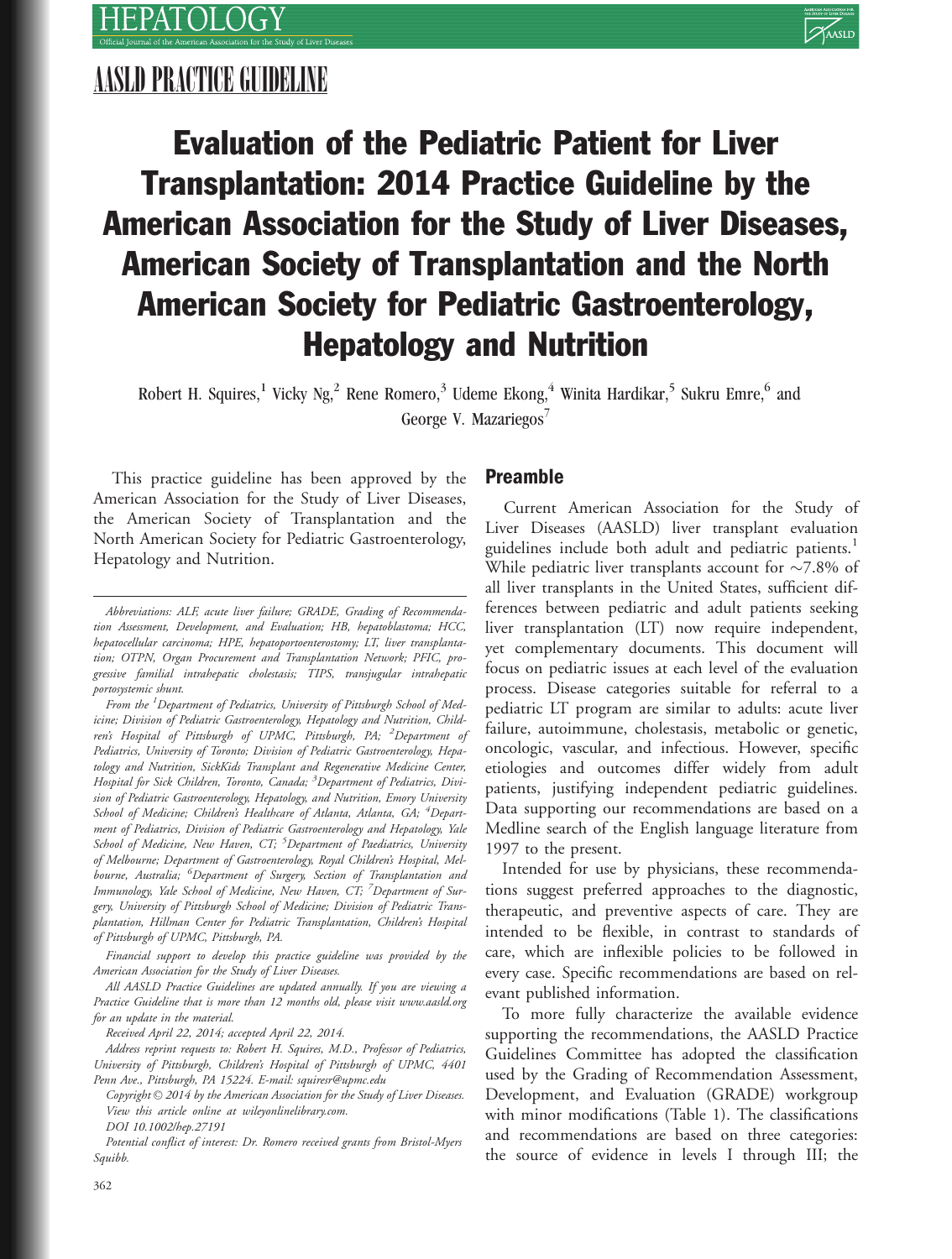Table 1. Grading of Recommendations, Assessment, Development and Evaluation (GRADE)

|                                      | Criteria                                                                                                                                           |
|--------------------------------------|----------------------------------------------------------------------------------------------------------------------------------------------------|
| Strength of<br><b>Recommendation</b> |                                                                                                                                                    |
| Strong [1]                           | Factors influencing the strength of the recommen-<br>dation included the quality of the evidence,<br>presumed patient-important outcomes, and cost |
| Weak [2]                             | Variability in preferences and values, or more<br>uncertainty. Recommendation is made with less<br>certainty, higher cost or resource consumption  |
| <b>Quality of</b><br><b>Evidence</b> |                                                                                                                                                    |
| High [A]                             | Further research is unlikely to change confidence in<br>the estimate of the clinical effect                                                        |
| Moderate [B]                         | Further research may change confidence in the esti-<br>mate of the clinical effect                                                                 |
| Low [C]                              | Further research is very likely to impact confidence<br>on the estimate of clinical effect                                                         |

quality of evidence designated by high (A), moderate (B), or low quality (C); and the strength of recommendations classified as strong or weak.

# Literature Review Methods and Analysis

Each Association appointed at least one author to serve on the writing group. The Chair of the writing group was appointed by the AASLD. Members of the writing group were not compensated for their work and served as volunteers throughout the process from concept design through final publication. Writing group members had no financial conflict of interest or financial relationship with commercial entities relevant to the article. Topics relevant to liver transplant evaluation in the pediatric patients were identified through a conference call with all members of the writing group on July 11, 2012 and assignments were distributed among the members based on their particular expertise and interest.

The literature databases and the search strategies are outlined below. The resulting literature database was available to all members of the writing group. They selected references within their field of expertise and experience and graded the references according to the GRADE system. Data supporting our recommendations are based on a MEDLINE search of the English language literature from 1973 to the present. Primary search terms included: liver transplant evaluation, liver transplant, child, pediatric, and liver transplant outcome. In addition, each assessment (e.g., anesthesia, hepatology, renal, etc.); diagnosis (e.g., biliary atresia, organic acidemia, maple syrup urine disease, ductal plate malformation, etc.) and complication (e.g., hepatopulmonary syndrome, malignancy, etc.) was searched in the context of the primary search terms as well as individually when relevant clinical background information was needed.

The selection of references for the guideline was based on a validation of the appropriateness of the study design for the stated purpose, a relevant number of patients under study, and confidence in the participating centers and authors. References on original data were preferred and those that were found unsatisfactory in any of these respects were excluded from further evaluation. There may be limitations in this approach when recommendations are needed on rare problems or problems on which scant original data are available. In such cases it may be necessary to rely on less qualified references with a low grading.

# Pediatric Liver Transplant Evaluation Team

Children have distinct diseases, clinical susceptibilities, physiological responses, as well as neurocognitive and neurodevelopmental features that distinguish them from adults. In fact, even within the pediatric age group differences can be found between newborns, infants, children, and adolescents. Given the intraabdominal anatomical variations associated with biliary atresia, the most common indication for pediatric LT, as well as the restricted abdominal cavity and small size of blood vessels in infants and young children, surgical teams with exhaustive pediatric experience will benefit the pediatric recipient of an LT. Members of the pediatric LT team (Table 2) use their expertise to tailor the LT evaluation plan (Table 3) to the unique needs of the child. The end product of the evaluation will ensure the elements for an informed decision to proceed to LT are met.<sup>2</sup>

#### Recommendation:

1. A multidisciplinary pediatric LT evaluation team should be skilled in pediatric conditions and properly communicate with the family and the child, when appropriate, the processes, risks, and benefits associated with LT. (2-B)

# Timing of Referral for Pediatric Liver Transplant Evaluation

Based on the United States Organ Procurement and Transplantation Network (OTPN) from January 1, 2011, through May 31, 2013, indications for LT include biliary atresia (32%), metabolic/genetic conditions (22%), acute liver failure (11%), cirrhosis (9%), liver tumor (9%), immune-mediated liver and biliary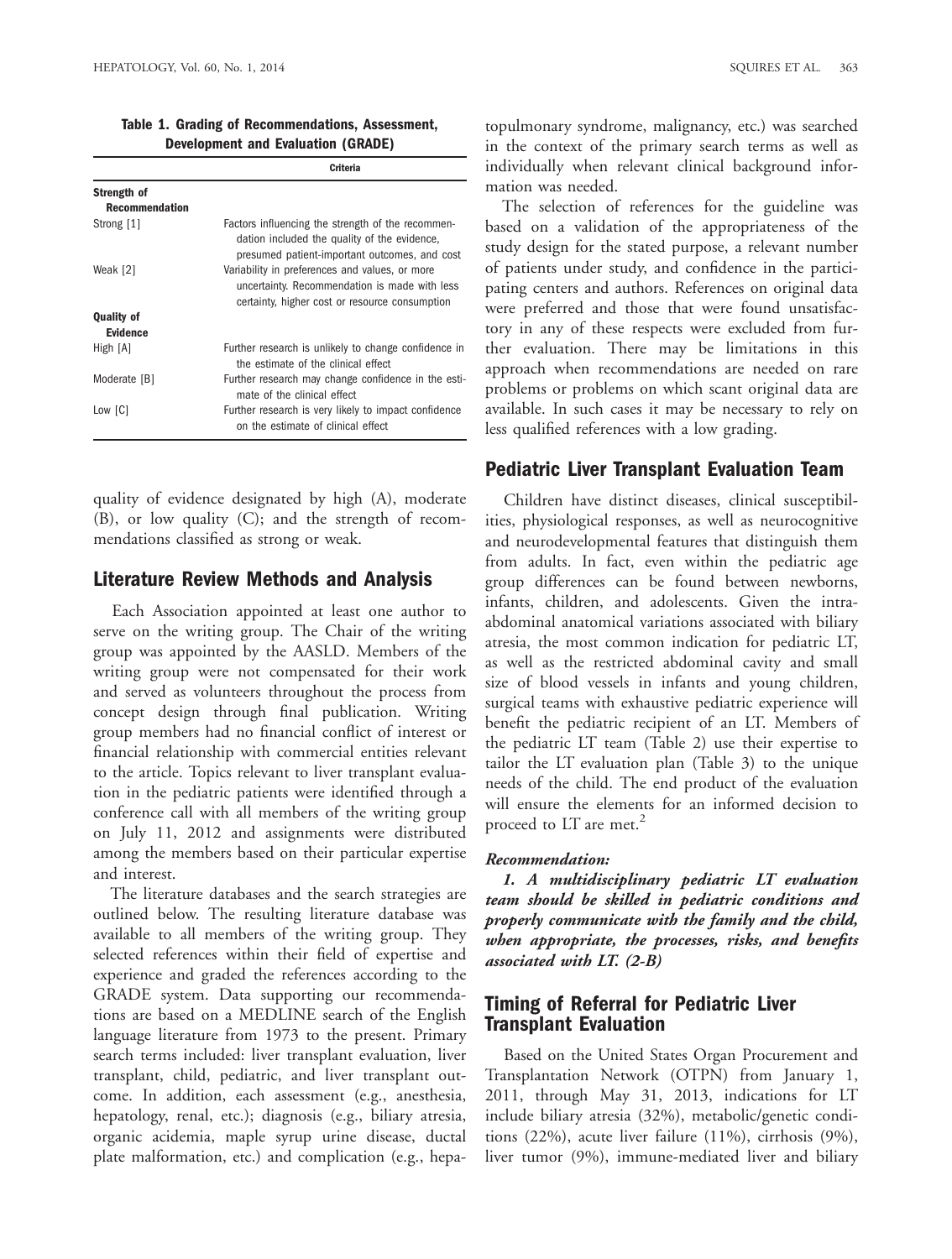#### Table 2. Potential Members of the Pediatric Liver Transplant Team

| ٠<br>۰ı۰<br>≂<br>×<br>٠ |  |
|-------------------------|--|
|-------------------------|--|

- Transplant surgeon
- Hepatologist/gastroenterologist with expertise in pediatric liver disease
- Infectious disease specialist
- Critical care specialist
- Social worker
- Psychologist/neuropsychologist/child development specialist
- Dietician
- Physical/occupational therapist
- Pharmacist
- Psychiatrist
- Transplant coordinator
- Anesthesiologist
- Patient educator
- Selected patients
	- Cardiologist
	- Nephrologist
	- Neurologist
	- Genetic/metabolic specialist
	- Pulmonologist
	- Radiologist, diagnostic
	- Radiologist, interventional
	- **•** Ethics specialist
	- Child life specialist
	- Pastoral care

injury (4%), and other miscellaneous conditions (13%) (Fig. 1). Within these broad categories rest many rare conditions with myriad presentations.

As timing for referral varies depending on the child's clinical circumstances, referral for LT may be emergent, urgent, or anticipatory. Acute liver failure (ALF) or an acute decompensation of an established liver disease may have a rapid and unpredictable course progressing to death or irreversible neurological damage.<sup>3</sup> Children

#### Table 3. Components of the Pediatric Liver Transplantation Evaluation

| Secure all prior records to identify relevant diagnostic, management and clinical<br>information |
|--------------------------------------------------------------------------------------------------|
| Establish appropriate indications for referral                                                   |
| Construct a patient and disease specific appointment itinerary                                   |
| Confirm or affirm the diagnosis, associated systemic manifestations, and man-<br>agement plan    |
| Assess disease severity and urgency for liver transplantation                                    |
| Identify opportunities to maximize current medical therapy                                       |
| Determine if non-transplant surgical options are available                                       |
| Identify contraindications for liver transplantation                                             |
| Consider appropriateness of a live donor option                                                  |
| Confirm immunization status; if incomplete, establish a strategy to complete<br>immunizations    |
| Establish a trusting relationship among the child, family and transplant team                    |
| Ensure finances are available                                                                    |
| Anticipate potential complications following transplant                                          |
| Develop a management and communication plan with the local managing<br>physician                 |
| Clarify logistics when a potential donor liver is available                                      |
|                                                                                                  |



Fig. 1. Indications for pediatric liver transplant.

with metabolic liver disease, such as urea cycle defects or maple syrup urine disease, can suffer significant neurological sequelae as a consequence of metabolic crises.<sup>4</sup> Primary and secondary liver tumors are rare in children, with hepatoblastoma (HB) and hepatocellular carcinoma (HCC) being the most common. Survival for children with HB is dependent on response to initial chemotherapy and complete surgical resection.<sup>5</sup> Screening for HCC is imperfect, but an elevated or rising alpha-fetoprotein identifies a heightened risk for HCC.<sup>6</sup> Only 16% of children with biliary atresia survive to 2 years with their native liver if the total serum bilirubin measured 3 months following hepatoportoenterostomy (Kasai Procedure) is over 6 mg/dL, compared to 84% for those with a total bilirubin less than 2 mg/dL. $^7$  For some children with Alagille syndrome and progressive familial intrahepatic cholestasis (PFIC) types 1, 2, and 3, pruritus and/or deforming xanthomas can severely impact the child's quality of life despite relatively preserved liver function.<sup>8</sup> Sequelae associated with endstage liver disease place children at risk for life-threatening events.

#### Recommendations:

2. Immediate contact with a pediatric LT center should be initiated for children with acute liver failure or acute decompensation of an established liver disease; emergent referral for LT evaluation may be required. (1-A)

3. Children with liver-based metabolic crises refractory to medical and/or surgical therapy (1-B), unresectable hepatoblastoma (1-B), or evidence of hepatocellular unresectable carcinoma (1-B) should be referred urgently for LT evaluation.

4. Biliary atresia (BA) patients who are posthepatoportoenterostomy (HPE) should be promptly referred for LT evaluation if the total bilirubin is greater than 6 mg/dL beyond 3 months from HPE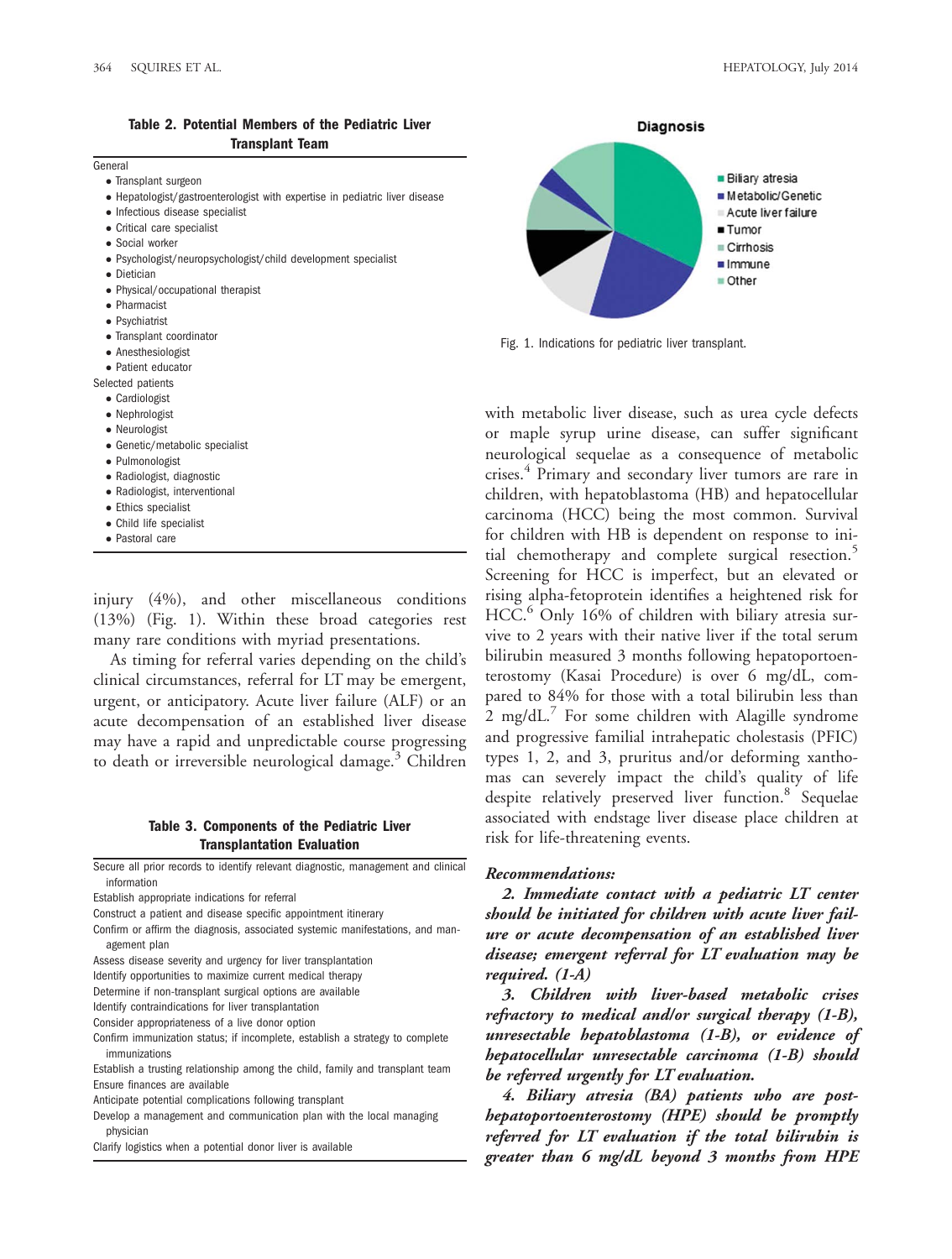(1-B); liver transplant evaluation should be considered in BA patients whose total bilirubin remains between 2-6 mg/dL. (1-B)

5. Referral for LT evaluation should be anticipated for children with chronic liver disease and evidence of deteriorating liver function characterized by poor weight gain, growth failure, variceal hemorrhage, intractable ascites, recurrent cholangitis, or episodes of spontaneous bacterial peritonitis, pruritus, advancing encephalopathy, and/or uncorrectable coagulopathy. (1-B)

# Liver Transplant Evaluation

#### Affirm Diagnosis and Management

The child's diagnostic evaluation as it relates to their primary disease, associated comorbidities, subspecialty consultations, and management strategies should be documented and provided by the primary pediatric specialist responsible for management of the child's liver disease. These documents should include clinical assessments, results of laboratory and diagnostic studies, medical and nutritional management, surgical procedures, pathology reports and slides, as well as radiographic reports and copies of the radiographs. Personal communication between a member of the LT evaluation team and the child's physician will identify clinical, social, and psychological factors that may not be apparent in the medical record. New or worsening comorbidities may be identified during the LT evaluation.<sup>9</sup>

## Recommendations:

6. A review of the local records by the LT team prior to the LT evaluation will inform the evaluation schedule and enable affirmation of the primary diagnosis, assessment of comorbidities, and identify technical challenges related to LT. (2-B)

7. In collaboration with the local primary pediatric specialist, management of the primary disease and comorbidities should be reviewed and optimized. (2-B)

## Hepatology Assessment

Complications associated with endstage liver disease include ascites, pruritus, portal hypertension, malnutrition, vitamin deficiencies, and delayed growth and development.<sup>10</sup> In cirrhosis patients, accumulation of ascites is a result of portal hypertension, vasodilatation, and hyperaldosteronism.11 Hypoalbuminemia is an additional risk factor for ascites. Ultrasonography is sensitive enough to detect as little as an ounce of intraabdominal fluid, while significantly more is required

for it to be detected on physical examination. Decisions to initiate diuretic therapy to manage ascites are illdefined. Abdominal distension alone does not reliably predict ascites, as organomegaly and vascular congestion of the bowel may also contribute to distension. Fluid that is easily palpated between the abdominal wall and the surface of the liver ("ballotable fluid") would suggest sufficient ascites to warrant therapy; its presence can be used to judge response to therapy. Initial treatment includes spironolactone and a "noadded" salt diet. Loop-diuretics should be used with caution as overaggressive diuresis can precipitate hepatorenal syndrome. For hospitalized patients with significant ascites, intravenous albumin, with or without an accompanying diuretic, can improve diuresis and response to diuretics.<sup>12</sup> Tense ascites can compromise respiratory function and renal perfusion, heighten the risk for infection, and contribute to a poor quality of life.<sup>13</sup> Large-volume paracentesis<sup>14</sup> and transjugular intrahepatic portosystemic shunt  $(TIPS)^{15}$  are effective if ascites is compromising the child's respiratory effort and is not responsive to medical therapy. Rapid accumulation of ascites should raise concern for obstruction of the portal or hepatic vein or bacterial peritonitis.

Evaluation and management of esophageal varices in children varies widely among practitioners.16,17 In the absence of data supporting primary prophylactic therapy for esophageal varices in children, screening endoscopy for esophageal varicies has not been recommended.18 Inflammatory bowel disease (IBD), particularly ulcerative colitis, is a notable comorbidity of children with primary sclerosing cholangitis (PSC). Following LT, some patients with autoimmune hepatitis and bile salt excretory pump disease are at risk for recurrence of their primary liver disease<sup>19,20</sup>; those with PSC may also be at increased risk for colon cancer.<sup>21,22</sup>

#### Recommendations:

8. Clinically detectable ascites can be managed initially with an aldosterone antagonist (2-B); more aggressive removal of ascitic fluid using paracentesis or transjugular intrahepatic portosystemic shunt or surgical shunt should be reserved for ascites that compromises respiratory effort or severely affects quality of life. (2-B)

9. Patients with conditions such as autoimmune hepatitis, PSC, and bile salt excretory pump disease should be informed that liver disease can recur post-LT. (2-B)

10. Patients at risk for extrahepatic complications such as IBD should be informed of the need for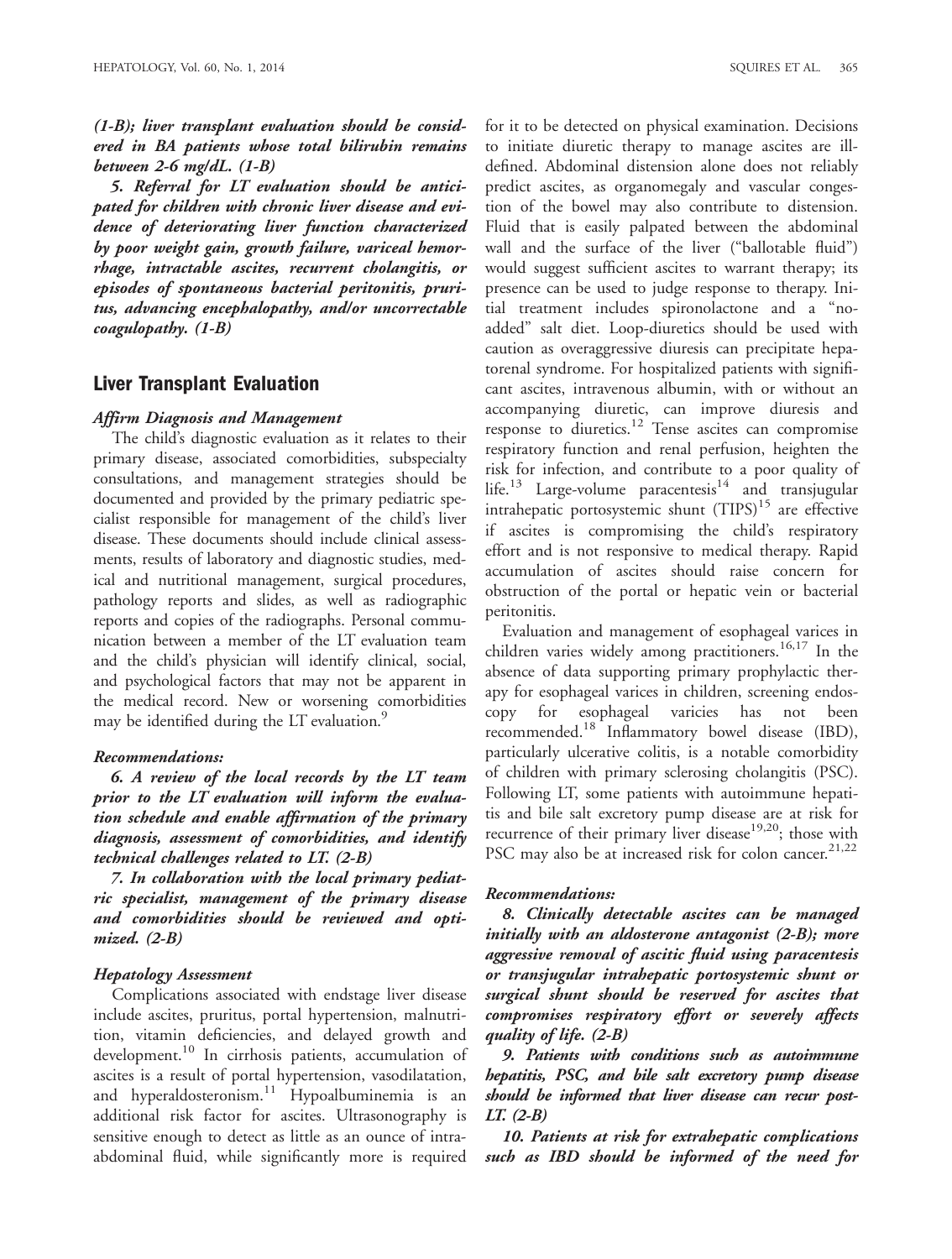# scheduled monitoring for evidence of IBD, including colonoscopy, for colon cancer surveillance. (2-B)

## Nutrition Assessment

Children with chronic liver disease are at risk for malnutrition as they require 20%-80% more calories than normal children to achieve adequate growth. $23-25$ Increased caloric requirements result from a hypermetabolic state coupled with malabsorption. Aggressive nutritional support prior to LT improves patient and graft survival as well as neurodevelopmental outcome.26,27 Serial triceps skin fold and mid-arm circumference are the most reliable anthropometric assessments to judge nutritional status, as reliance on weight alone may overestimate nutritional adequacy in children with chronic liver disease.<sup>24,25,28</sup> Fat soluble vitamin (FSV) deficiency is common and dosing and monitoring recommendations to prevent FSV deficiency are available.24,25,29,30 Enteral formulas that contain medium chain triglycerides (MCT) are preferred in cholestatic patients, but excessive administration of MCT can lead to essential fatty acid deficiency.<sup>31</sup> Protein intake should not be restricted in the absence of hyperammonemia.<sup>32</sup> When oral intake is not sufficient, initiation of nasogastric (NG) tube feeding improves body composition in children with chronic liver disease.<sup>33</sup> Parenteral nutrition may help reverse poor weight gain and growth in malnourished children with BA.<sup>34</sup>

Less than 15% of children receiving a liver transplant are obese.<sup>35</sup> Patients with body mass index (BMI) z-scores  $\geq$ 3 have similar short-term survival as normal-weight counterparts, but had increased late (>12 years) mortality and are more likely to experience posttransplant obesity.<sup>36</sup> Metabolic syndrome occurs frequently in obese adult liver transplant recipients, but the rate in obese pediatric recipients is not known. $37,38$ 

## Recommendations:

11. Complete nutritional assessment should include serial triceps skin fold thickness and midarm circumference measurements (2-B); identification of nutritional goals to maximize health; fat soluble vitamin supplementation and monitoring (2- B); and in cholestatic infants, use of medium-chain triglyceride-containing formulas with normal protein administration  $(2-4)$  g/kg/day).  $(2-B)$ 

12. Aggressive nutritional support for children awaiting LT should be initiated to optimize outcomes (1-B); NG tube feedings and parenteral nutrition may be needed in some circumstances. (2-B)

#### Cardiopulmonary Assessment

Structural cardiac disease can be seen in children with BA and Alagille syndrome.<sup>39</sup> Cirrhotic cardiomyopathy (CC), characterized by increased cardiac output, impaired diastolic relaxation, myocardial hypertrophy, and repolarization abnormalities, carries a high risk of post-LT mortality in adults. Evidence of cardiomyopathy, as determined by two-dimensional echocardiography (2-DE), can also be found in children with cirrhosis as well as those with cardiomyopathy associated with glycogen storage disease or systemic mitochondrial disease. In one study, 70% of children with BA had evidence of CC.<sup>40</sup> While those with CC experienced a longer ICU and hospital stay, there were no differences in the 2-DE between those who died awaiting LT versus those who survived to LT.

Hepatopulmonary syndrome (HPS) and portopulmonary hypertension (PPHN), both described in more detail below, are potentially life-threatening conditions that develop as a consequence of portosystemic shunting regardless of the severity of the liver disease. $41,42$  Nonspecific clinical findings include digital clubbing, facial telangiectasia, dyspnea, wheezing, and syncope. Screening for HPS is performed by pulse oximetry detection of oxygen desaturation when in the sitting or standing position; pulse oximetry less than 97% on room air should be considered for further evaluation. $43$  HPS is confirmed with 2-DE during infusion of agitated saline with the appearance of saline bubbles in the left atrium within 3-6 cardiac cycles. A <sup>99m</sup>Technetium-macroaggregated albumin (MAA) perfusion lung scan can be used to quantify and follow the degree of intrapulmonary shunting; an MAA shunt fraction of 27.8% was highly specific for intrapulmonary shunting associated with hypoxia.<sup>44,45</sup> Unlike HPS, screening procedures for PPHN are imperfect. While the chest radiograph and electrocardiogram may reveal a prominent pulmonary artery and right ventricular hypertrophy, but both may be normal.<sup>46</sup> In addition, 2-DE with Doppler may show elevations in right ventricular systolic pressures which should be confirmed by cardiac catheterization to exclude other causes of pulmonary hypertension such as increased central volume and high cardiac output due to a hyperdynamic cardiac physiology.<sup>47</sup>

Patients with cystic fibrosis (CF) referred for LT present a unique challenge. In addition to being at risk for development of HPS and PPHN, the severity of CF-related lung disease can impact outcome. The forced expiratory volume in one second (FEV1) and forced vital capacity (FVC) have been used in a model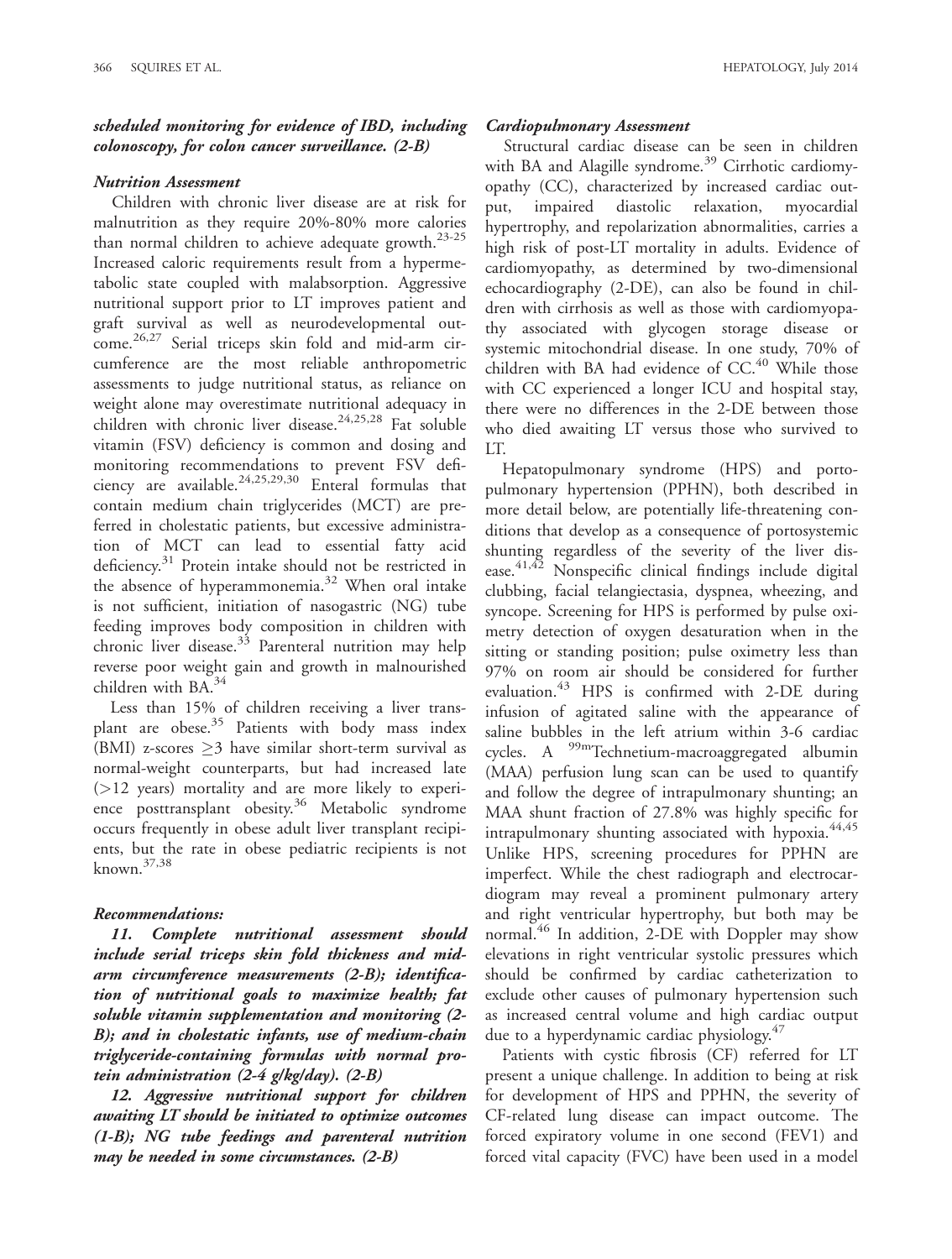to predict survival.<sup>48</sup> FEV1 was found to be lower in CF patients with liver disease who subsequently receive LT than those who do not undergo LT and is used to monitor improvement following LT.<sup>49</sup>

#### Recommendations:

13. Screening transcutaneous oxygen saturation with the patient in the upright position should be performed in all patients with possible portosystemic shunting. (2-B)

14. Two-dimensional echocardiography (2-DE) with Doppler should be performed in all patients at the time of liver transplant evaluation (2-B); if the right ventricular systolic pressure is over 50 mmHg by 2-DE, a right-heart cardiac catheterization is necessary to establish the diagnosis of portopulmonary hypertension. (2-B)

15. Pulmonary function tests, including forced expiratory volume in one second and forced vital capacity should be performed in patients with cystic fibrosis evaluated for liver transplant. (2-B)

#### Renal Assessment

Glomerular filtration rate (GFR) is the most practical measure of kidney function.<sup>50</sup> Direct measurement of GFR using an exogenous filtration marker, such as iohexol plasma clearance, is impractical in the routine clinical setting.<sup>51</sup> Endogenous filtration markers, such as creatinine clearance, are hampered by the imperfections of timed urinary collections. Static measurements of naturally filtered molecules, such as creatinine, are affected by muscle mass, age, and gender as well as renal tubular absorption and secretion. At best, only an estimate of the GFR can be achieved.

Serum creatinine, while imperfect, is most often used to screen individuals for evidence of renal insufficiency, but cannot be used to estimate GFR independently. The recently revised Schwartz Formula utilizes the serum creatinine (sCr), patient height, and a "constant" to derive an estimated creatinine clearance (eCCL) and is easily used at the bedside.<sup>51</sup> The formula is  $0.413 \times$  [sCr (mg/dL) / height (cm)] = GFR (mL/min/1.73 m<sup>2</sup>). Cystatin C is a low molecular weight protein that is almost completely filtered by the glomerulus, is not excreted or absorbed by the renal tubules, and is not affected by muscle mass, age, or gender.<sup>52</sup> Normal values for cystatin C are high in infants but approach normal adult levels (0.51-0.98 mg/L) by 1 year of age.<sup>53</sup> A cystatin C level of  $1.06$ mg/L predicted a GFR  $\langle 80 \text{ mL/min}/1.73 \text{ m}^2 \text{ with a}$ sensitivity and specificity of 91% and 81%, respectively, in a pediatric cohort of 62 children with a median age of 3.1 years (range 0.6-18.7 years) that included both pre- and post-LT patients.<sup>52</sup> For children with acute renal injury, the pediatric modified RIFLE (Risk for renal dysfunction, Injury to the kidney, Failure of the kidney, Loss of kidney function, and Endstage renal disease) criteria utilizes a combination of the eCCL by the Schwartz method and urine output to inform the severity of renal injury. $54$ 

Renal insufficiency that would necessitate combined liver and kidney transplant (CLKT) is less common in children than adults.<sup>55</sup> Renal dysfunction among children with chronic liver disease can be quite variable. For example, children with biliary atresia tend to have good renal function prior to and following liver transplant,56,57 while those with tyrosinemia may have a glomerular filtration rate of less than 55 mL/min/1.73 m<sup>2</sup>.<sup>58</sup> Significant renal disease can be associated with primary hyperoxaluria, congenital hepatic fibrosis, and methylmalonic acidemia. Renal dysfunction prior to LT can be exacerbated following LT, particularly in children with inborn errors of metabolism, alpha-1-antitrypsin deficiency (A1ATD), and Alagille syndrome (AGS).<sup>59-62</sup> Increased susceptibility to renal toxicity caused by calcineurin inhibitors may be attributed to associated genetic polymorphisms in the ABCB1 gene.<sup>63</sup>

#### Recommendations:

16. Renal function should be assessed in all patients, with special emphasis on those with metabolic liver diseases associated with renal dysfunction (1-B) and those at increased risk for calcineurin inhibitor toxicity. (2-B)

17. Serum creatinine alone should not be used to assess renal function (1-B); either cystatin C (2-B) or the revised Schwartz Formula (2-C) should be used to estimate the glomerular filtration rate in children with chronic liver disease.

18. The modified Risk for Renal Dysfunction, Injury, Failure, Loss, and Endstage renal disease could be used to assess the degree of acute renal injury. (2-B)

## Dental Assessment

Dental caries due to frequent and prolonged bottlefeeding occur in children with endstage liver disease.<sup>64,65</sup> A survey of transplant centers in the United States noted that a dental infection prior to transplantation resulted in cancellation or postponement of LT (38% of responding sites) and post-LT sepsis from a suspected dental source  $(27\% \text{ of sites})$ .<sup>66</sup> Preventive oral health care strategies are important in this patient population.<sup>66,67</sup>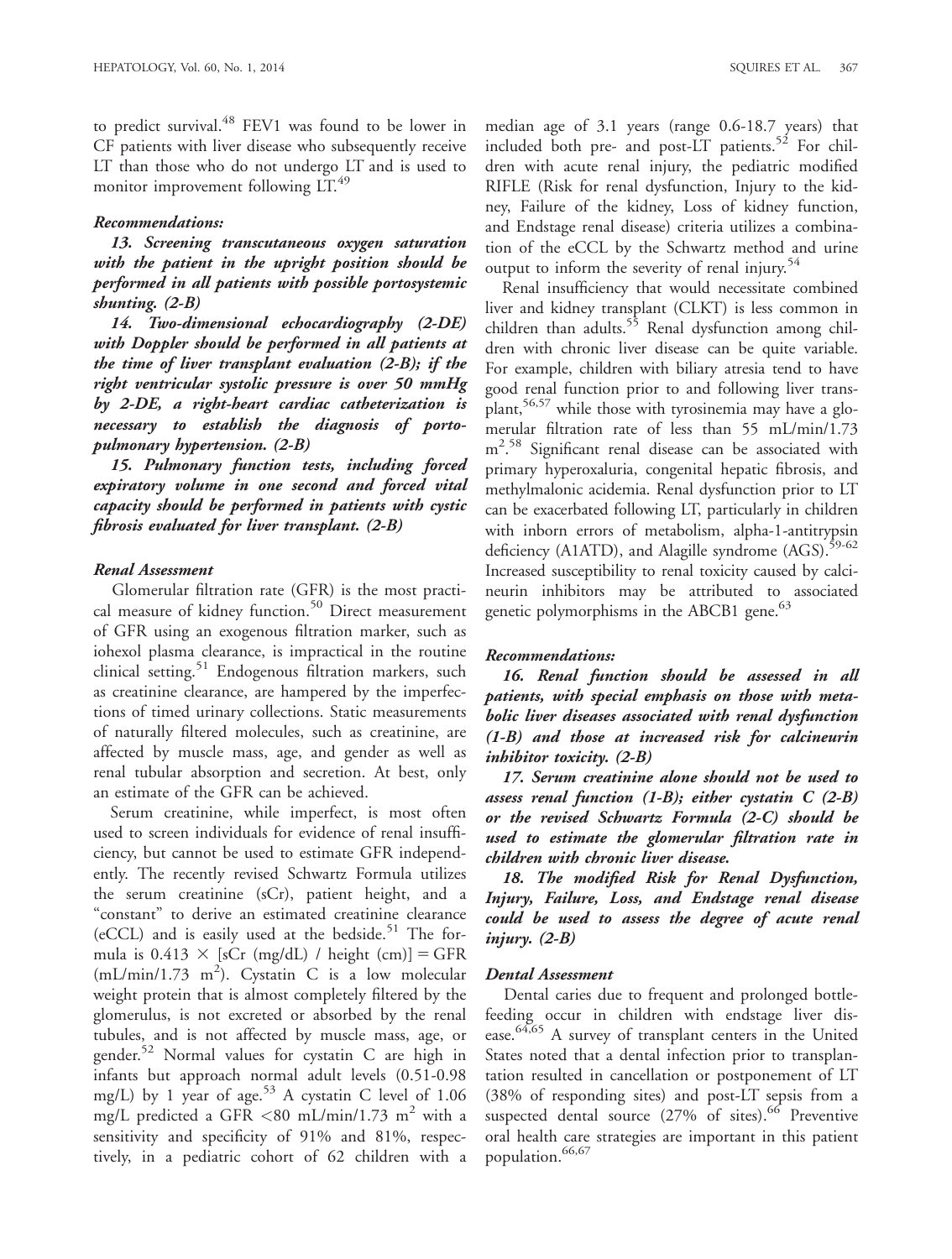#### Recommendation:

19. Children with endstage liver disease should receive a careful oral examination looking for evidence of dental caries, gingival disease, or dental abscess; referral to a pediatric dentist should occur if abnormalities are identified. (2-B)

## Anesthesiology Assessment

General anesthesiology assessment should include determination of venous access, review of cardiovascular, respiratory, gastrointestinal, renal, central nervous system, hepatic, and hematological systems.<sup>68</sup> Pathophysiological changes associated with these systems will impact method of induction, intraoperative fluid management, drug dosing, and ventilatory requirements.<sup>68,69</sup> Risk factors that require careful assessment include patient age and weight, nutritional status, hypoalbuminemia, hepatopulmonary syndrome, and cardiomyopathy associated with cirrhosis.<sup>69,70</sup> Pediatric conditions and their associated comorbidities that may heighten anesthetic risk include Alagille syndrome (cardiac disease, vascular and renal abnormalities, and moyamoya), biliary atresia with splenic malformation (complex heart disease, interrupted inferior vena cava), and primary hyperoxaluria (renal and cardiac dysfunction).<sup>69</sup> A specialized LT anesthesia team has been associated with more favorable patient outcomes in adults, although pediatric centers were excluded from this study.<sup>71</sup> The United Network for Organ Sharing (UNOS) has recently modified policy to require liver transplant programs to designate a Director of Liver Transplant Anesthesia who has expertise in the area of perioperative care of liver transplant patients and can serve as an advisor to other members of the team.

#### Recommendation:

20. An anesthesiologist familiar with pediatric indications for LT and associated comorbidities should ensure the LT evaluation includes appropriate disease-specific assessments to minimize intraoperative and postoperative anesthetic risk. (2-B)

## Immunization Status and Assessment of Viral Susceptibilities

Children with chronic liver disease are often not fully immunized prior to  $LT^{72,73}$  Development of a vaccine preventable disease (VPD) either before or after LT will increase morbidity and mortality and heightened the risk of graft injury or loss.74,75 Timing of immunization administration in the LT candidate is important, as vaccines are more immunogenic before the development of endstage liver disease and more

immunogenic before than after LT. Humoral immunity to rubella, measles, and varicella vaccines is significantly decreased in children with biliary atresia compared to healthy controls.<sup>76</sup> VPD can develop in immunized children with chronic liver disease when antibody titers are low.<sup>77</sup> There is a paucity of data related to influenza vaccine in patients with chronic liver disease.<sup>78</sup> Hepatic decompensation has been reported with influ $enza<sub>1</sub><sup>79</sup>$  and influenza vaccination in adults with cirrhosis significantly reduced the frequency of hepatic decompensation compared to those who did not receive the vaccine.<sup>80</sup> Guidelines for vaccination of liver transplant candidates and recipients are published periodically by the American Society of Transplantation.<sup>81</sup> Clinical practice guidelines for vaccination of the immunocompromised host were recently published by the Infectious Diseases Society of America.<sup>82</sup>

Vaccination of household contacts provides additional protection to the child.<sup>83</sup> Paralytic polio has been described in household contacts of oral polio vaccine recipients. $84$  Data suggest that administration of live virus vaccines to household contacts, other than oral polio, poses minimal risk to the child.<sup>85</sup>

Both Epstein-Barr virus (EBV)-associated lymphoproliferative disease and disseminated cytomegalovirus (CMV) are associated with significant morbidity and mortality in children receiving LT. Children are at highest risk for these conditions if they are immunologically naive to EBV and CMV and receive a liver from a serologically positive donor.<sup>85,86</sup> LT candidates serologically positive for CMV remain at risk for developing post-LT CMV.<sup>87</sup> Preventive strategies to reduce EBV and CMV disease post-LT include assessment of EBV and CMV status in the recipient and have significantly improved LT outcomes.<sup>86,87</sup>

#### Recommendations:

21. Completion of all age-appropriate vaccinations, for the child and family members, should occur prior to transplantation and ideally before the development of endstage liver disease (1-B); children who have not completed the necessary vaccine schedule can receive vaccinations on an accelerated schedule. (1-B)

22. Seasonal inactivated influenza vaccination should be given for listed patients older than 6 months and their family members, and to family members of infants less than 6 months. (1-A)

23. Family members of children evaluated for LT should be fully immunized using both live and attenuated virus vaccines (1-B); the oral polio vaccine should never be used. (1-A)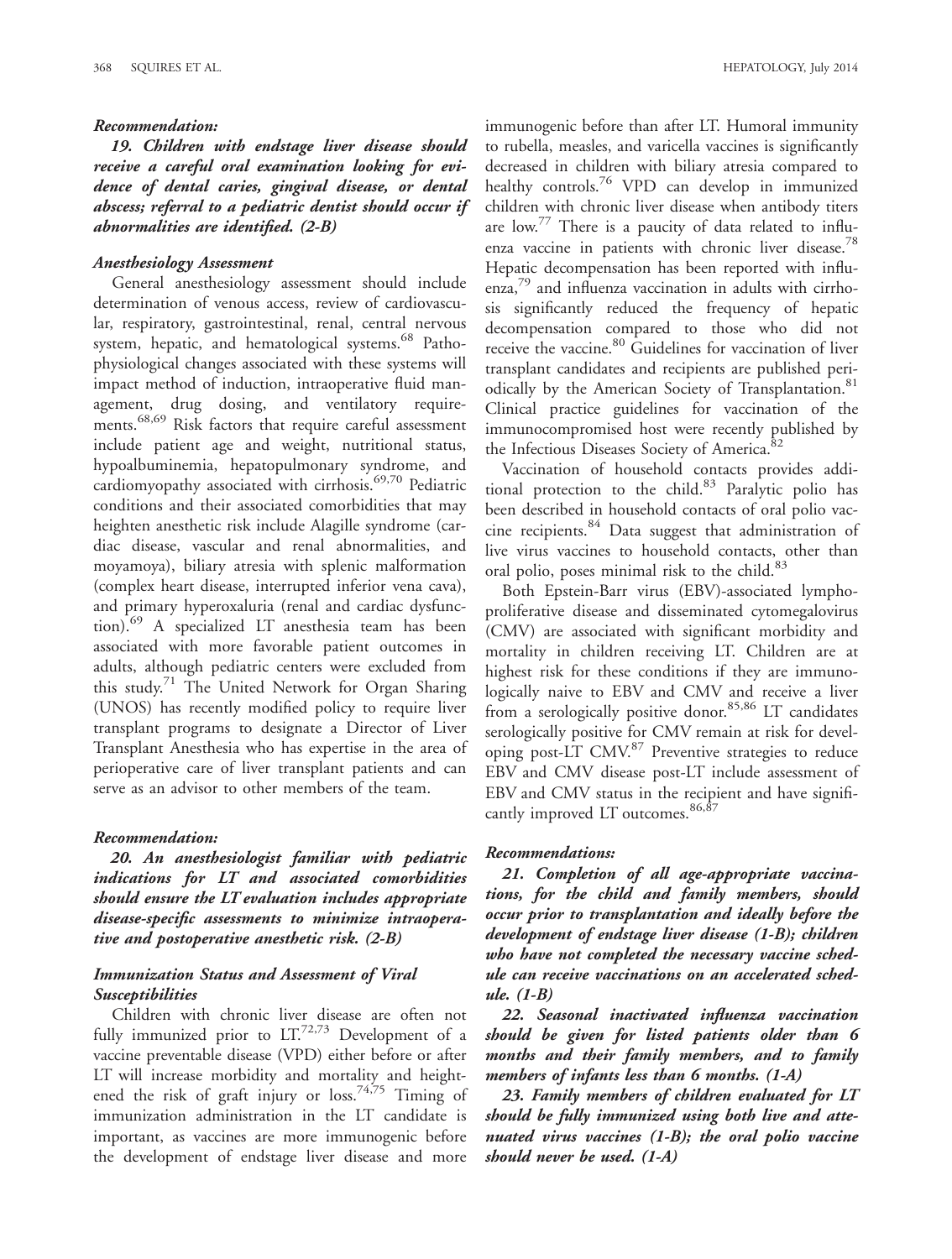24. Evidence of a prior Epstein-Barr virus and cytomegalovirus infection, as determined by virusspecific serological measurements, should be performed on all individuals evaluated for liver transplant, recognizing that for children less than 12-18 months of age, antibodies may have been passively transmitted to the child from the mother. (1-A)

# Psychosocial Assessment

Successful LT requires lifelong care and presents unique challenges to families dealing with a child with a serious illness.<sup>88</sup> Feelings of guilt, inadequacy, stress, lack of control, uncertainty, anger, and fear by the primary caregiver can have a negative impact on disease management and family structure unless they are identified and addressed. Lack of parental understanding of the child's condition, of housing, and transportation are deleterious to the management of chronic conditions. Engagement of child protective services may be necessary if the principal impediment to successful disease management is the child's social situation.<sup>89,90</sup>

Psychosocial factors impact posttransplant outcomes, specifically factors related to treatment adherence.<sup>91-93</sup> Risk factors for nonadherence include a history of resistance to taking medications, substance abuse, physical or sexual abuse, school absenteeism, single parent home, and having received public assistance. Psychiatric assessment tools designed for pediatric LT candidates can identify risk factors such as parental psychopathology, substance abuse by the parent/guardian or patient, chaotic family environment, family perceptions, and lack of financial resources suggesting high-risk candidates who would benefit from targeted early intervention, including barriers to adherence.93-96

## Recommendations:

25. Families should be assessed to ensure social services and psychosocial support systems are adequate for LT-candidates in order to optimize posttransplantation outcomes. (1-B)

26. Patients and families at potential risk for nonadherence should be identified and receive focused psychosocial interventions prior to and following transplantation. (1-B)

27. Members of the transplant team, in conjunction with the child's primary care provider, may need to serve as the child's advocate in situations where support systems are inadequate to the degree that the child's transplant candidacy in impaired or a high risk of noncompliance is identified. (1-B)

# Neurocognitive and Neurodevelopmental Assessment

Cognitive measures have revealed reduced global cognitive functioning in children following  $LT$ ,  $97-99$ and specific weaknesses in motor skills and receptive language development following  $LT^{100,101}$  Poorer nutritional status early in life, reduced head circumference, poor weight gain and growth, and low vitamin E levels correlate with poor cognitive functioning before and after transplantation.<sup>98,102,103</sup> The association of serum bilirubin at transplantation was reported to correlate with adverse neurocognitive outcomes after LT remains controversial.<sup>100,103</sup>

Children with biliary atresia demonstrate weaknesses in gross motor and expressive language development, with females being more vulnerable. Fine motor, visual problem solving, and receptive language development fell within the average range for age.<sup>104</sup> Age at Kasai correlated inversely with receptive language performance.<sup>105</sup>

The presence of a severe intellectual or developmental disability has raised concerns of candidacy for LT. Those concerns center upon compliance with a rigorous and lifelong posttransplant management schedule, potential for increased risk for malignant or infectious complications related to genetic or physical disabilities, and assessment of quality of life. Unfortunately, data to address these concerns are very limited. Results of a survey received from 50 of 88 pediatric solid organ transplant programs suggests a wide variation among centers regarding the importance of neurodevelopmental delay in the decision to list for organ transplantation.<sup>106</sup> Successful renal transplantation with good graft function over a mean observation period of 41 months was possible in a highly selected cohort of 25 multiply handicapped pediatric renal transplant candidates.<sup>107</sup>

#### Recommendations:

28. Neurocognitive testing should be performed in children awaiting LT to identify areas warranting early intervention to minimize later cognitive difficulties (2-B).

29. Aggressive nutritional management and early intervention should be initiated to minimize neurocognitive and developmental deficits (2-B).

# Consideration for Living-Related and Living-Donor LT

The numbers of pediatric deaths awaiting LT were dramatically reduced with the introduction of livingrelated liver transplantation  $(LRLT).^{108}$  As surgical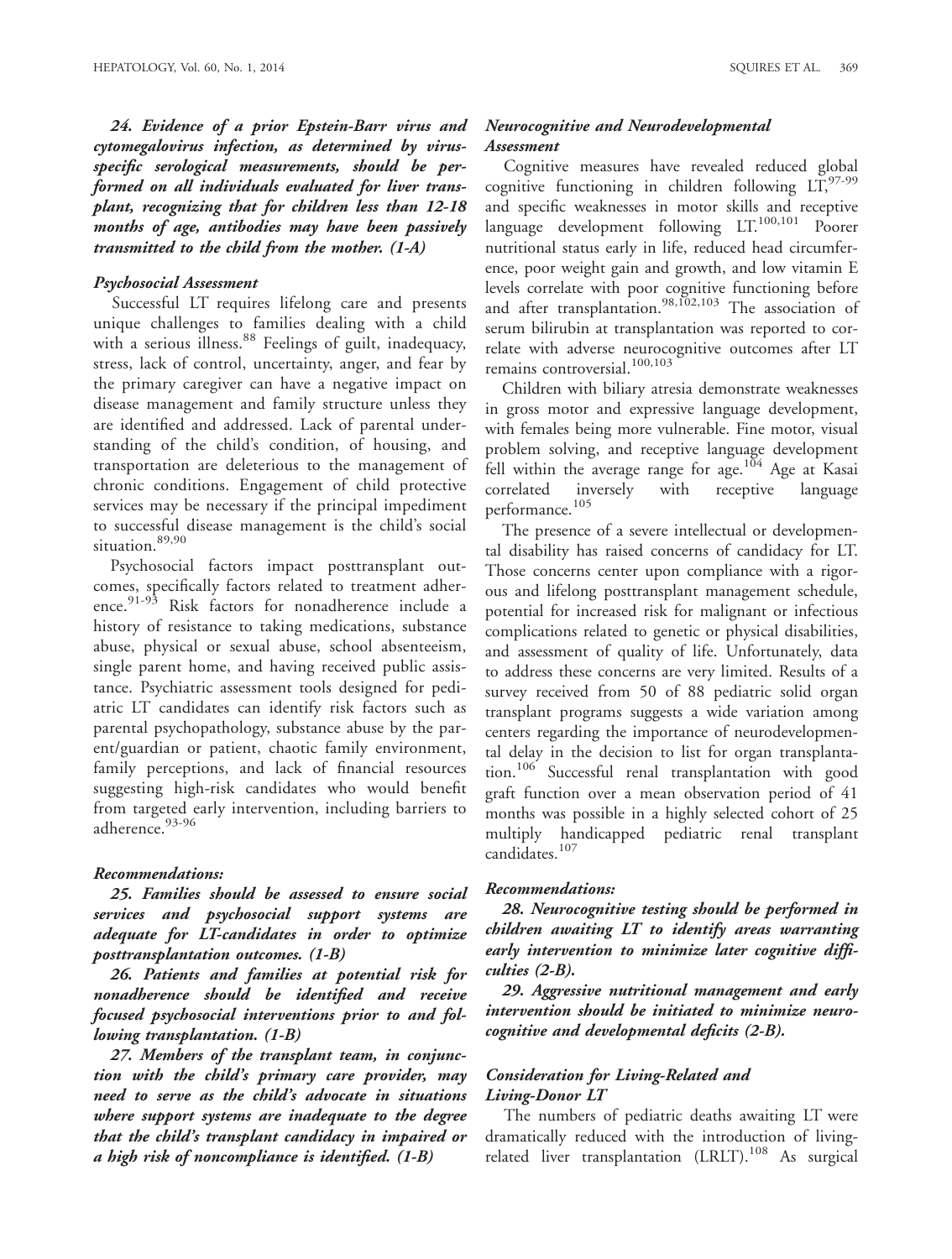370 SQUIRES ET AL. HEPATOLOGY, July 2014

techniques for both the donor and recipient improved, the potential donor pool was extended to nonrelatives for living-donor liver transplantation (LDLT) including, in rare instances, anonymous living liver donation.109-111 An example of the potential advantage of LDLT over LRLT would be in recipients with genetic hepatopathies (e.g., Alagille syndrome) when the donor may be an asymptomatic relative and not a good candidate if they share common alleles.

To consider LDLT, LT must 1) be the only therapeutic option, or 2) deceased donor LT is not an option, or 3) a deceased donor organ has not become available. Furthermore, for the LDLT to be ethically appropriate, the likelihood the recipient will survive following LDLT should be high, the mortality risk to the donor low, and the donor is well informed of the risks to his/her short- and long-term health.<sup>108</sup> Considerable pressure is placed on the potential donor from both internal and external sources to save the life of a child or relative. These pressures should be addressed throughout the donor evaluation process to ensure the donor's "free will" to proceed with liver donation and have the ability to confidentially remove him or herself from consideration at any time.

Consideration of LDLT for a child with acute liver failure has raised concerns that the emergent clinical environment might be coercive to a potential donor and impede honest informed consent. While coercion is difficult to assess, postoperative evaluation of donors have found positive emotional and psychological outcomes regardless of the outcome for the patient.<sup>112</sup> Pediatric patients with acute liver failure who received LDLT had decreased wait times to LT, decreased cold ischemia time, and improved survival compared to a group who received a cadaveric donation.<sup>113</sup>

In addition to the standard evaluation requirements to assess general health status, surgical risks, volume of the segments to be removed, and evidence of a transmissible virus, the potential donor will require additional assessments that include psychological assessment and social support systems. If the potential recipient has an inherited metabolic disease, the feasibility of a parent wishing to serve as an LRLT donor should be determined in the context of the child's genetic condition.<sup>114</sup> LRLT has been successfully performed using heterozygote donors for conditions such as Crigler-Najjar syndrome type  $1,^{115}$  Wilson's disease, <sup>116</sup> carbamoyl-phosphate synthase 1 deficiency, <sup>117</sup> propionic acidemia,<sup>118</sup> arginosuccinic aciduria,<sup>119</sup> progressive familial intrahepatic cholestasis,<sup>120</sup> alpha-1 antitrypsin deficiency,<sup>121</sup> tyrosinemia,<sup>121</sup> Alagille syndrome, $122$  and others. In patients with Alagille syndrome receiving LRLT, poor recipient outcomes or technical failure due to bile ducts being too small to utilize are reported if the donor has bile duct hypoplasia.<sup>122</sup> Children receiving an LRLT for arginosuccinic aciduria may still require arginine supplementation during periods of physiological stress or fasting due to persistent deficiency in extrahepatic tissues.<sup>119</sup>

## Recommendations:

30. Living-related liver transplantation (LRLT) can be performed in many inherited genetic conditions (2-B); long-term follow-up is necessary to determine the full impact of LRLT for these rare conditions and to assess potential risk to the donor.  $(2-B)$ 

31. A first-degree family member may be considered for living donation in Alagille syndrome, but donor evaluation must include careful assessment to rule out bile duct hypoplasia that may include liver biopsy and/or cholangiography (2-B); if the potential donor and recipient share the same mutant Jagged 1 or Notch 2 allele the donor should be carefully evaluated for bile duct hypoplasia and vascular anomalies, but LRLT is not advisable in most circumstances. (2-B)

# Indications for Liver Transplantation

## Biliary Atresia

Biliary atresia (BA) is universally fatal if untreated and is the single most common cause of liver disease leading to LT in children.<sup>123,124</sup> Diagnosis of BA and performance of a hepatoportoenterostomy (HPE; Kasai Procedure) by 8 to 10 weeks of age is optimal for transplant-free survival beyond early childhood. Infants with BA with vitamin K nonresponsive coagulopathy, hypoalbuminemia, histologically advanced cirrhosis, ascites, portal hypertension, and poor nutritional status prior to HPE have poor outcomes.<sup>125</sup> Following HPE, up to 70% of BA patients may have prolonged transplant-free survival if the total serum bilirubin falls below 2 mg/dL within 3 months following the HPE.<sup>7,124,126</sup> Children with biliary atresia splenic malformation (BASM) may have less favorable rates of transplant-free survival as reported in some studies,<sup>7,125,127-131</sup> but not others.<sup>132,133</sup>

Post-HPE complications include ongoing cholestasis, cholangitis, portal hypertension with or without variceal hemorrhage, poor weight gain, fat soluble vitamin deficiencies, hepatopulmonary syndrome, portopulmonary hypertension, and rarely hepatocellular carcinoma. Post-HPE regimens to promote bile flow (i.e.,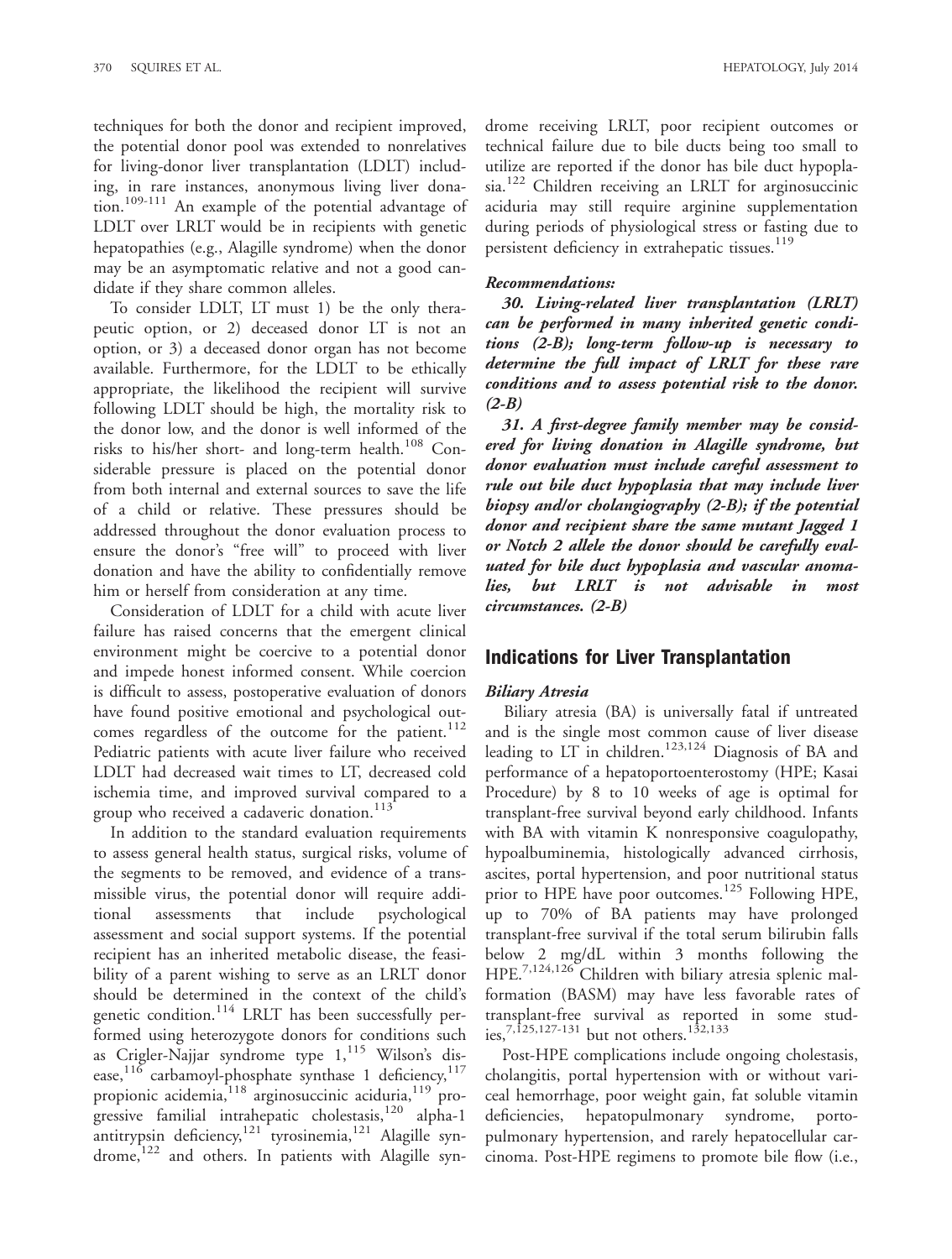ursodeoxycholic acid) in BA patients are not standardized.124,126,134-136 Prophylactic antibiotic regimens with either trimethoprim/sufamethaxazole or neomycin reduce recurrent rates of cholangitis and improve survival.<sup>137,138</sup> High-dose corticosteroid therapy initiated within 72 hours of HPE was not shown to improve bile drainage at 6 months, nor did it enhance transplant-free survival up to 2 years of age. $139$  Aggressive nutritional support to ensure adequate growth and prevention of fat soluble vitamin deficiency can improve neurodevelopmental and transplant outcome.27,103,140,141 Management of portal hypertension remains poorly studied in children and use of betablocker therapy for primary prophylaxis of variceal hemorrhage is controversial in childhood.<sup>18</sup> Variceal hemorrhage may be the sentinel event that prompts LT evaluation. Anecdotal cases of hepatocellular carcinoma (HCC) in BA patients have been reported, including patients less than 1 year of age, but the risk of HCC in BA is low.<sup>142-144</sup>

LT is recommended for BA patients' post-HPE with complications of chronic liver disease.<sup>7</sup> Recurrent cholangitis with or without associated decompensation of liver function can be an indication for LT in  $BA.^{145}$ At least 80% of patients with BA are transplanted by 20 years of age, with the majority transplanted under 4 years of age.7,126 Technical variant grafts (i.e., living related, split) are frequently utilized in smaller children with comparable results.<sup>140</sup> In the U.S., the overall 10year actuarial graft and patient survival for liver transplant in BA is  $73\%$  and 86%, respectively.<sup>146</sup>

# Recommendations:

32. Hepatoportoenterostomy (HPE) is the preferred initial management for biliary atresia (1-B), but liver transplant evaluation should be considered in infants with evidence of decompensated liver disease prior to HPE. (2-B)

33. Aggressive nutritional support prior to LT is needed to improve outcomes in cholestatic children with BA.  $(1-B)$ 

34. BA patients post-HPE should be promptly referred for LT evaluation if the total bilirubin is greater than 6 mg/dL beyond 3 months from HPE (1-B); liver transplant evaluation should be considered in BA patients whose total bilirubin remains between 2-6 mg/dL (1-B), and for those with lesser bilirubin values who have unmanageable consequences of biliary cirrhosis or portal hypertension.  $(2-B)$ 

35. High-dose corticosteroid therapy initiated within 72 hours of HPE is not recommended. (1-B)

# Alagille Syndrome

Alagille syndrome (AGS) is an autosomal dominant, multisystem disorder which may affect the liver, heart, eyes, and skeleton, kidneys, and cerebro-vascular or peripheral vascular systems with recognizable facial features including triangular facies, hypertelorism, prominent forehead, and pointed chin.<sup>147-150</sup> Liver involvement ranges from minimal liver test abnormalities to biliary cirrhosis. Infants and children with AGS and significant cholestasis may experience wellcompensated liver disease with absent or minimal evidence of clinical liver disease later in life.<sup>151</sup>

An estimated 20% to 30% of patients with AGS will require  $LT^{152-155}$  Impaired synthetic function, uncontrolled portal hypertension, and chronic encephalopathy are uncommon in AGS. Complications of profound cholestasis, intractable pruritus, failure to thrive, severe hypercholesterolemia, and osteodystrophy have prompted consideration for LT.<sup>62,122,153,155-157</sup> However, partial internal biliary diversion,<sup>158</sup> partial external biliary diversion,<sup>159</sup> and ileal exclusion<sup>160</sup> have improved pruritus, xanthoma burden, and quality of life in some patients. Hypercholesterolemia associated with AGS is predominantly due to elevations in lipoprotein X which may, in fact, protect against atherosclerosis.<sup>161</sup> Reduced somatic growth parameters are recognized components of AGS. While cholestasis is resolved by LT, growth parameters may not be completely reversed by LT.

The potential for multisystem involvement seen in AGS adds to the complexity of LT decisions, including vascular anomalies, cerebral aneurysms, narrowing of the internal carotid artery, abdominal coarctation, and renal artery stenosis. There is no consensus on imaging the head and neck for vascular anomalies in the absence of symptoms, as surgical intervention is unlikely under those circumstances. However, repair of a coarctation of the abdominal aorta or renal artery stenosis should be considered prior to LT.<sup>161</sup> Comorbidities resulting from multiorgan involvement have a significant impact on the outcome of LT, with structural cardiac disease being the most important contributor to mortality.152,162

Increased intraoperative fluid requirements place a significant burden on cardiac function and pulmonary blood flow. Patients with AGS often have established right ventricular hypertrophy which, coupled with increased pulmonary vascular resistance associated with pulmonary artery stenosis, may increase the risk of diminished cardiac output and poor graft perfusion. Echocardiogram alone may be insufficient to assess the descending aorta and peripheral pulmonary artery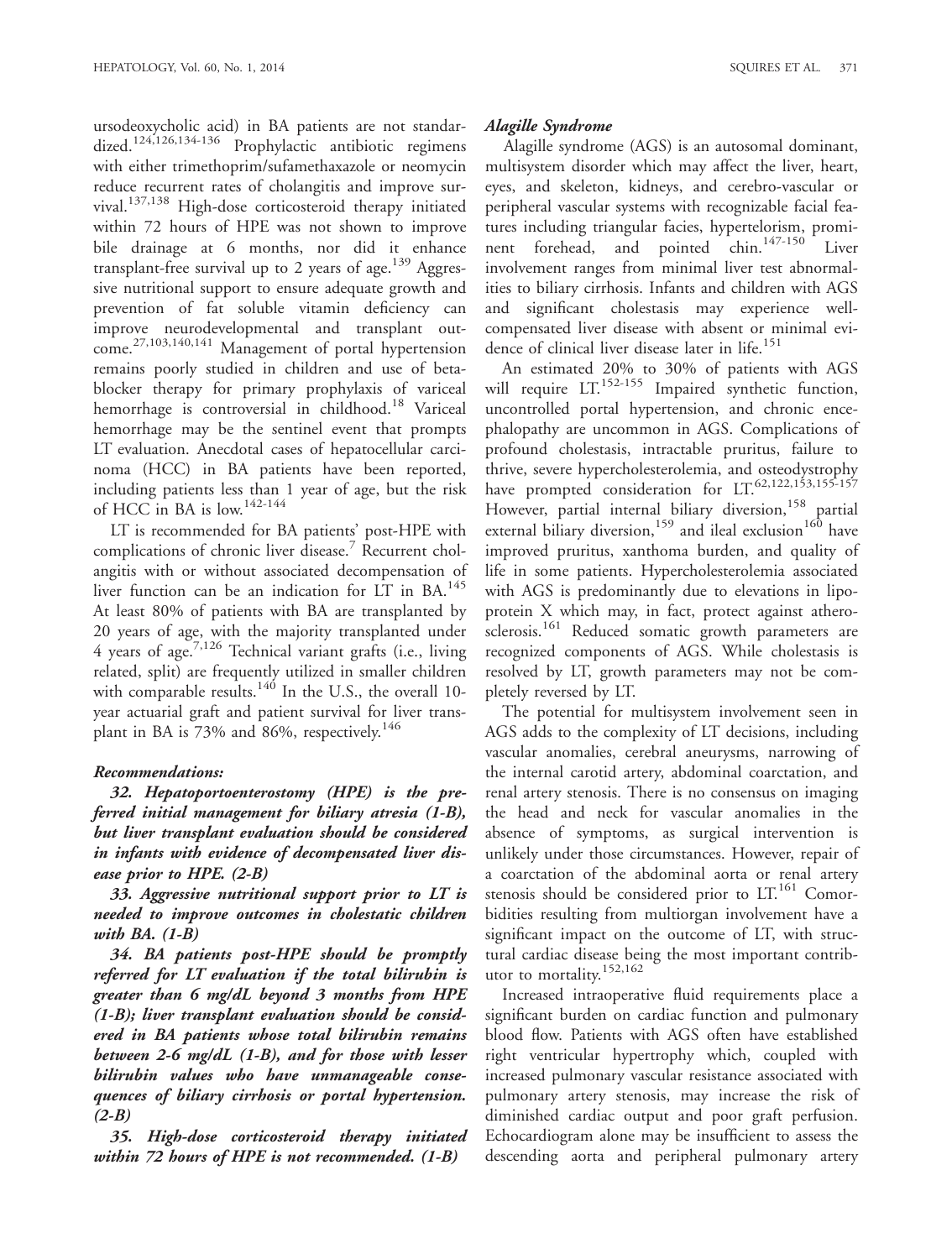branches.<sup>151</sup> Utilization of a dynamic stress test with dobutamine during cardiac catheterization can identify those patients who can successfully increase their cardiac output by over 40%, the necessary cardiac response for successful LT.<sup>163</sup>

Posttransplant survival rates vary between 82.9% and 87% at 1 year, 78.4% and 86% at 5 years, <sup>164</sup> and 80.9% at 10 years.<sup>165</sup> Long-term survival rates between AGS and all other pediatric liver transplant recipients were reported to be similar in a single-center experience.165 However, a review of the UNOS database revealed 5-year graft and patient survival was worse for AGS compared BA patients, 61.5% versus 70%  $(P = 0.02)$  and 78.4% versus 84%  $(P = 0.01)$ , respectively.164 Risk factors for poor outcome among AGS patients included neurological and cardiac complications. Renal disease associated with AGS will require a renal-sparing immunosuppressive regimen to minimize the risk of renal dysfunction following  $LT$ .<sup>166</sup>

## Recommendations:

36. Patients with AGS should be carefully assessed for evidence of extrahepatic manifestations of this multisystem disorder; decisions regarding liver transplant should be individualized to include potential nontransplant treatment options for nonlifethreatening complications such as intractable pruritus and deforming xanthoma with biliary diversion or ileal exclusion. (1-B).

37. Realistic expectations related to growth potential following LT should be made clear to the family.  $(I-B)$ 

38. Careful assessment of cardiac and renal function should occur during LT evaluation in all liver transplant candidates. (2-B)

39. Pretransplant vascular imaging of the intraabdominal vasculature should be performed (2-B); vascular imaging of the head and neck may be considered. (2-C)

# Wilson's Disease

Wilson's disease (WD) is a chronic liver condition with a myriad of presentations. WD may be clinically indistinguishable from autoimmune hepatitis, nonalcoholic fatty liver disease, or cryptogenic cirrhosis.<sup>167</sup> The most dramatic presentation is fulminant WD, particularly when encephalopathy is present. A child over 5 years of age with ALF accompanied by a Coombs-negative hemolytic anemia and low or normal serum alkaline phosphatase should heighten the suspicion for WD. WD presenting with an acute hemolytic crisis carries a poor prognosis; short-term clinical and

biochemical improvement following plasma exchange coupled with chelation therapy is noted, but outcomes are variable.<sup>168</sup> The AASLD produced joint adult and pediatric guidelines that include recommendations for liver transplant evaluation.<sup>167</sup>

# Acute Liver Failure

Pediatric acute liver failure (PALF) is a rapidly evolving condition that differs from adults with ALF in areas of etiology, management, and outcomes.<sup>169,170</sup> Efforts to define PALF remain challenging, but entry criteria established for the PALF longitudinal research study serve to identify children who require focused diagnostic and management strategies. Those entry criteria include: 1) absence of a known, chronic liver disease; 2) liver-based coagulopathy that is not responsive to parenteral vitamin K; 3) International Normalized Ratio (INR) between 1.5 and 1.9 with clinical evidence of encephalopathy or 2.0 and higher regardless of the presence of clinical encephalopathy.

Children with PALF may experience rapid clinical progression to irreversible brain injury or death. $3,171$ Diagnoses differ between infants, children, and adolescents with some that are potentially treatable, such as herpes simplex,<sup>172</sup> gestational alloimmune liver disease,<sup>173</sup> autoimmune hepatitis, $174$  acute acetaminophen toxicity,<sup>175</sup> and Wilson's disease.<sup>168,176</sup> As clinical deterioration can occur rapidly and unexpectedly, coordinated management at a pediatric liver transplant center involving a pediatric gastroenterologist with expertise in liver disease, intensive care specialist, and liver transplant surgeon, along with other supportive personnel will optimize patient outcome. Outcomes vary among and between etiologies, patient age groups, and disease severity.<sup>169</sup> However, children with an indeterminate diagnosis are more likely to receive a liver transplant.<sup>177</sup>

Decisions to proceed to liver transplant in PALF are complicated by difficulties in predicting outcome. Unfortunately, disease severity scores fall short in predicting the likelihood of death for an individual patient, raising the possibility that some children may have survived without a liver transplant.<sup>178,179</sup> Equally problematic is the absence of tools or clinical paradigms to predict irreversible brain injury. Contraindications to LT in PALF include severe multisystem mitochondrial disease, particularly those associated with valproic acid toxicity,<sup>180</sup> uncontrolled sepsis, and irreversible cerebral edema with uncal herniation. Children presenting with ALF due to hemophagocytic lymphohistiocytosis are candidates for nonliver transplant therapies which include immunosuppressive therapy or bone marrow transplantation.<sup>181</sup>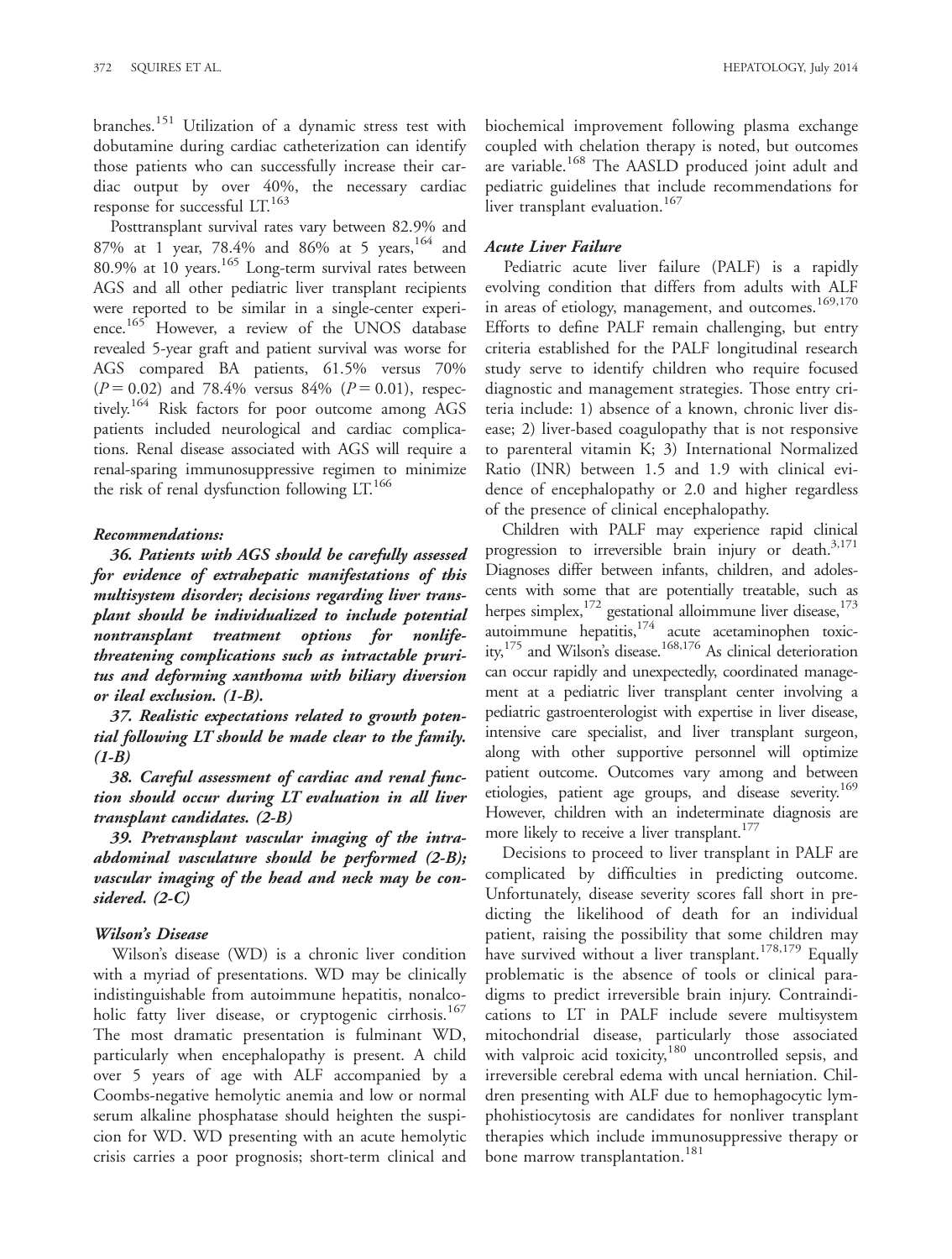40. Pediatric acute liver failure (PALF) patients should receive early contact with and/or referral to a pediatric liver transplant center for multidisciplinary care. (1-B)

41. Establish an etiology of PALF in order to identify conditions that are treatable without LT or contraindicated for LT. (1-B)

## Hepatic Tumors

Hepatoblastoma. Gold standard treatment of hepatoblastoma (HB) is perioperative chemotherapy followed by complete resection of all viable tumor.<sup>182,183</sup> The Children's Oncology Group protocol for hepatoblastoma (COG-AHEP0731) suggests that tumors with potential for complete resection can be identified after 2-4 rounds of cisplatin-based chemotherapy. Those who undergo primary LT for unresectable HB have an 82% 10-year survival, while those who receive an LT for recurrence of HB following chemotherapy and resection ("rescue" LT) have a 30% 10-year survival.<sup>184</sup> The PRETEXT (Pretreatment Extent of disease)<sup>185</sup> is used to gauge extent of disease at the time of diagnosis and triage patients for early referral to a program with experience in both pediatric hepatobiliary surgery and liver transplantation. Patients with PRETEXT IV disease (disease involving all four sections of liver), complex PRETEXT III disease (multifocal or presence of venous thrombosis), or centrally located tumors whose location makes a tumor-free excision plane unlikely have poor outcomes with chemotherapy and surgical resection alone.<sup>186</sup> A recent report from a single institution reported 93% survival with aggressive resection in POST-TEXT III and IV patients with hepatoblastoma.<sup>187</sup>

Patients with pulmonary metastases (PM) at the time of diagnosis have recurrence-free survival following LT that is similar to those without PM at the time of diagnosis if either of the following occurs following chemotherapy: 1) PM are no longer seen by computerized tomography (CT) or 2) residual PM are completely resected and tumor-free margins are identified.<sup>184</sup> In the absence of significant response to chemotherapy that would allow surgical resection of the liver tumor with clear margins and sufficient functional residual hepatic mass, total hepatectomy with LT has been demonstrated to have satisfactory longterm outcomes.<sup>188-191</sup>

#### Recommendations:

42. Children with nonmetastatic and otherwise unresectable hepatoblastoma should be referred for LT evaluation at the time of diagnosis or no later than after 2 rounds of chemotherapy. (1-B)

43. Patients with HB and pulmonary metastases can be considered for LT if, following chemotherapy, a chest CT is clear of metastases or, if a tumor is identified, the pulmonary wedge resection reveal the margins are free of the tumor. (1-B)

Hepatocellular Carcinoma. Hepatocellular carcinoma (HCC) is associated with chronic viral hepatitis (hepatitis B and hepatitis C), metabolic disease (tyrosinemia, progressive familial intrahepatic cholestasis, alpha-1 antitrypsin deficiency, Wilson's disease, glycogen storage disease, cholesterol ester storage disease), biliary atresia, Alagille syndrome, and parenteral nutrition associated liver disease. The incidence of HCC may be higher for children with vertically transmitted hepatitis B who seroconverted from hepatitis B e-antigen to hepatitis B e-antibody before the age of 3 years.<sup>192</sup> For the majority of adults, HCC is identified in cirrhotic livers; the opposite is true for children, as 60-70% of HCC cases are found in a noncirrhotic liver.<sup>193</sup> HCC is rare and often advanced and inoperable at the time of diagnosis.194 Screening procedures for HCC are not uniform, but alpha-fetoprotein is typically elevated over 400 ng/dL, often reaching over  $1,000$  ng/dL.<sup>195,196</sup> Cure is accomplished only with complete surgical resection, although chemotherapy may be more effective in children than adults.<sup>193</sup> High recurrence rates in adults fell when LT was restricted to individuals who met the Milan criteria: a single tumor diameter less than 5 cm, no more than 3 foci with each one not exceeding 3 cm, and absence of vascular invasion, or extrahepatic involvement.197 However, Milan criteria may not be applicable in children and recommendations must be individualized.<sup>190,193,195,198</sup> Successful LT outcomes have been achieved even for those children who did not meet the more liberal University of California San Francisco Criteria (single tumor <6.5 cm or maximum of three tumors with none >4.5 cm and cumulative tumor size  $\langle 8 \text{ cm} \rangle$  or the "up-to-seven" criteria (absence of angioinvasion, number of nodules plus the maximum size of the largest nodule equal or lower than  $7$ ).<sup>144</sup> Satisfactory LT outcomes have been achieved in some children with large, multifocal tumors, with some having microscopic blood vessel invasion or limited local extrahepatic extension.<sup>186,190,193</sup>

#### Recommendations:

44. Prompt referral to a liver transplant center should occur for children with or suspected to have hepatocellular carcinoma. (2-B)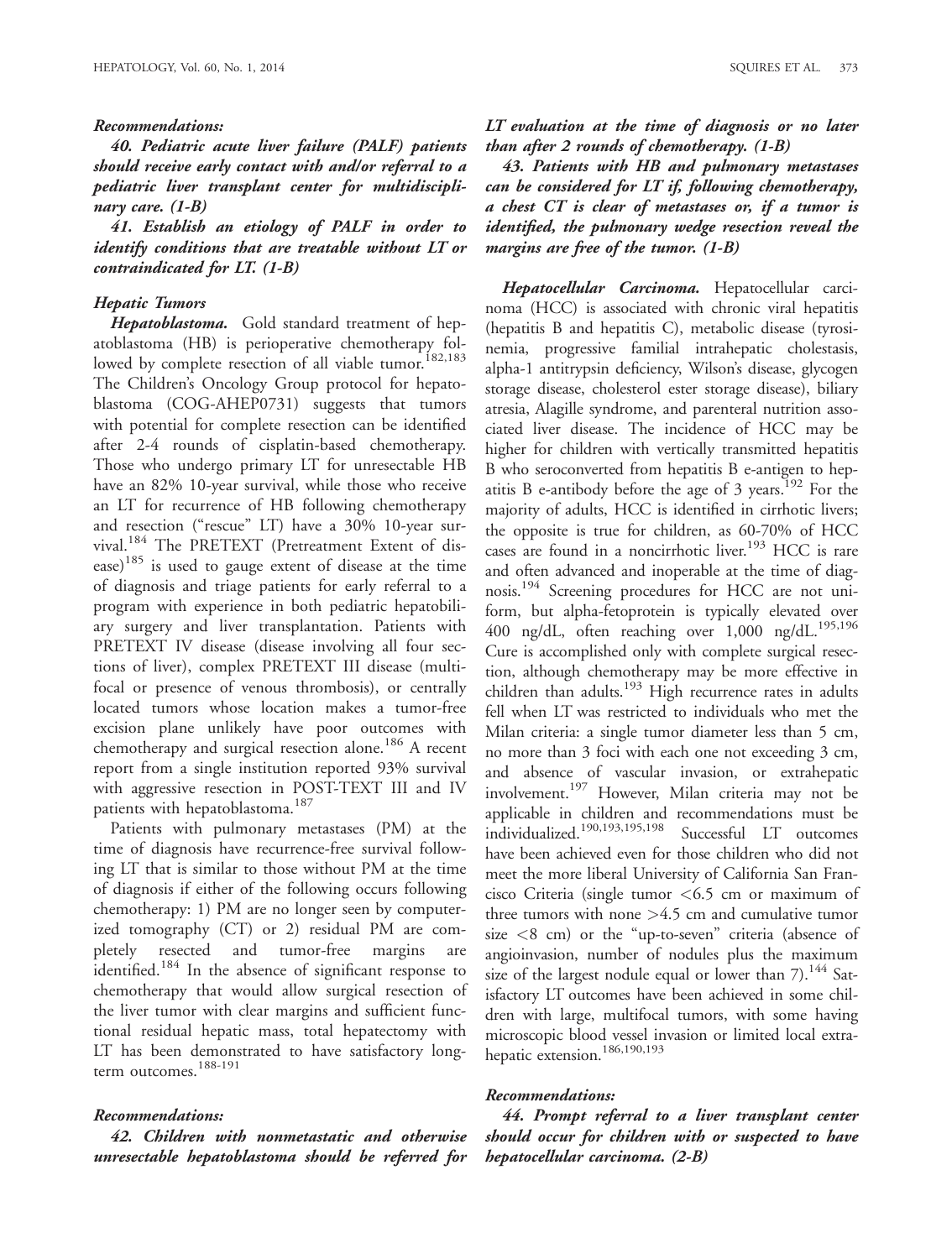45. As the Milan criteria may not be applicable to children, transplantation for hepatocellular carcinoma must be individualized and should be considered in the absence of radiological evidence of extrahepatic disease or gross vascular invasion, irrespective of size of the lesion or number of lesions. (2-B)

46. Absolute contraindications to transplant include radiological evidence of extrahepatic disease (1-B); relative contraindications to transplant include major venous invasion, or rapid disease progression despite chemotherapy. (2-B)

47. Hepatocellular carcinoma (HCC) is uncommon among children and there are no current data to support general screening for HCC in children; children with bile salt excretory pump disease and tyrosinemia are at higher risk for developing HCC and should undergo periodic screening. (2-B)

Hemangioendothelioma. Infantile hemangioma (IH), the most common pediatric tumor, has three categories: 1) focal lesions, 2) multifocal lesions, and 3) diffuse lesions.<sup>199</sup> All focal and most multifocal lesions are asymptomatic and involute spontaneously. However, some multifocal lesions present with high output cardiac failure and can lead to a fatal outcome in the first year of life. Multifocal and diffuse lesions express GLUT-1, which may biologically distinguish them from focal lesions.<sup>200</sup> With diffuse lesions, the liver is almost completely occupied by hemangiomas and symptoms include respiratory insufficiency due to an abdominal mass effect, abdominal compartment syndrome, coagulopathy (Kasabach-Merritt syndrome), multiorgan system failure, and hypothyroidism due to overproduction of type 3 iodothyronine deiodinase which converts thyroid hormone to its inactive form.<sup>201</sup> Diffuse hemangiomas often do not respond to steroid therapy<sup>202</sup> and most require surgical resection or betablocker therapy to improve hematologic parameters. Hepatic artery ligation and embolization have limited effect. Other treatment options for diffuse lesions include vincristine,<sup>203</sup> actinomycin, and cyclophosphamide and propranolol.<sup>204</sup>

#### Recommendations:

48. Liver transplant evaluation for IH is indicated if the hemangioendothelioma is not responding to treatment or is associated with life-threatening complications. (1-B)

49. Candidates being considered for LT for a hemangioendothelioma should be screened for hypothyroidism. (2-B)

#### Cystic Fibrosis-Associated Liver Disease

Liver disease is present in up to 35% of cystic fibrosis (CF) patients, but only 5-10% of patients have cir-<br>rhosis.<sup>205,206</sup> Ursodeoxycholic acid therapy is Ursodeoxycholic acid therapy recommended, although its impact on the progression of CFLD is not known.207-209 Endstage liver disease is characterized by coagulopathy and hypoalbuminemia and is not attributable to malabsorption. Portal hypertensive-related hemorrhage alone, in the absence of other signs of decompensated liver disease, may not be a sufficient indication for LT in CF patients, as alternative therapies may be equally acceptable.<sup>210-212</sup> Optimal timing for isolated LT involves careful assessment of cardiopulmonary function, infections, and nutritional status in CF patients. Currently, Model for Endstage Liver Disease (MELD) / Pediatric Endstage Liver Disease (PELD) exception points are permitted for those patients with CF whose pulmonary function tests (PFTs) are <40% of predicted FEV1.<sup>213,214</sup>

Five-year posttransplant survival rates for CFLD are lower than for those who underwent transplantation for other etiologies. Compared to those patients remaining on the waiting list, pediatric and adult transplant recipients with CF gained a significant survival benefit.<sup>215</sup> A different analysis of the UNOS database and various single center reports convey similar patient and graft survival data among patients with CF.<sup>212,216,217</sup> While LT may improve pulmonary function and nutritional status,<sup>218,219</sup> CF patients may be at higher relative risk for the development of posttransplant diabetes mellitus and renal impairment.<sup>220-223</sup>

#### Recommendation:

50. The indications for liver transplantation in CF are guided by the degree of hepatic synthetic failure and the presence of otherwise unmanageable complications of portal hypertension. Optimal timing for isolated liver transplantation involves careful assessment of pulmonary and cardiac function and nutritional status in CF patients. (2-B)

#### Urea Cycle Defects

Urea cycle disorders (UCDs) are inborn errors of nitrogen detoxification/arginine synthesis caused by defects in the urea cycle enzymes [carbamoylphosphate synthetase 1 (CPS1), ornithine transcarbamylase (OTC), argininosuccinate synthetase (ASS), argininosuccinate lyase (ASL), and arginase 1 (ARG1)], leading to respective deficiencies.<sup>224</sup> The prevalence of UCDs is likely underestimated, as their clinical presentation can be similar to sepsis and death can occur before a diagnosis of UCDs is considered.<sup>225,226</sup>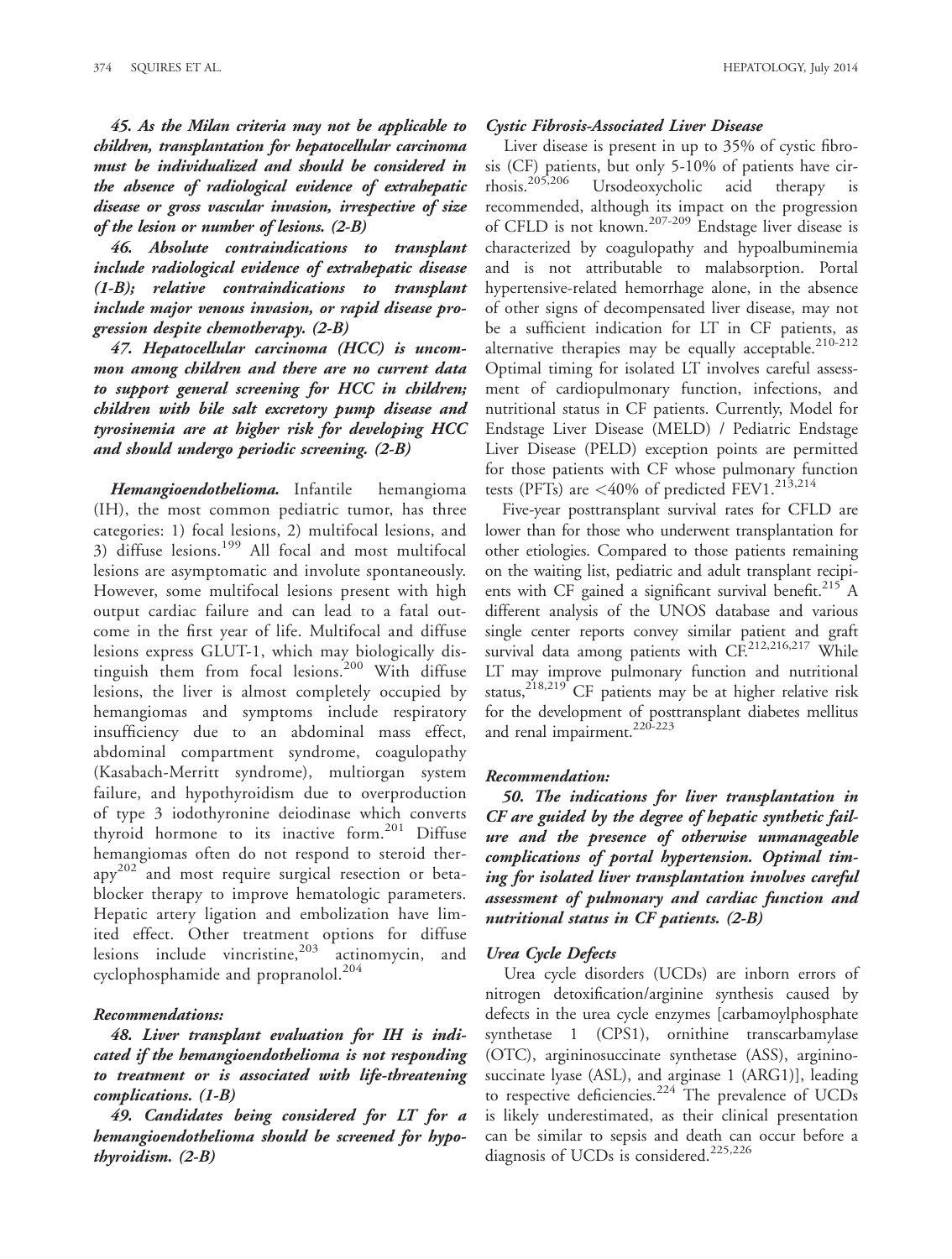OTC deficiency is inherited in an X-linked manner, while the other UCDs are inherited in an autosomal recessive manner. Clinical manifestations occur at any age, but most commonly affect neonates. Typically, infants present within hours to days after birth with a catastrophic illness, starting with poor feeding, lethargy, vomiting, and tachypnea and then progressing rapidly to coma and death.<sup>227</sup> Hyperammonemic crises, which account for the devastating neurological outcomes associated with UCDs, are frequently triggered by catabolic events, protein overload, or certain drugs.

The full complement of the "proximal" urea cycle enzymes (e.g., CPS1, OTC, and ASS) are almost exclusively expressed in the liver, while "distal" enzymes (e.g., ASL, ARG1) also have cerebral expression of uncertain clinical significance. LT essentially serves as an "enzyme replacement" therapy and appears to be curative, allowing for resumption of a normal diet and elimination of hyperammonemic crises.<sup>228-230</sup> LT should be considered early in patients with severe UCDs, as irreversible neurological damage can occur.<sup>114,231</sup> For patients with severe neurological disease or sequelae, LT may stabilize, but will not improve neurological outcome. Living related donation, after confirmation of the donor phenotype, has the advantage of allowing optimal timing of the procedure.114,232,233

#### Recommendation:

51. Urgent referral for LT should be considered when patients present in the first year of life with severe UCDs in order to prevent or minimize irreversible neurological damage (1A); living related liver transplantation may be an option for some patients. (1-B)

## Crigler-Najjar Type I

Crigler-Najjar syndrome type I (CNI) results from complete deficiency of the hepatocyte enzyme uridine diphosphate glucuronosyl transferase (UGT).<sup>234</sup> CNI becomes apparent during the neonatal period by marked unconjugated hyperbilirubinemia. Treatment consists of initial exchange transfusions and long-term utilization of phototherapy, to prevent kernicterus.<sup>235</sup> While phototherapy can effectively manage hyperbilirubinemia and prevent kernicterus,<sup>236</sup> it is difficult to maintain. Successful phototherapy requires maximal body irradiance for 20-24 hours per day during hyperbilirubinemic crises and a minimum of 8-12 hours every day to maintain an acceptable bilirubin level. LT is the only effective treatment.<sup>237,238</sup>

#### Recommendation:

52. Referral for LT evaluation should be considered for CNI patients before the development of brain damage, ideally at the time of diagnosis when the option of LT can be discussed. (1A)

## Immune-Mediated Liver Disease

Autoimmune Hepatitis. Autoimmune hepatitis (AIH) is a progressive inflammatory liver disorder characterized by increased aminotransferases, high serum levels of immunoglobulin G (IgG), and the presence of autoantibodies: antinuclear antibody (ANA), antismooth muscle antibody (ASMA), antiliver-kidney microsomal antibody (anti-LKM), with a potentially more aggressive course in children.<sup>239</sup> Type 1, characterized by positive ANA and/or ASMA, is more common,<sup>240</sup> although Type 2, characterized by a positive anti-LKM, is more frequently associated with fulminant liver failure.<sup>240</sup> In a study of 55 consecutive children with clinical and biochemical evidence of AIH, 27/55 (50%) had cholangiographic findings consistent with autoimmune sclerosing cholangitis  $(ASC).^{240}$  ASC subsequently developed in a patient with AIH and ulcerative colitis. Conventional treatment includes prednisone with or without azathioprine for both AIH and AIH/ASC; ursodeoxycholic acid may be helpful for those with  $AHI/ASC.<sup>241</sup> LT$  is required in 10%-20% of children with AIH.<sup>239</sup> Despite a greater degree of immunosuppression required in the posttransplant period, outcomes are similar to the overall transplanted population in terms of infectious or metabolic complications. The risk of late rejection is higher for those who receive LT for AIH, but this does not result in increased chronic rejection, steroid resistant rejection, or the need for retransplantation,  $242$  which differs from adults.  $243$ Pediatric patients transplanted for AIH may be at greater risk of developing ulcerative colitis after LT than adult patients.<sup>244</sup> The risk of relapse of AIH posttransplant is estimated to be  $10\% - 35\%^{19,245,246}$ ; however, criteria for recurrent AIH remain controversial.

#### Recommendations:

53. LT is considered in patients with autoimmune hepatitis (AIH) who present with acute liver failure associated with encephalopathy and those who develop complications of endstage liver disease not salvageable with medical therapy (2-B).

54. Children with AIH and families being evaluated for LT should be informed they may require more immunosuppression than children transplanted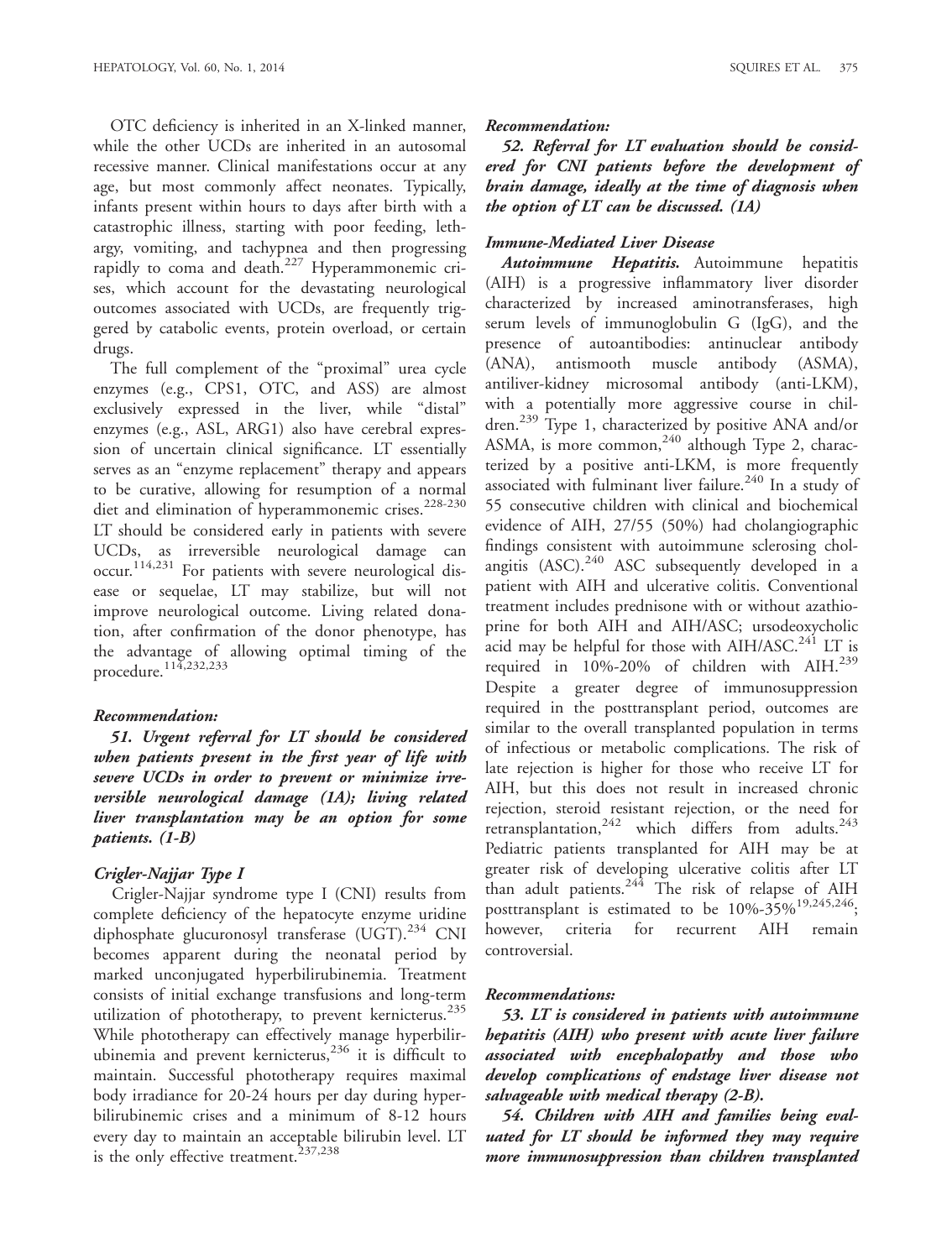# for other indications and remain at risk for recurrence of AIH. (2-B)

Primary Sclerosing Cholangitis. Primary sclerosing cholangitis (PSC) is characterized by chronic inflammation and obliterative fibrosis of the intraand/or extrahepatic biliary tree, leading to bile stasis and cirrhosis.<sup>240,241,247</sup> Children with biliary features consistent with PSC can have isolated biliary tract disease or have histologic characteristics may present prior to, coincident with, or subsequent to histological and biochemical features of autoimmune hepatitis (AIH) type 1.248 Autoimmune sclerosing cholangitis (ASC) is the term used to describe the biliary features present in children with a primary diagnosis of AIH and it is more common in children than adults.<sup>240</sup> There is uncertainty whether ASC in children and PSC in adults have similar biological underpinnings or outcomes. In lieu of the phrase "overlap" syndrome, which suggests two separate conditions occurring in the same patient, the International Autoimmune Hepatitis Group posits that patients should be categorized by the predominant condition (e.g., AIH, PSC) and those with "overlapping" features should not be considered to be unique diagnosis.<sup>249</sup> Langerhans cell histiocytosis, primary and secondary immunodeficiencies, and cystic fibrosis have histological findings similar to PSC. LT is the only therapeutic option for endstage liver disease resulting from PSC.<sup>250</sup>

Immunoglobulin G4-associated cholangitis (IAC) is a newly recognized multisystem condition with intraand extrahepatic biliary strictures that is often, but not always, associated with autoimmune pancreatitis.<sup>251,252</sup> Strictures disappear with corticosteroid therapy. Evidence of IAC in children is currently limited to case reports with a similar clinical and biochemical presentation and response to corticosteroids that is seen in adults.<sup>253</sup>

Patients with PSC are at higher risk of developing inflammatory bowel disease (IBD) than the general population, with ulcerative colitis and Crohn's disease diagnosed before LT in 46% and 3.3% of children, respectively, and IBD diagnosed after LT in another 9.8%.<sup>254</sup> Cholangiocarcinoma in children is rare and not all cases are associated with PSC.<sup>255</sup> Risks associated with cholangiocarcinoma in PSC are not well defined in children, $^{250}$  but HCC may be more prevalent among children with Crohn's disease and PSC.<sup>255</sup>

PSC accounts for 3.5% of pediatric patients listed for  $LT^{256}$ , and 2.6% pediatric transplants.<sup>254</sup> LT is effective therapy for endstage liver disease due from PSC.<sup>257</sup> Patient and graft survival rates are comparable to those of age-matched children who undergo transplantation for other indications.<sup>254</sup> Post-LT complications include intrahepatic biliary strictures, cholangitis, and disease recurrence in the graft.<sup>254</sup> Patients with IBD and PSC have a higher recurrence rate post-LT compared to those with PSC alone. Five-year survival following LT for PSC is  $>80\%$ .<sup>258,259</sup>

# Recommendations:

55. Surveillance for inflammatory bowel disease with a full colonoscopy with biopsy both before and after LT in patients with features of primary sclerosing cholangitis is recommended. (2-B)

56. LT evaluation should be considered for patients with decompensated liver disease, recurrent cholangitis, unmanageable bile duct strictures, and/or concerns for the risk of cholangiocarcinoma. (2-B)

## Other Metabolic or Genetic Disorders

Progressive Familial Intrahepatic Cholestasis. Progressive familial intrahepatic cholestasis (PFIC) refers to a group of autosomal recessive cholestatic conditions. The nomenclature for these conditions is evolving as the underlying genetic defects and affected proteins are identified. Diagnosis is based on clinical manifestations, liver histology and genetic testing, as well as on specific tests excluding other causes of childhood cholestasis.<sup>260-262</sup>

Familial intrahepatic cholestasis 1 (FIC1) disease, formerly PFIC-1, results from a mutation in the ATP8B1 gene and is a systemic disorder which may affect structural and functional integrity of microvilli.<sup>263</sup> FIC1 disease typically presents in the first year of life with severe cholestasis and a normal serum gamma-glutamyl transferase (GGT). Vitamin Ddeficient rickets and intracerebral bleeding as a consequence of vitamin K deficiency may be presenting features of FIC1 disease. Other symptoms include chronic diarrhea, asthma-like symptoms, and sensorineural hearing loss, likely as a result of abnormal microvilli in affected cells in the intestine, lungs, and cochlear hair cells. Ursodeoxycholic acid may improve cholestasis to the degree that other interventions can be delayed or avoided in about 30% of cases.<sup>264</sup> Partial external biliary diversion (PEBD) or ileal exclusion (IE), if performed prior to the development of cirrhosis, can significantly slow disease progression with improvements in cholestasis, pruritus, growth, as well as contribute to clinical, biochemical, and histological improvement in FIC1 patients.<sup>265</sup> Longer follow-up is needed to determine whether PEBD can obviate the need for LT in FIC1 disease.<sup>265</sup> LT for FIC1 disease is an option for patients with advanced liver disease that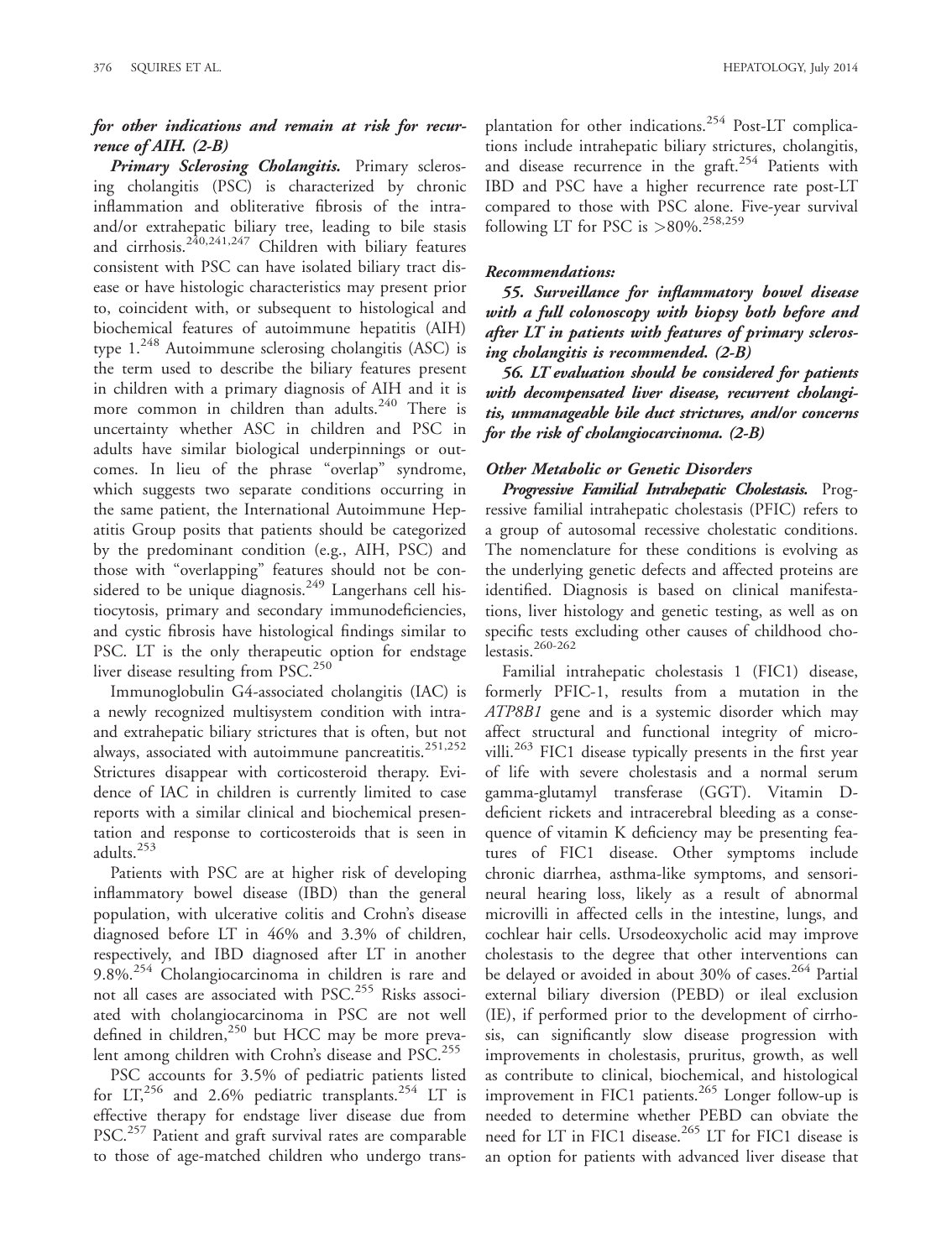would not be amenable to PEBD or IE. Due to ATP8B1 expression in extrahepatic organs, including the small intestine and pancreas, short stature and diarrhea may develop or worsen following LT, which may affect quality of life.<sup>264</sup> Progressive steatohepatitis that can lead to cirrhosis in the allograft liver have been described following LT.

Bile salt excretory pump (BSEP) disease, formerly PFIC-2, results from a mutation in the *ABCB11* gene that encodes the adenosine triphosphate (ATP) dependent BSEP that is the principal bile acid transport protein located on the hepatocyte canalicular membrane. Similar to FIC1 disease, BSEP presents with a normal GGT cholestasis associated with profound fat soluble vitamin deficiency. However, BSEP disease is a more rapidly progressive liver disease associated with a greater degree of liver injury manifested by higher levels of aspartate aminotransferase (AST) and alanine aminotransferase (ALT), giant cell hepatitis, early development of cirrhosis and liver failure, cholelithiasis, and a high risk of developing  $HCC.<sup>264</sup>$ A favorable clinical response to ursodeoxycholic acid and biliary diversion may be more likely for children with mild mutations, such as missense mutations.<sup>264</sup> Unlike FIC1 disease, a successful LT in BSEP disease is curative for most children and is not associated with extrahepatic manifestations. However, there are reports of recurrent low GGT cholestasis following LT for BSEP disease that is associated with significant morbidity and mortality.<sup>20</sup>

Multidrug resistance protein-3 (MDR-3) disease, formerly PFIC-3, results from a mutation in the ABCB4 gene that codes for the MDR3 glycoprotein which serves as a phosphatidylcholine flippase, transferring the lipid from the inner to the outer leaflet of the canalicular membrane. $261$  The resultant low levels of phosphatidylcholine likely allow bile acids with a high detergent quality to injure bile ducts resulting in progressive biliary disease. MDR-3 disease is associated with cholelithiasis, intrahepatic cholestasis of pregnancy, transient neonatal cholestasis, drug-induced cholestasis, and an autosomal recessive cholestatic liver disease associated with a high  $GGT<sup>266</sup>$ . The age at presentation can range from infancy to adulthood. Initial symptoms include jaundice, pruritus, and biochemical evidence of hepatic dysfunction. Treatment with ursodeoxycholic acid can result in complete or partial clinical and biochemical improvement, but the disease can be unresponsive and rapidly progressive in about 15% of cases.<sup>266</sup> Among 28 children with MDR3 disease followed by an Italian consortium, one died and five underwent successful LT.<sup>266</sup> Those who died or

received an LT had either no response to ursodeoxycholic acid or a partial response that was associated with flares of liver injury and decompensated cirrhosis. In a Japanese cohort of 717 LRLT recipients, only 14 had PFIC: 11 FIC1, 3 BSEP, and 0 MDR3. $^{267}$ 

## Recommendations:

57. Ursodeoxycholic acid therapy followed by partial external biliary diversion (PEBD) or ileal exclusion (IE) should be an early consideration to improve cholestasis and pruritus for children with FIC1 and BSEP disease. (1-B)

58. Patients with BSEP disease should be monitored regularly for the development of HCC. (2-B)

59. LT in FIC1 disease can be associated with worsening extrahepatic manifestations and should be considered only if PEBD or IE failed or could not be performed. (2-B)

60. Families of children with BSEP disease who require LT should be cautioned that the disease may recur following LT. (2-B)

61. LT evaluation is indicated for patients with MDR3 disease whose disease fails to respond to ursodeoxycholic acid. (2-B)

62. The use of PFIC heterozygote live donor organs from family members remains a viable and feasible option for FIC1 and BSEP patients requiring LT but ongoing follow-up is needed. (2-B)

Alpha-1 Antitrypsin Deficiency. Liver disease associated with alpha-1 antitrypsin deficiency (A-1ATD) in children has protean manifestations.<sup>268</sup> Only about 7% of children with the PI\*ZZ-associated A-1ATD will have any prolonged obstructive jaundice in the first few months of life, and up to 80% of those children will not have evidence of chronic liver disease by 18 years of age.269,270 A-1ATD will rarely present with a rapidly progressive, life-threatening liver disease in infancy necessitating LT in the first few months of life.<sup>271</sup> Case studies reveal a portion of children will have a slowly progressive course which may either stabilize or continue toward decompensated liver disease.<sup>272</sup> Hepatocellular carcinoma can develop in children with cirrhosis and A-1ATD.<sup>273</sup> New medical therapies for A-1ATD are being investigated.<sup>274</sup>

Bile Acid Synthesis Disorders. Inborn errors resulting in bile acid synthesis disorders (BASD) most commonly present as neonatal cholestasis or neonatal hepatitis, but can present as chronic liver disease in older children.<sup>275-277</sup> These diseases are characterized by a failure to produce normal bile acids and an accumulation of unusual bile acids and bile acid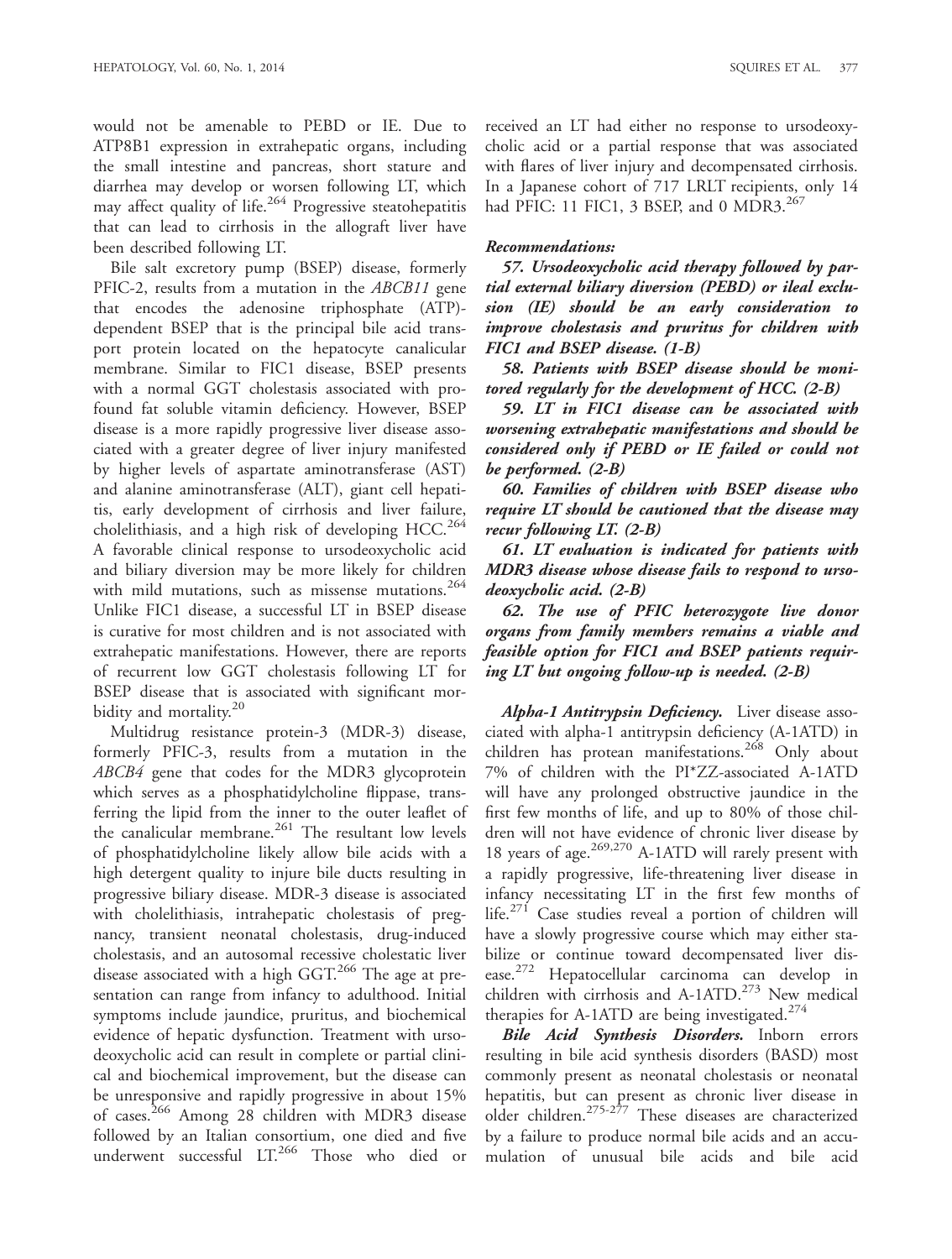intermediaries.<sup>278</sup> Unlike most cholestatic diseases, patients with inborn errors of bile acid synthesis generally present with the hallmark features of normal or low serum levels of primary bile acids, normal GGT concentrations, and the absence of pruritus.<sup> $279$ </sup> For a definitive diagnosis, fast atom bombardment-mass spectrometry (FAB-MS) and gas chromatography-mass spectrometry (GC-MS) analyses of serum and urine is recommended, but is only available in a few specialized referral laboratories.<sup>280</sup> Early diagnosis of some defects of bile acid synthesis can be treated effectively with cholic acid and/or chenodeoxycholic acid, which down-regulate endogenous bile acid synthesis resulting in clinical, biochemical, and histologic improvement if therapy is initiated before significant liver disease is established.<sup>281,282</sup> LT is indicated for progression to endstage liver disease.<sup>283</sup>

#### Recommendation:

63. Bile acid replacement therapy should be initiated as early as possible in children with a confirmed bile acid synthetic disorder; LT should be considered only in patients with progressive endstage liver disease due to inborn errors of bile acid synthesis or those known to be refractory to medical therapy. (1-B)

Hereditary Tyrosinemia Type 1. Hereditary tyrosinemia type 1 (HT) is a multisystem disorder often presenting in infancy with a profound coagulopathy despite minimally elevated or normal serum aminotransferase levels.284 Older children and even adults can present with features of chronic liver disease. Treatment with NTBC (2-(2nitro-4-fluoromethybenzoyl $)-1,3$ -cyclohexanedione) results in rapid clinical and biochemical improvement, manifested by undetectable levels of succinylacetone in the urine within 24 hours, and has reduced early complications as well as the need for LT. There has been an increase in mean age at transplantation from 1.82  $\pm$  2.86 years between 1988-1998 to 3.70  $\pm$  4.42 years between 1999-2008.<sup>285</sup> Failure to respond to NTBC within a week may be due to noncompliance or subtherapeutic NTBC, manifested by persistence of succinylacetone in the urine, or a fulminant course despite therapy.

The child that survives initial presentation without LT can experience an extended interval of good health. Hepatic nodules, if present initially, may persist, regress, or disappear on a combination of NTBC therapy and a low tyrosine / low phenylalanine diet. The AFP is elevated at presentation, but will normalize or

fall to levels less than 10 ng/L on NTBC therapy. Even if metabolic stability is achieved with NTBC therapy, compliance with dietary restrictions and NTBC administration can be challenging for some families. Despite best efforts with medical and dietary therapy, hepatocellular cancer may still occur and hence regular surveillance with AFP and liver imaging is recommended.<sup>286,287</sup>

#### Recommendations:

64. Initial treatment of hereditary tyrosinemia type 1 is with NTBC when the diagnosis is established. (1-A)

65. Referral for LT evaluation should occur promptly if the child has progressive liver disease despite an adequate dose of and compliance with NTBC, rising AFP while on NTBC, a change in liver imaging with a single nodule exceeding 10 mm or an increase in the number or size of hepatic nodules, or if management with NTBC and diet cannot be adequately maintained. (1-B)

Glycogen Storage Disease. There are now 11 glycogen storages diseases (GSD) described and most have many subtypes.<sup>288</sup> GSDs can have hepatic, muscular, cardiac, neurological, immunological, or mixed presentations that are increasingly identified within each class of GSD with the help of advancing metabolic and genetic techniques. The degree to which extrahepatic manifestations of GSD are evident will vary with each patient as enzymes necessary for glycogen metabolism are found in many tissues. Among the family of GSDs, LT has been performed predominantly in patients with GSD I, III, and IV.<sup>289</sup>

Glycogen storage disease type I (GSDI) is comprised of two major subtypes<sup>290</sup>: GSD type Ia (glucose-6phosphatase deficiency) and GSD 1b (glucose-6-phosphate translocase deficiency) that affect the liver, kidney, and intestinal mucosa causing excessive accumulation of glycogen and fat in these organs. With good metabolic control, clinical manifestations such as growth retardation, hepatomegaly, hypoglycemia, lactic acidemia, hyperuricemia, and hyperlipidemia can be managed. Nephrocalcinosis, glomerular hyperfiltration, proteinuria, and endstage renal disease can occur. Hepatic adenomas (HA) are common and the prevalence of HCC increases with age reaching an estimated 50%-80% by the third decade of life. $291$ Histology is the only sure way to differentiate HA from HCC, but may not be possible when numerous HAs are present. GSD type Ib has additional features that include neutropenia and impaired neutrophil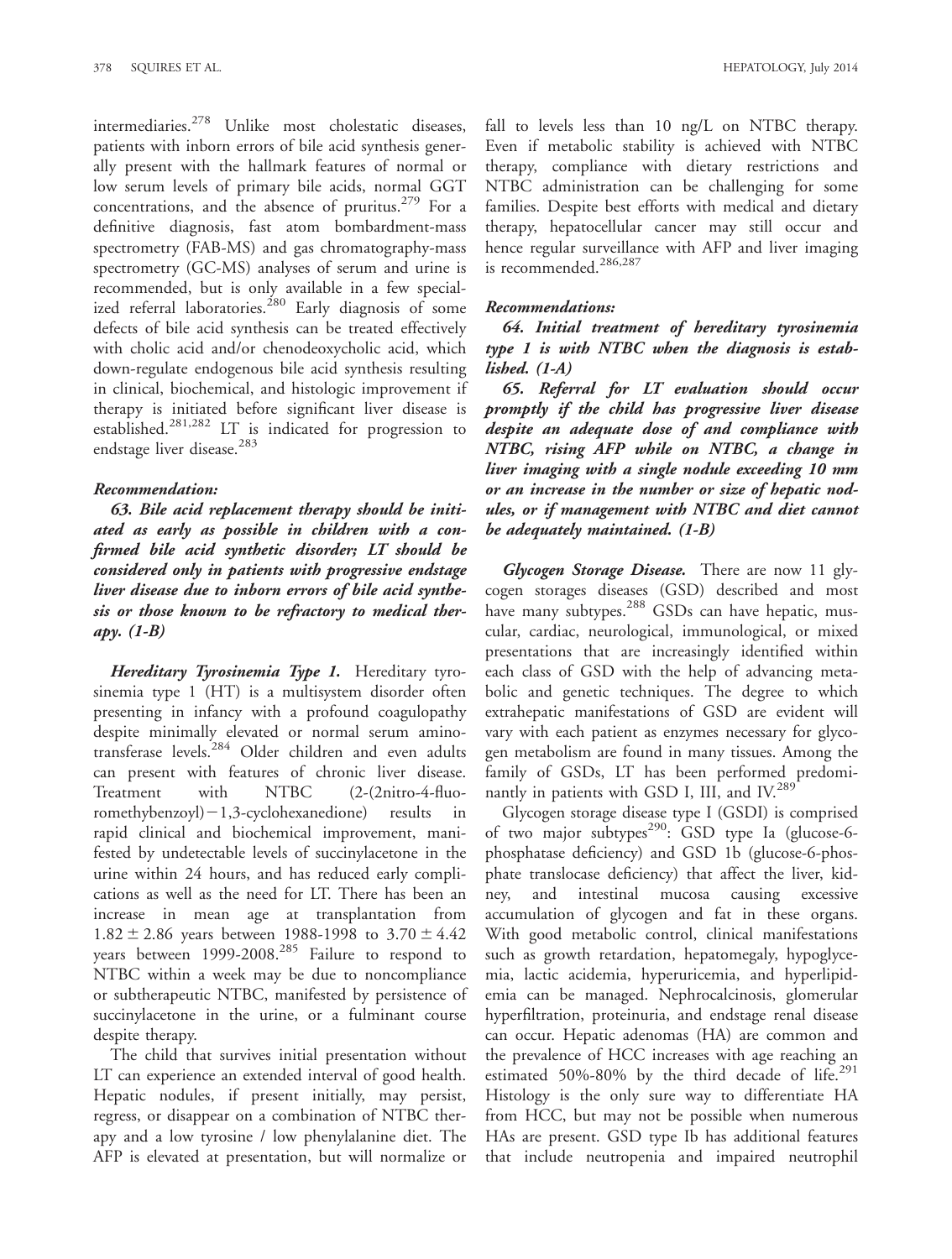function, resulting in recurrent bacterial infections and oral and intestinal mucosa ulceration that resembles inflammatory bowel disease, particularly Crohn's disease.

The majority of patients with GSD III (debranching deficiency) have a disease that is generalized (type IIIa, 80% of cases) to involve liver, muscle, cardiac muscle, erythrocytes, and fibroblasts and a minority having disease that is restricted to the liver (Type IIIb). $^{292}$  The presence of fibrosis, ranging from minimal to cirrhosis, occurs in GSD III but not GSD I. Aminotransferase elevations can be marked in childhood,<sup>293</sup> but become less apparent with time. Despite the presence of fibrosis or cirrhosis, synthetic function is typically preserved. Life expectancy for patients with GSD III has improved, such that the development of endstage liver disease and risk for HCC may heighten the need for LT for GSD IIIb patients. LT should be carefully considered in patients with GSD type IIIa as muscle weakness and cardiomyopathy can be slowly progressive and will not be reversed by LT and may progress despite LT.294

GSD IV (glycogen brancher deficiency) is a systemic, yet heterogeneous disorder resulting in accumulation of insoluble amylopectin-like polyglucosan in the liver heart, muscle, nervous system, and skin.<sup>295</sup> The most common form in children appears to be predominantly hepatic with relatively rapid progression to cirrhosis and liver failure, with death by 5 years of age. Similar to GSD III, HCC can occur. The majority of reported cases of LT for GSD IV suggest a favorable outcome.<sup>294,296,297</sup> However, systemic progression of amylopectin-like deposits in the heart and muscle can occur post-LT resulting in cardiac and neuromuscular dysfunction and, in some cases, death. GSD type III and type IV may be associated with hepatocellular carcinoma or hepatic failure.<sup>6,298</sup>

LT for GSD serves to replace the enzyme deficiency in the liver and significantly improve metabolic control. Long-term survival following LT for GSD I, III, and IV appears to be better than a comparable control population who received an LT for conditions other than GSD.<sup>289</sup> However, this study was not able to assess the impact or development of extrahepatic morbidities such as cardiomyopathy, myopathy, infectious complications, or inflammatory bowel disease.

#### Recommendations:

66. LT evaluation should be considered for patients with: GSD I with poor metabolic control, multiple hepatic adenomas, and/or concern for HCC

(1-B); GSD III and IV with poor metabolic control, complications of cirrhosis, progressive hepatic failure, and/or suspected liver malignancy. (1-B)

67. Disease-specific counseling for post-LT expectations should include, for: GSD Ia and Ib: heightened risk of renal complications; GSD 1b: development of inflammatory bowel disease; GSD IIIa and GSD IV: development of neuromuscular and cardiac complications; GSD I, III, IV: identification of HCC in explanted liver and risk of recurrence if it is present.  $(2-B)$ 

Fatty Acid Oxidation Defects. Fatty acid  $\beta$ oxidation is a key metabolic pathway for the maintenance of energy homeostasis for high energy requiring organs such as the heart and skeletal muscle, and provides the main energy supply during prolonged fasting.<sup>299</sup> Fatty acid oxidation defects (FAOD) are inherited metabolic diseases with serious lifethreatening symptoms such as hypoketotic hypoglycemia,300,301 acute encephalopathy, cardiomyopathy,302 rhabdomyolysis,<sup>303</sup> metabolic acidosis, and liver dysfunction.<sup>304</sup> Triggering events include febrile illnesses, vomiting, and fasting can lead to severe complications. Hepatic presentation with hypoketotic hypoglycemia and Reye-like syndrome is usually seen in infancy, but can extend into childhood and adolescence.<sup>304</sup> Infants born to mothers who develop acute fatty liver of pregnancy and HELLP syndrome (hemolysis, elevated liver enzymes, low platelets) are at risk for having a FAOD.<sup>305,306</sup> FAOD may present as recurrent episodes of PALF.<sup>307</sup>

Treatment for FAOD is mostly dietary and involves recommendations with regard to the fat and carbohydrate content of the diet and the maximal length of fasting periods; intravenous glucose infusion of at least 10 mg/kg/min to maintain serum glucose above 100 mg/dL during a crisis. Abnormalities in fatty acid oxidation may predispose to a worse outcome in acute liver failure.<sup>304</sup> Prompt dietary intervention may reverse symptoms, including those associated with PALF, and preclude the need for LT. LT is an acceptable therapeutic option for patients with FAOD who present with fulminant liver failure, but fail medical and dietary intervention.<sup>308</sup>

#### Recommendations:

68. Management of FAOD with diet and intravenous glucose should be the first line of therapy. (2-B)

69. Patients with FAOD should be considered for LT evaluation if they experience recurrent episodes of PALF or have failed medical therapy. (2-B)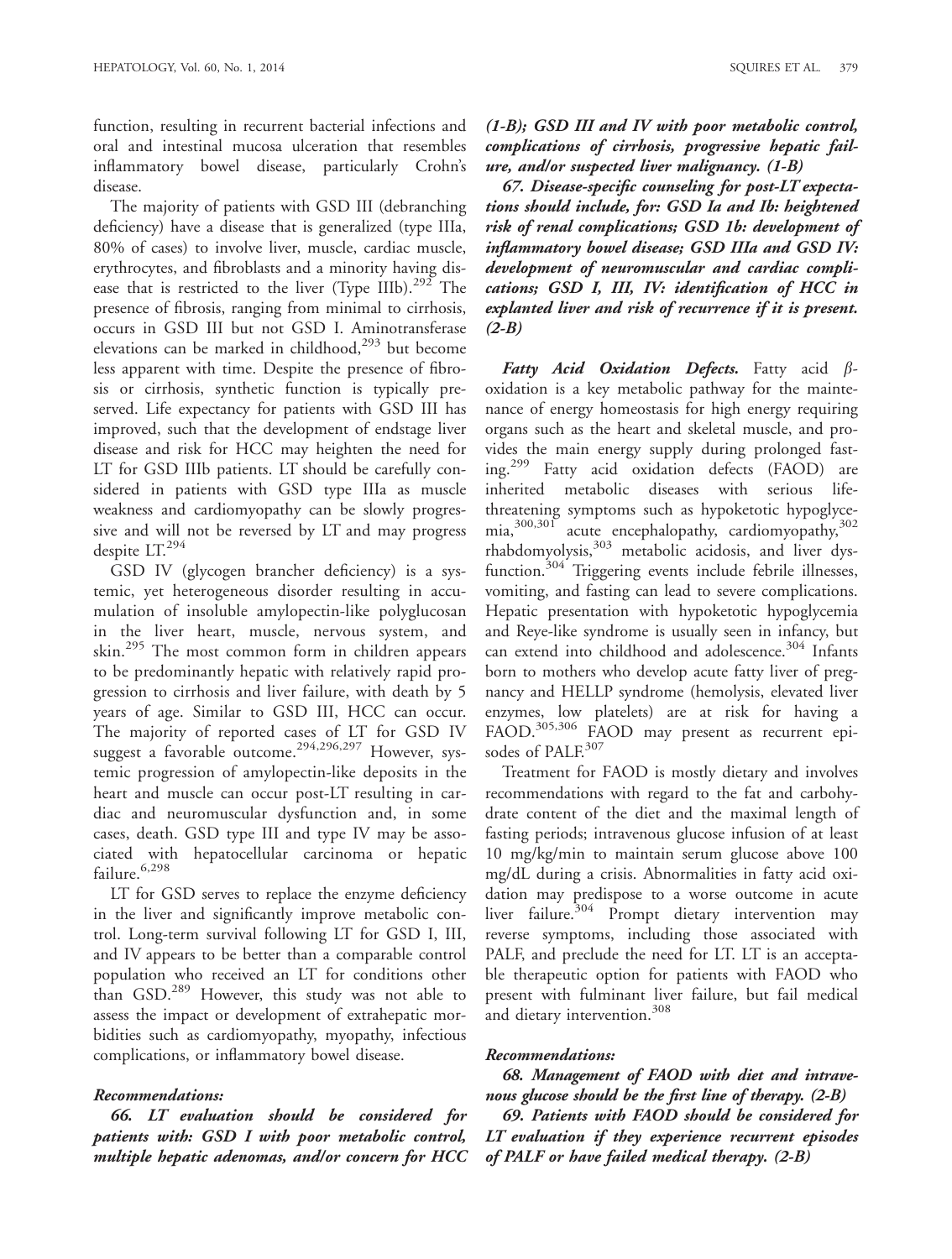Primary Hyperoxaluria Type 1. Primary hyperoxaluria Type 1 (PH1) is an autosomal recessive inborn error of glyoxylate metabolism, caused by a deficiency of the liver-specific peroxisomal enzyme alanine:glyoxylate aminotransferase (AGT). PH1 results in overproduction and excessive urinary excretion of oxalate, causing recurrent nephrolithiasis, nephrocalcinosis, or endstage kidney disease. Patients experience progressive decline in renal function and death from endstage renal disease. Calcium oxalate deposition extends to blood vessels, retina, heart, peripheral nerves, bone and bone marrow, subcutaneous tissue, and synovial fluid.<sup>309</sup>

As only the liver can detoxify glyoxylate, LT halts excess oxalate production and arrests further damage to the kidneys and/or other organs.<sup>310</sup> CLKT is recommended for patients with significant native renal injury.311,312 A sequential procedure with isolated LT followed by dialysis and then subsequent kidney transplantation reduces the systemic oxalate load and may be proposed in individual patients with endstage renal disease. While separate deceased donor organs are often used, successful sequential liver and kidney transplantation from a single living donor has been reported.<sup>313</sup> An isolated preemptive LT may be considered in patients with reduced renal function not requiring dialysis. $314$ 

#### Recommendation:

70. Referral for LT evaluation should be considered at the time of diagnosis to allow all transplant options to be considered (2-B); decisions to proceed with preemptive LT (2-B), or CLKT (2-B), or sequential LT then KT (2-B) will depend on current and anticipated renal function.

Organic Acidemia. Organic acidemias, also known as organic acidurias, are a group of disorders characterized by increased excretion of (nonamino) organic acids in urine.<sup>315</sup> In aggregate, these diseases are categorized into five groups: branched chain organic acidemias, multiple carboxylase deficiencies, glutaric acidurias, fatty acid oxidation defects, and disorders of energy metabolism. Numerous types of organic acidemias exist, with methylmalonic acidemia (MMA), propionic acidemia, and isovaleric acidemia among the most prevalent forms. Other forms of organic acidemias include maple syrup urine disease (MSUD), homocystinuria, biotin-unresponsive 3-methylcrotonyl-CoA carboxylase deficiency, 3-hydroxy-3 methylglutaryl-CoA (HMG-CoA) lyase deficiency, ketothiolase deficiency, and glutaricacidemia type I

(GA I). The typical clinical presentation is a toxic encephalopathy associated with vomiting, poor feeding, and neurologic symptoms such as seizures, abnormal tone, and lethargy that progresses to coma. In older children, variant forms of organic acidemias present with loss of intellectual function, ataxia or other focal neurologic signs, Reye syndrome, recurrent ketoacidosis, or psychiatric symptoms.

Prolonged fasting, which can occur prior to anesthesia or diagnostic tests, can produce a catabolic state and precipitate a metabolic crisis. Therefore, elective hospitalizations or procedures that require the child with an organic acidemia to be fasted should be carefully planned with proper intravenous glucose support and metabolic monitoring. In particular, children admitted to hospital awaiting LT may experience an unexpectedly prolonged period of fasting while the donor organ is procured and its quality is assessed. Strategies to monitor and manage the metabolic disease during this period should be in place.<sup>316</sup>

LT may be indicated in patients with organic acidemia experiencing frequent episodes of metabolic decompensation, uncontrollable hyperammonemia, restricted growth, or severe impairment of healthrelated quality of life with conventional medical treatment.<sup>114,315</sup> A collaborative discussion with specialized metabolic teams is critical. LT may not completely correct the metabolic defect. For example, in the case of MMA, serum levels of MMA and protein tolerance improve following LT but do not normalize. Thus, MMA patients remain at risk for neurological deterioration and/or progressive renal insufficiency following  $LT<sup>317</sup>$ 

In classic variant maple syrup urine disease (MSUD), a severe mitochondrial deficiency of the branch chain keto acid dehydrogenase (BCKDH) complex associated with volatile metabolic derangements with impaired brain development or unpredictable risk of neurologic crisis, the level of current metabolic control imparted by strict dietary management does not necessarily indicate protection against further episodes of metabolic decompensation.<sup>318</sup> Patients with classic variant MSUD defined by clinical phenotype of severe leucine intolerance (<15-30 mg/kg/day) have undergone LT successfully with elimination of dietary protein restriction and stabilization but without reversal of underlying neurocognitive deficits.<sup>316,319</sup> Due to the ubiquitous presence of BCKDH complex in non-MSUD patients, explanted livers from patients receiving a transplant for MSUD may be transplanted to a non-MSUD patient ("domino" transplant),<sup>320</sup> thereby improving organ utilization.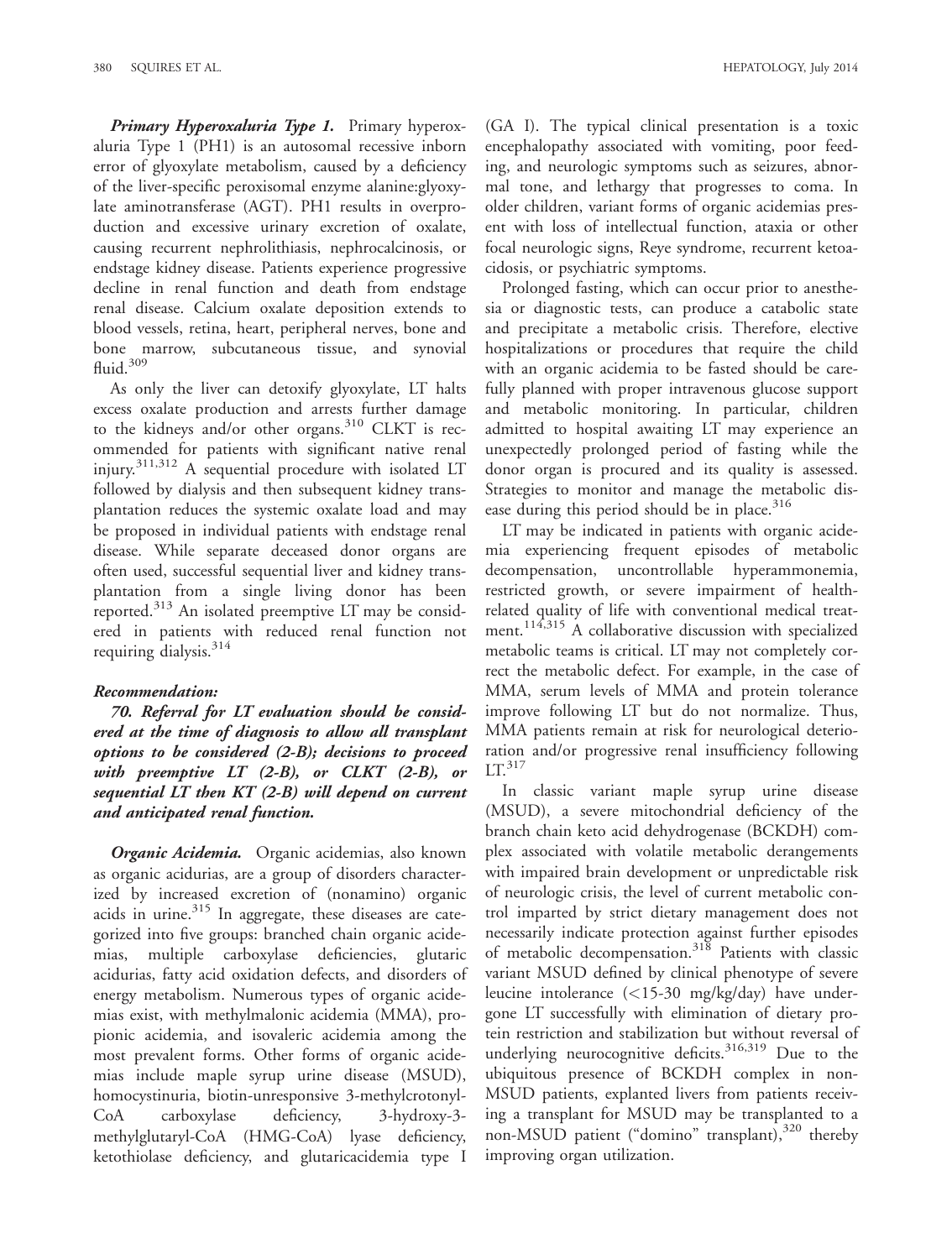#### Recommendations:

71. LT may be indicated in patients with organic acidemia receiving conventional medical therapies who continue to experience frequent episodes of metabolic decompensation, uncontrollable hyperammonemia, restricted growth, or severe impairment of health-related quality of life with conventional medical treatment. (1-B)

72. Evaluation for LT should be considered in any patient with classic variant MSUD manifested by severe leucine intolerance. (2-B)

73. Meticulous management protocols should be in place for the preoperative period prior to LT surgery to prevent and, if necessary, treat metabolic decompensation while the child is fasting prior to LT. (2-B)

# 74. Domino LT should be considered an option in the setting of LT in MSUD. (2-B)

Familial Hypercholesterolemia. Familial hypercholesterolemia is an autosomal dominant disorder resulting from a mutation in the gene that encodes the lowdensity lipoprotein receptor. Severe hypercholesterolemia, atherosclerosis, and ischemic cardiac disease in the pediatric age group have been described. Recurrent plasma apheresis and statin medications can lower cholesterol levels and prevent the development of cardiovascular complications.<sup>321</sup> Patients require a thorough cardiovascular evaluation prior to transplantation to assess the severity of residual atherosclerotic disease. Coronary artery bypass graft surgery may be indicated prior to transplantation if atherosclerotic disease is severe. Early LT may provide an opportunity to improve management and minimize cardiovascular disease.<sup>322</sup>

Mitochondrial Hepatopathy and Systemic Mitochondrial Disease. Disorders of mitochondrial energy metabolism occur due to dysfunction of the respiratory chain (RC) with resultant cellular ATP deficiency, increased production of reactive oxygen species and toxic metabolites, and cell death.<sup>323,324</sup> Mutations of nuclear or mitochondrial DNA result in disorders of mitochondrial energy metabolism, and can be inherited as autosomal dominant, autosomal recessive, or maternal inheritance. When a mutation of mtDNA occurs, both normal and mutant mtDNA can coexist in a single cell. However, the resultant phenotype is determined by the proportion of abnormal mtDNA. During cell division, mitochondria are randomly partitioned into daughter cells, resulting in heterogeneous levels of mutated mtDNA, and subsequent mitochondrial dysfunction in various organs and tissues. This likely explains why the disease phenotype may change

with age.<sup>325</sup> While RC defects can involve any organ, those with high-energy requirements such as brain, liver, and muscle are more commonly affected.<sup>326</sup> The three main RC defects associated with liver disease are deficiencies of RC enzymes, mtDNA depletion syndrome, and Alper's syndrome. The natural history of all three disorders is almost always fatal.<sup>325,327-329</sup>

Mitochondrial diseases can have disparate manifestations ranging from acute liver failure in infancy, to multiorgan disease with significant neuromuscular involvement, to isolated chronic liver disease in the absence of overt neurological findings.<sup>323,330-332</sup> Magnetic resonance imaging (MRI) of the brain, cerebral spinal fluid analysis, assessment of muscle enzymes, muscle biopsy for mitochondrial and respiratory chain analysis, echocardiogram, and assessment of renal tubular function are important to exclude systemic disease.<sup>333,334</sup> Next-generation sequencing panels are becoming available to aid in the identification of these disorders.

Outcomes following LT for RC defects are mixed and available reports have limited follow-up.<sup>330,334,335</sup> If the disease is confined to the liver a favorable outcome is possible, although exclusion of extrahepatic involvement is difficult, especially in the context of acute liver failure.<sup>334</sup> Posttransplant neurological deterioration is possible even if a comprehensive pretransplant assessment for extrahepatic disease was normal.<sup>324</sup> Progression of neurological disease in Alper's syndrome is inevitable after liver transplantation and leads to death.<sup>331,336</sup> Valproic acid-associated acute liver failure in children less than 8 years of age may represent an "unmasking" of an undiagnosed systemic mitochondrial disease, as 1 year survival following LT is 20% with no survivors beyond 10 years, compared to a 69% 1- and 10-year survival rate for pediatric ALF not due to valproate.<sup>180</sup>

A decision to exclude an individual with a mitochondrial hepatopathy from LT is difficult.<sup>337</sup> In general, children with multiorgan mitochondrial disease, usually as evidenced by neuromuscular involvement, are poor candidates for LT, as they have had uniformly poor posttransplant neurological outcomes.324,331,336,338 Recently, a mitochondrial depletion syndrome caused by a mutation in the DGUOK gene was noted to present as neonatal hemochromatosis, which should prompt consideration of a systemic mitochondrial disease in patients presenting with ALF in the first weeks of life, hyperferritinemia, and hemosiderosis involving the liver and other organs.<sup>339</sup>

## Recommendations:

75. Alper's syndrome or valproate-associated liver failure are contraindications to LT. (1-B)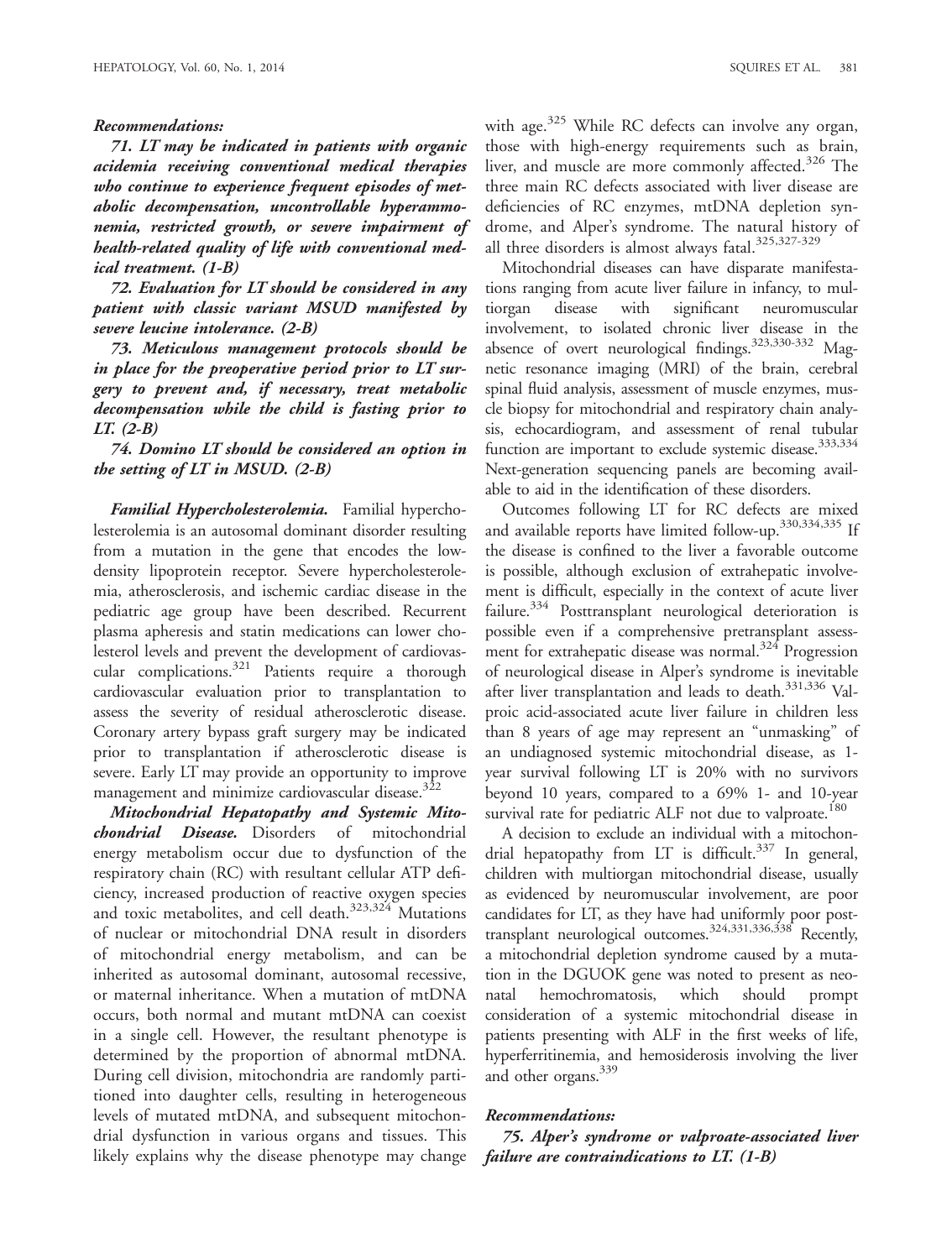76. Children with severe, life-threatening extrahepatic multiorgan mitochondrial disease are contraindicated for LT evaluation, as they have had uniformly poor posttransplant neurological outcomes. (1-B)

77. Absence of evidence for extrahepatic mitochondrial disease prior to LT does not exclude its development after LT; the family of potential LT candidates should be well informed of this possibility. (1-B)

# Other Fibrotic/Cirrhotic Conditions

Ductal Plate Malformations. LT for biliary ductal plate malformations (DPM) associated with autosomal recessive polycystic kidney disease (ARPKD), Caroli's disease, and isolated congenital hepatic fibrosis is not often required in the pediatric age group.340 Progression of kidney and liver diseases are independent, and variability in severity of either liver or kidney disease does not correlate with genotype.<sup>341</sup> Complications associated with DPM include recurrent cholangitis, biliary sepsis, and portal hypertension complicated by variceal hemorrhage or pulmonary conditions (e.g., hepatopulmonary syndrome, pulmonary hypertension). Non-LT options to control bleeding varicies include banding, transjugular intrahepatic portosystemic shunt (TIPS), and surgical portosystemic shunt. Transplant options include isolated LT (iLT), combined liver-kidney transplant (CLKT), and isolated kidney transplant (iKT). Decisions to proceed with iLT can be complicated by the degree of renal dysfunction. A mortality rate of 21% was identified in patients with ARPKD who received an iKT and it was directly related to recurrent cholangitis associated with Caroli's disease.<sup>342</sup> When required, LT outcomes are excellent.<sup>343</sup>

# Recommendations:

78. Early referral of LT evaluation for ductal plate malformations should be considered for patients who develop recurrent cholangitis or complications associated with portal hypertension to further assess renal dysfunction in the context of the patients liver disease. (2-B)

79. General recommendations on when to proceed to iLT, CLKT, or iKT cannot be made, as decisions should be individualized based on morbidity associated with the liver and/or kidney disease and anticipated " tolerance" of the nontransplanted organ to surgical and medical therapies associated with transplantation. (2-B)

80. Patients with endstage renal disease associated with Caroli's disease should be strongly considered for combined liver and kidney transplantation. (1-C)

Parenteral Nutrition-Associated Liver Disease. Patients with parenteral nutrition-associated liver disease (PNALD) are referred for LT in the context of three clinical scenarios: 1) in combination with intestinal or multi-visceral transplantation; 2) isolated LT (iLT) in children with intestinal failure approaching but not achieving enteral autonomy; and 3) isolated LT after enteral autonomy is achieved, but the consequences of endstage liver disease persist and impact longevity.<sup>344</sup> Early reports of iLT for selected patients with PNALD were encouraging.<sup>345</sup> However, a recent report from Birmingham, UK suggest that it is currently difficult to predict who will achieve enteral autonomy following iLT, with 8/14 surviving at a median of 107.5 months (range 89-153) and 5/8 surviving children able to be weaned from PN to enteral nutrition within a median of 10 months (range 3-32) following  $iLT^{346}$ 

PNALD results from myriad factors including prematurity, sepsis, lack of enteral feeding, intestinal failure, abdominal surgery, as well as various component of PN including protein, glucose infusion rate, and in particular lipid administration. Prolonged administration of a soy-based lipid exceeding 1 gm/kg/d in the management of pediatric intestinal failure has been implicated as an important factor in the development of cholestasis.347,348

Strategies that have been used to manage children with PNALD include cycling PN, initiation and advancement of enteral feeds, and minimizing the risk of sepsis with good central line care coupled with appropriate use of antibiotic and/or ethanol lock therapy.<sup>349</sup> Alteration of PN management is also beneficial by keeping the glucose infusion rate below 15-16 mg/ kg/minute as well as alternative lipid strategies. Reduction of daily infusion of a soy-based lipid to 1 gm/kg/ d has resulted in reversal of PNALD.<sup>348</sup> Use of lipid that is not soy-based (e.g., fish oil-based) at an infusion rate of 1 gm/kg/d has also resulted in reversal of cholestasis, but it may not reverse progression of fibrosis.350,351

# Recommendations:

81. Prior to consideration of LT referral, strategies should be initiated to prevent and reverse PNALD that include lipid-minimization, intravenous lipids that are not soy-based, enteral feeding, PN management, and prevention of infections. (1-B)

82. Referral for isolated LT for PNALD should be considered for children who have achieved enteral autonomy but have developed complications of cirrhosis (2-B); for those who continue to require PN, LT evaluation should take place at a center with an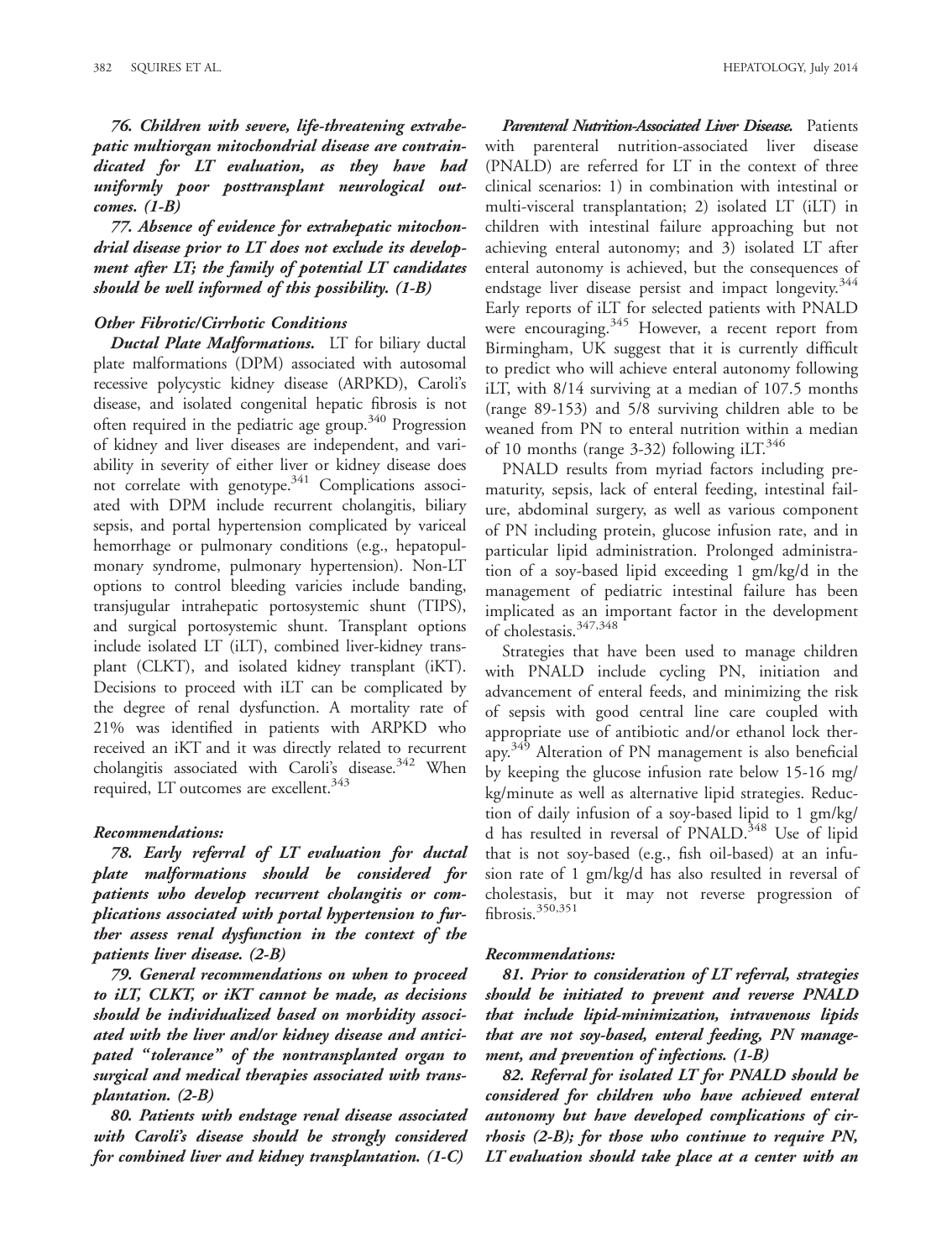# experienced multidisciplinary intestinal failure and intestinal transplant team (2-B).

Cryptogenic Cirrhosis. Cryptogenic cirrhosis leading to endstage liver disease is relatively rare in children. "Burnt out" nonalcoholic fatty liver disease needs to be considered, particularly because of the associated risk of cardiovascular disease. In patients suspected of having "burnt out" nonalcoholic fatty liver disease, LT evaluation should include careful cardiovascular assessment, particularly impaired flow-mediated vasodilatation and increased carotid artery intimal medial thickness, both of which are markers of subclinical atherosclerosis.<sup>352</sup> Rare inborn errors of metabolism, such as bile acid synthetic defects, should be considered, as the diagnosis may inform subsequent pregnancies and an available treatment may alter outcome.

## Miscellaneous Conditions

Factor VII Deficiency. Factor VII deficiency is managed with fresh-frozen plasma, plasma-derived factor concentrates, or recombinant factor VIIa.<sup>353,354</sup> Treatment is typically reserved for bleeding prevention prior to surgical procedures and spontaneous bleeding. Prophylaxis is reserved for newborns who are prone to early and severe gastrointestinal and central nervous system bleeding and others with a history of severe bleeding associated with surgery or menstruation. Affected patients can expect normal longevity if the condition is properly managed. LT is curative, but should be reserved for the most severely affected patients.355,356 Children undergoing transplantation will require factor replacement during the surgery and first 1-3 days after transplant surgery.<sup>357</sup>

Protein C Deficiency. Purpura fulminans in the newborn period is the most dramatic and lifethreatening presentation of protein C deficiency.<sup>358,359</sup> Beyond the newborn period, clinical manifestations are heterogeneous but are associated with an increased risk of vascular thrombosis. Current management of protein C deficiency includes oral anticoagulants, low molecular weight heparin, and intravenous or subcutaneous protein C concentrate.359,360 LT is curative, and typically occurs in the setting of multivisceral transplantation following an abdominal catastrophe due to mesenteric vein thrombosis or renal vein thrombosis.<sup>361</sup>

#### Recommendation:

83. Medical management of Factor VII and Protein C deficiency is preferred; LT should be considered only for those who experience complications or failure of management. (2-B)

Budd-Chiari Syndrome. Budd-Chiari syndrome (BCS) is the result of hepatic venous outflow tract obstruction at any level from any mechanism, exclusive of cardiac disease. An underlying risk factor for thrombosis is identified in up to 87% of adult BCS cases.362,363 Whether this prevalence is similar in children with BCS is not known, as evaluation for underlying prothrombotic conditions has not been routinely investigated in this age group. Prognostic scoring systems have not been systematically evaluated in children.363,364 Transjugular intrahepatic portosystemic shunts (TIPS) should be considered in the majority of patients not responsive to medical therapy and have been successfully used in children.<sup>365,366</sup> Well-selected patients with acute liver failure or advanced chronic disease from BCS can benefit from LT with good long-term posttransplant survival. LT is generally thought to be contraindicated for BCS that occurs due to paroxysmal nocturnal hemoglobinuria, as recurrence of intravascular thrombosis in the graft can be expected; however, scheduled treatments with the anticomplement antibody eculizumab, before and after LT, resulted in stable graft function without radiographic recurrence of thrombosis 1.5 years following  $LT^{367}$ Most patients transplanted for BCS remain on some form of prolonged anticoagulation.<sup>368-371</sup>

## Recommendation:

84. Patients with progressive endstage liver disease from BCS benefit from LT, where others with less severe disease may benefit from alternative therapy.  $(2-B)$ 

Noncirrhotic Portal Hypertension. Noncirrhotic portal hypertension (NCPH) is often classified based on the level of the vascular obstruction into suprahepatic, intrahepatic, or prehepatic, and is the result of an obliterative vasculopathy resulting from a variety of insults such as infections, drugs or toxins, immune disorders, or thrombophilic states. Patients of all age groups will typically present with gastrointestinal hemorrhage and splenomegaly, and less commonly with hepatic synthetic failure.<sup>372</sup> Endoscopic control of variceal hemorrhage, TIPS, or surgical shunts are usually available as options in the management of patients with NCPH.<sup>373</sup> The meso-Rex bypass is an excellent option if the child has an accessible intrahepatic left portal vein.<sup>373</sup> Increasingly, hepatopulmonary syndrome (HPS) is recognized as a complication of NCPH. $^{374,375}$  If HPS is present prior to initiating a management strategy for portal hypertension associated with NCPH, the clinical features of HPS may worsen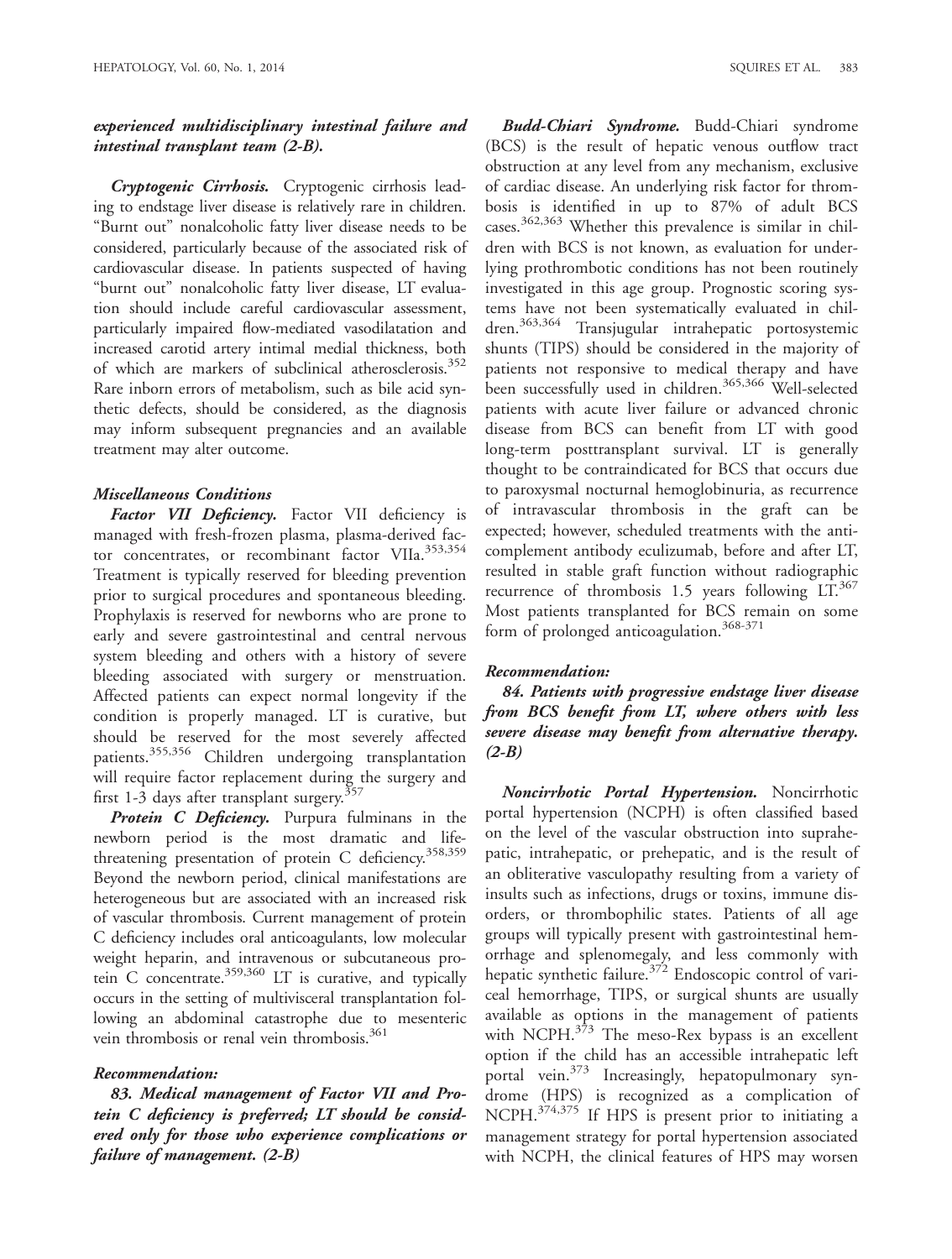HPS, or if not present, may develop.<sup>15,373,376</sup> Symptoms of HPS in patients with NCPH can resolve following LT.<sup>374,377-381</sup>

#### Recommendation:

# 85. The role of LT in NCPH should be considered in those patients with cardiopulmonary complications of portal hypertension. (2-B)

Sickle Cell Anemia. LT has been successfully performed in a small number of children and adults with advanced liver disease in the setting of sickle cell anemia, but morbidity from vascular thrombosis including graft thrombosis, stroke or pulmonary embolus, and infections is common.<sup>382-384</sup> Vaso-occlusive crises continue after LT.384 Careful patient selection as well as management of the sickle cell disease, including exchange transfusion, is required in order to successfully perform LT in patients with this systemic disorder.

## Complications of Portal Hypertension

Hepatopulmonary Syndrome. Hepatopulmonary syndrome (HPS) is a condition in which intrapulmonary vascular dilatations (IPVD) develop in the setting of portal systemic shunting.<sup>385</sup> The presence of HPS is associated with increased morbidity and mortality, 386 but is generally reversible after transplantation and is not a contraindication for transplantation.<sup>387</sup> HPS is present in 4 to 29% chronic liver disease patients of all ages.<sup>43,388,389</sup> Among patients with biliary atresia, HPS may occur more commonly in children with splenic malformation syndrome.125,381 It is important to recognize that HPS can occur in patients without evidence of liver dysfunction (e.g., congenital hepatic fibrosis, portal vein thrombosis, cavernous transformation of the portal vein). The diagnosis of HPS in children is confirmed by the presence of hypoxia and one of the following demonstrating the presence of IPVD: 1) contrast-enhanced transthoracic echocardiography; 2) technetium-labeled macro-aggregated albumin lung perfusion scan demonstrating a shunt fraction of >6%; or 3) cardiac catheterization demonstrating IPVD.<sup>44</sup> Severe shunting of  $>$ 20%, as determined by macro-aggregated albumin scan, is associated with increased posttransplantation morbidity and mortality in adults.<sup>44,386</sup> The median survival in the absence of LT in adults with severe HPS (pa $O_2$  <50 mmHg) is less than 12 months, but is unknown in children.<sup>390-</sup> <sup>392</sup> Patients with HPS may benefit from supplemental oxygen, particularly during periods of increased physical activity.<sup>12</sup> LT is appropriate for the treatment of HPS in children with cirrhotic liver disease and may

be appropriate in some noncirrhosis patients with HPS. Noncirrhotic liver disease or congenital/acquired portosystemic venous communications (e.g., Abernathy syndrome) resulting in HPS may present opportunities for alternative nontransplant approaches to management.387,393-396 These approaches include ligation of the shunt or endovascular treatment using an occlusion device placed by an interventional radiologist.

#### Recommendations:

86. Children with portosystemic shunting associated with cirrhotic or noncirrhotic portal hypertension or congenital/acquired portosystemic shunts should be regularly screened for the development of HPS with room air pulse oximetry in an upright position. (2-B)

87. Closure of a congenital portosystemic shunt should be considered as an alternative to LT. (2-B)

88. Transplantation is indicated in children with HPS and portosystemic shunting resulting from either a congenital or acquired vascular anomaly or liver disease (cirrhotic or noncirrhotic) and portal hypertension who are not candidates for closure of the shunt. (2-B)

Portopulmonary Hypertension. Portopulmonary hypertension (PPH) is a rare, insidious, and devastating complication of portosystemic shunting of any cause.<sup>46</sup> Presenting symptoms include dyspnea, cough, or syncope, ut these cardiopulmonary symptoms may be absent. Cardiomegaly may or may not be present on chest x-ray and an electrocardiogram (EKG) may reveal right ventricular hypertrophy, but is most often normal.<sup>46,397</sup> A transthoracic echocardiogram (ECHO) with evidence of right ventricular wall thickening, tricuspid valve regurgitation, and a calculated pulmonary artery systolic pressure  $\geq 40$ mmHg is the best noninvasive screening tool.<sup>398</sup> Flattening of the inter-ventricular septum, if present on ECHO, may suggest pulmonary artery pressures are near systemic pressure. Cardiac catheterization to exclude other causes of pulmonary hypertension and measure the mean pulmonary artery pressure (MPAP) is required to establish the diagnosis of PPH. A PPH severity scale is not established for children, but in adults PPH is considered mild, moderate, or severe if the MPAP is  $>25$  to  $\leq 35$ ,  $>35$ to  $\leq$ 45, and >45 mmHg, respectively.<sup>399</sup> The presence of severe PPH with MPAR of >50 mmHg has a high risk of mortality, but long-term survival has been reported in a few patients.<sup>399</sup>

Experience with PPH in children is limited to case reports and single-site experiences.<sup>46</sup> Medical therapy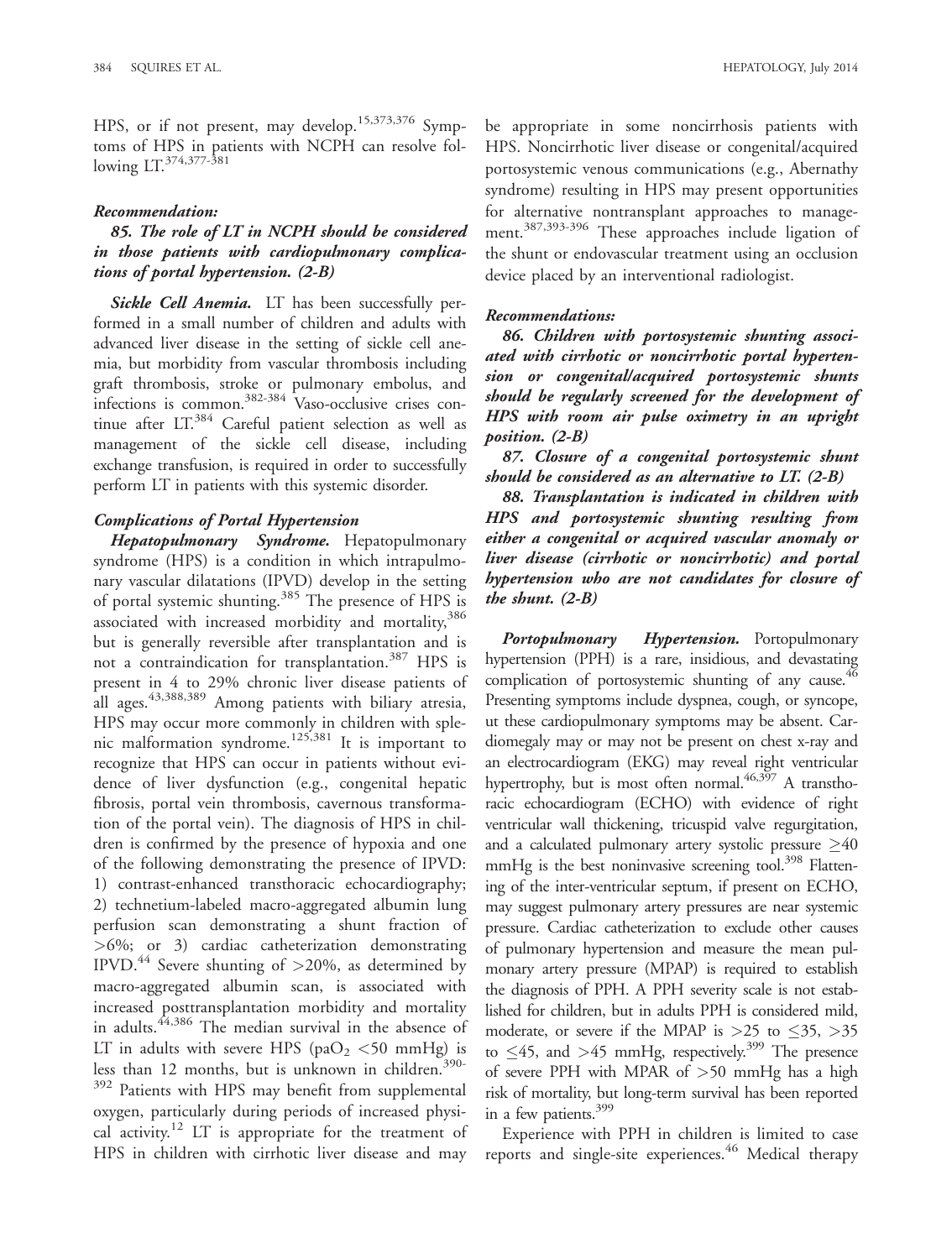can stabilize and improve PPH in children and lead to successful LT and subsequent resolution of PPH.<sup>397,400</sup> Case reports suggest that treatment with endothelin receptor antagonists, prostanoids, and sildenafil can lower the pulmonary pressure and enable liver transplantation. Severe, uncorrected PPH with MPAP >45 mmHg remains a contraindication for LTx in adults. However, a child with PPH responsive to aggressive medical management but not achieving a MPAP of  $\leq$  45 mmHg did undergo a successful LT.<sup>397</sup> This raises the possibility that MPAP setpoints for adults may not apply to children. Listed patients with severe PPH who are responsive to medical therapy indicated by a reduction of the MPAP to < 35mmHg now qualify for a model for endstage liver disease (MELD) score exception to receive a liver transplant. However, a similar algorithm has not been developed for children less than 12 years of age. Pulmonary hypertension not responsive to medical therapy is probably a contraindication for transplantation.<sup>401</sup>

## Recommendation:

89. Children with evidence of PPH should be promptly referred for LT evaluation. (2-B)

## Contraindications to Liver Transplantation

Due to the scarcity of donor organs, transplant professionals must identify those in greatest need for LT as well as identify which patients are truly benefited by listing for and ultimately undergoing liver transplant.<sup>402,403</sup> Absolute contraindications to LT are those clinical circumstances that consistently lead to poor outcome for the patient and graft. Relative contraindications are those situations which may lead to poor patient and graft outcome, but are potentially correctable (Table 4).

#### Extrahepatic Malignancy

Given that the need for posttransplant immunosuppression inherently increases the risk of de novo and recurrent malignancy, most centers require some period of recurrence-free survival and a low projected rate of recurrence of primary malignancy before listing for LT.<sup>404</sup> Active, uncontrolled extrahepatic malignancy should be considered an absolute contraindication to LT in children. Patients who have liver metastases from neuroendocrine tumors are a potential exception to this category, a situation rarely encountered in pediatrics.<sup>405</sup> Specific discussions regarding the evaluation of extrahepatic extension of liver-based tumors in childhood are located in other sections of this guideline.

#### Table 4. Contraindications to Liver Transplantation

| Absolute                                                                   |  |
|----------------------------------------------------------------------------|--|
| Hepatocellular carcinoma with extrahepatic disease and rapid progression   |  |
| Generalized extrahepatic malignancy                                        |  |
| Exception: Hepatoblastoma with isolated pulmonary metastases               |  |
| Uncontrolled systemic infection                                            |  |
| Severe multisystem mitochondrial disease                                   |  |
| Valproate induced liver failure                                            |  |
| Niemann-Pick Disease Type C                                                |  |
| Severe portopulmonary hypertension not responsive to medical therapy       |  |
| Relative                                                                   |  |
| Hepatocellular carcinoma with                                              |  |
| Venous invasion                                                            |  |
| Rapid progression despite chemotherapy                                     |  |
| High certainty of nonadherence despite multidisciplinary interventions and |  |
| support                                                                    |  |
| Hemophagocytic lymphohistiocytosis                                         |  |
| Critical circumstances not amenable to psychosocial intervention.          |  |
|                                                                            |  |

#### Recommendation:

90. Active, uncontrolled extrahepatic malignancy is an absolute contraindication to LT in children.  $(I-A)$ 

#### Systemic Infection

Active uncontrolled infection from bacteria, fungus, or virus can lead to high postsurgical mortality and therefore LT in this situation is to be avoided.402,403,406 Blood cultures and peritoneal fluid cultures (if applicable) should be negative for at least 48 hours prior to listing for transplant. Isolated case reports of successful LT in PALF associated with herpes simplex despite positive blood cultures have been reported. $407,408$ 

#### Recommendation:

91. Active uncontrolled systemic infection from bacteria, fungus, or virus can lead to high postsurgical mortality, and therefore LT in this situation is to be avoided. (1-B)

#### Niemann-Pick Disease Type C

Niemann-Pick disease type C (NP-C) is a rare autosomal recessive systemic neuro-visceral disease characterized by progressive disabling neurological symptoms and premature death in most patients.<sup>409</sup> Clinical presentations of NP-C are heterogeneous and include cholestasis, hepatosplenomegaly, and acute liver failure.409-412 Diagnosis requires demonstration of impaired intracellular cholesterol transport by filipin staining in fibroblasts cultured from patient skin biopsies. DNA sequencing should ideally be performed in parallel with filipin staining where possible, but cannot replace filipin staining as the primary diagnostic method.<sup>409</sup> Bone marrow infiltration with foam cells is a measure of disease burden, but may be minimal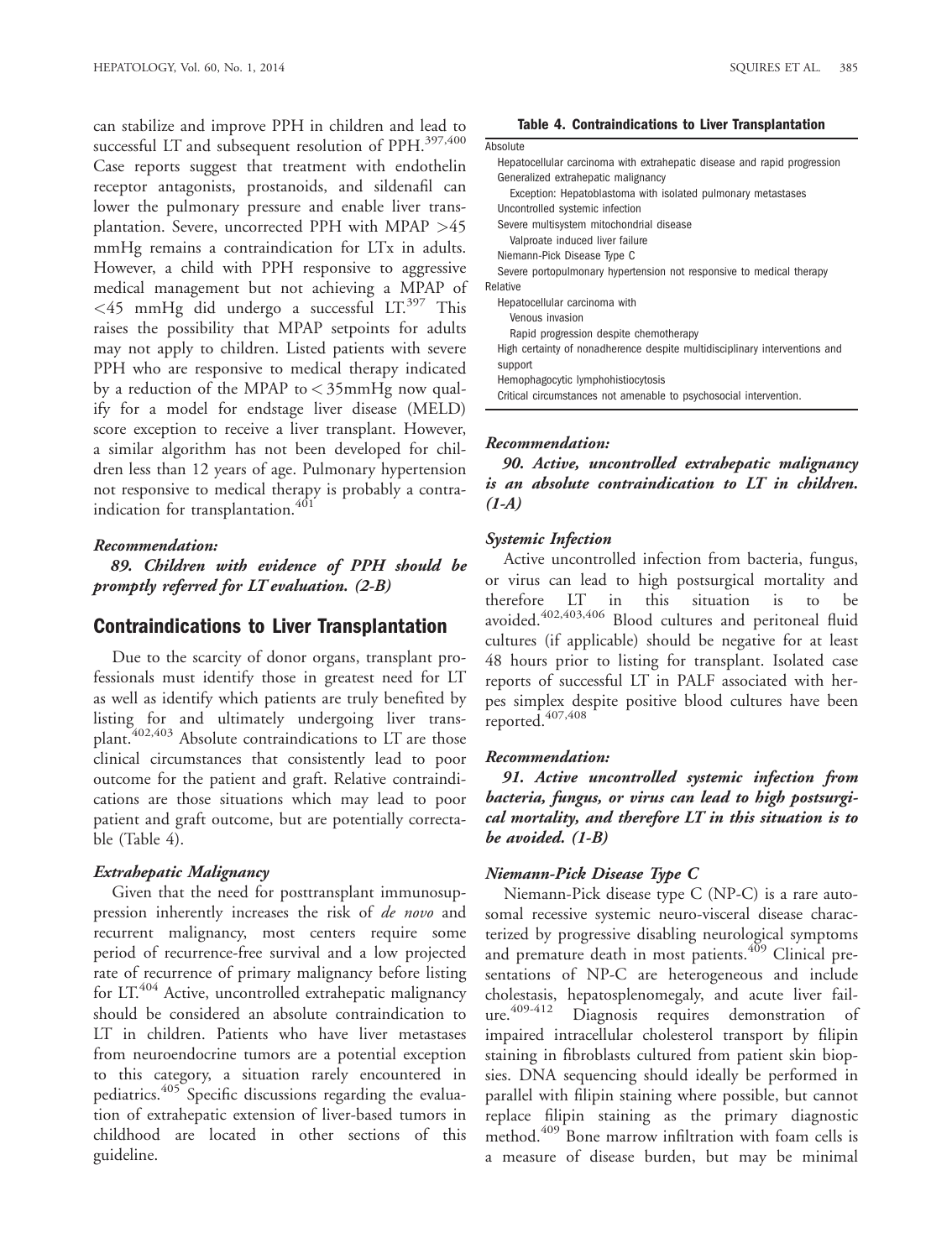with early disease.<sup>409</sup> Histological features diagnostic of NP-C are found on liver biopsy in only 50% of cases. <sup>413</sup> LT has been shown to be ineffective in altering the progression of neurological deterioration. $414$ 

#### Recommendation:

92. LT is contraindicated in NP-C as it does not alter neurological disease progression. (1-B)

# Hemophagocytic Lymphohistiocytosis Presenting as Acute Liver Failure

Hemophagocytic lymphohistiocytosis (HLH) is a rare disorder of cellular immunity characterized by reduced or absent cytotoxic T cell and NK cell activity, which results in loss of control of histiocyte/T-cell proliferation and activation in response to stimuli. Primary (familial) HLH is inherited as an autosomal recessive disorder, while secondary (acquired) HLH occurs following systemic infection or due to immunodeficiency.415,416 Although the onset and clinical course of familial HLH is variable, most cases (80%) occur within the first year of age. Familial HLH has been reported in neonates as early as the first days, and even in preterm infants.  $417,418$  Symptoms result from the infiltration of various organs by hyperactivated macrophages and lymphocytes, and diffuse intravascular hemophagocytosis. Infantile acute liver failure remains a rare presentation of HLH, but is critically important to recognize, as chemotherapy and bone marrow transplantation (BMT) may reverse an otherwise unfavorable prognosis. At the present time, LT is considered contraindicated given the relapse risk in the transplanted organ.<sup>417,419</sup>

#### Recommendation:

93. Recognition of HLH as a potential cause of acute liver failure is important, as more specific medical therapy, such as chemotherapy and bone marrow transplantation, is available (2-B).

# Organ Allocation in the USA

The Model for Endstage Liver Disease (MELD) utilizes a formula that includes total serum bilirubin, International Normalized Ratio of prothrombin time (INR), and serum creatinine and is used for adults and children  $\geq$ 12 years of age.<sup>420</sup> The Pediatric Endstage Liver Disease (PELD) score was developed from children enrolled in the Studies of Pediatric LT (SPLIT) database. PELD is designed for children under 12 years of age and utilizes total serum bilirubin, INR, height, weight, and albumin.<sup>421</sup> The PELD system has benefited children in many ways.<sup>422</sup> However, just over 50% of children did not undergo LT with their calculated PELD score.<sup>423</sup> Rather, letters of exception were required to secure additional points or to request Status 1 listing for reasons other than liver failure in order to receive an LT. In addition, regional differences in PELD score utilization are noted.<sup>423</sup> A study using UNOS registry data reached a similar conclusion, indicating that PELD has not resulted in standardization of listing practices in pediatric  $LT^{424}$ 

## PELD Exceptions

When the PELD score is believed not to reflect the severity of liver disease or its consequences, an appeal letter can be written to the Regional Review Board (RRB). UNOS and the RRBs established conditions in which the PELD score can be adjusted higher; these conditions include failure to thrive, intractable ascites, pathologic bone fractures, refractory pruritus, and hemorrhage due to complications associated with portal hypertension.

A pediatric liver transplant candidate with a urea cycle disorder or organic acidemia shall be assigned a PELD (less than 12 years old) or MELD (12-17 years old) score of 30. If the candidate does not receive a transplant within 30 days of being listed with a MELD/PELD of 30, then the candidate may be listed as a Status 1B. Candidates meeting these criteria will be listed as a MELD/PELD of 30 and subsequent Status 1B without RRB reviews. A similar policy exists for hepatoblastoma, although the 30 days at PELD 30 is no longer required before status 1B. Hospitalization is not a requirement for listing in Status 1B for these candidates. Candidates with other metabolic diseases may apply to the RRB for an appropriate PELD (less than 12 years old) or MELD (12-17 years old) score. RRB will accept or reject the center's requested MELD/PELD score based on guidelines developed by each RRB. A study conducted using UNOS database revealed that widespread regional variations exist.<sup>425</sup>

International Experiences Liver organ allocation policies vary worldwide. Some individual and collaborating countries, such as the United Kingdom, Brazil, and Eurotransplant, <sup>426-428</sup> have a national organ registry, while others have regional/provincial or centerbased waiting lists in place as seen in Australia, Canada, and others.  $429-431$ 

# Technical Variants

#### Technical Variant Grafts

LT in children is optimally performed in centers of excellence with broad experience in pediatric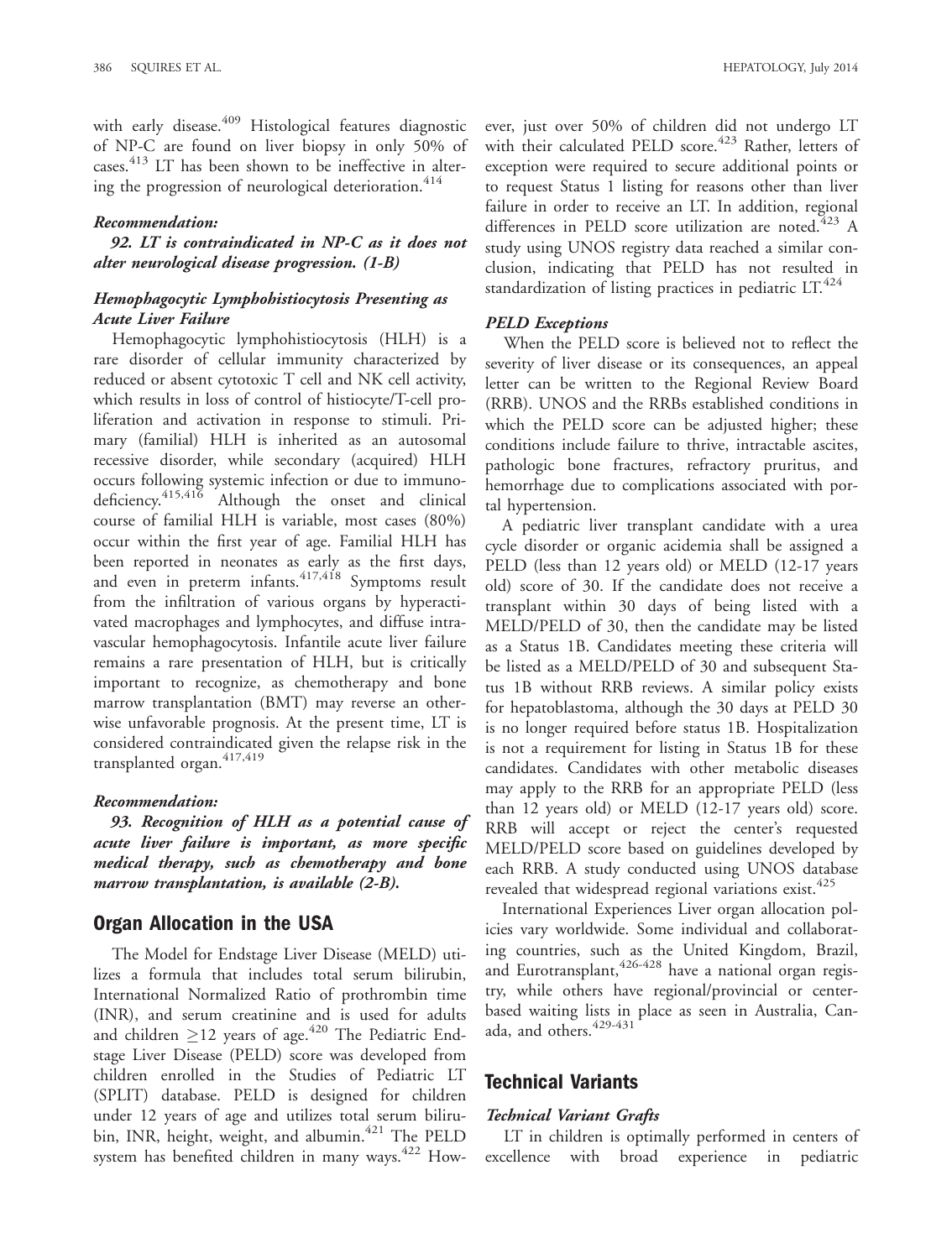hepatology and surgical expertise in pediatric hepatobiliary surgery and all applicable liver transplant techniques. The introduction of live donor LT, as well as other technical variant grafts such as deceased donor split grafts, has significantly reduced mortality on the pediatric liver list.<sup>432</sup> While comprehensive registry analyses suggest some detrimental impact on long-term graft survival with deceased donor split grafts,  $433-435$ these techniques have been successfully applied in carefully selected cases by experienced practitioners.

#### Domino Transplantation

The first sequential or domino LT was performed using structurally normal liver from a familial amyloiditic neuropathy (FAP) patient in Portugal. $436$  Livers removed from patients with maple syrup urine disease (MSUD) have also been utilized for domino transplantation with satisfactory outcome reported in a small number of MSUD-liver recipients.<sup>437</sup> Morphologically normal livers from patients with primary hyperoxaluria type 1 (PH1) were used for domino transplant in Europe, but all PH1-liver recipients developed kidney failure within the first 4 weeks after transplantation.<sup>438</sup> A PH1-liver was used in a neonate with acute liver failure as a bridge to survival; the patient was retransplanted within  $4$  months after domino transplant.<sup>439</sup> Besides technical challenges, domino transplant also carries ethical dilemma in terms of allocation of a liver allograft with known genetic defect. These issues should be thoroughly discussed with recipients of a domino organ.

#### Recommendation:

94. Domino LT using a donor liver with a known metabolic defect should be used in selected conditions and requires further analysis on long-term outcomes of recipient cases. (2-B); livers from patients with primary hyperoxaluria type 1 should not serve as domino organs. (2-B).

#### Liver Cell/Hepatocyte Transplantation

Hepatocyte transplantation (HcT) has been trialed in limited settings in both acute liver failure and metabolic disease.<sup>440</sup> Currently, results of HcT have been limited by insufficient donor cell engraftment as well as a limited ability to monitor function of the transplanted cells or identify rejection in a timely fashion to alter immunosuppression before the graft is lost.<sup>441,442</sup> Consideration for hepatocyte transplantation can be considered in the context of approved clinical research trials either as a bridge to solid organ transplantation or in selected cases as definitive therapy.

Acknowledgment: This practice guideline was produced in collaboration with the AASLD Practice Guidelines Committee which provided peer review of the article. Members of the committee include Jayant A. Talwalkar, M.D., MPH (Chair), Keith D. Lindor, M.D. (Board Liaison), Hari S. Conjeevaram, M.D., M.S., David A. Gerber, M.D., Christine Hsu, M.D., Fasiha Kanwal, M.D., MSHS, Marlyn J. Mayo, M.D., Raphael B. Merriman, M.D., Gerald Y. Minuk, M.D., Alexander Monto, M.D., Michael K. Porayko, M.D., Benjamin L. Shneider, M.D., R. Todd Stravitz, M.D., Tram T. Tran, M.D., and Helen S. Yee, Pharm.D. Benjamin L. Shneider, M.D., and Richard A. Schreiber, M.D., served as primary reviewers for the AASLD Practice Guidelines Committee. The guideline was approved by AASLD on February 28, 2014, NASPGHAN on January 2, 2014, and AST on February 18, 2014.

# References

- 1. Murray KF, Carithers RL, Jr. AASLD practice guidelines: evaluation of the patient for liver transplantation. HEPATOLOGY 2005;41:1407-1432.
- 2. Committee on Bioethics, American Academy of Pediatrics. Informed consent, parental permission, and assent in pediatric practice. Pediatrics 1995;95:314-317.
- 3. Rivera-Penera T, Moreno J, Skaff C, McDiarmid S, Vargas J, Ament ME. Delayed encephalopathy in fulminant hepatic failure in the pediatric population and the role of liver transplantation. J Pediatr Gastroenter Nutr 1997;24:128-134.
- 4. Shellmer DA, DeVito Dabbs A, Dew MA, Noll RB, Feldman H, Strauss KA, et al. Cognitive and adaptive functioning after liver transplantation for maple syrup urine disease: a case series. Pediatr Transpl 2011;15:58-64.
- 5. Agarwala S. Primary malignant liver tumors in children. Indian J Pediatr 2012;79:793-800.
- 6. Arikan C, Kilic M, Nart D, Ozgenc F, Ozkan T, Tokat Y, et al. Hepatocellular carcinoma in children and effect of living-donor liver transplantation on outcome. Pediatr Transpl 2006;10:42-47.
- 7. Shneider BL, Brown MB, Haber B, Whitington PF, Schwarz K, Squires R, et al. A multicenter study of the outcome of biliary atresia in the United States, 1997 to 2000. J Pediatr 2006;148:467-474.
- 8. Cardona J, Houssin D, Gauthier F, Devictor D, Losay J, Hadchouel M, et al. Liver transplantation in children with Alagille syndrome—a study of twelve cases. Transplantation 1995;60:339-342.
- 9. Kamath BM, Olthoff KM. Liver transplantation in children: update 2010. Pediatr Clin North Am 2010;57:401-414, table of contents.
- 10. Squires RH. End-stage liver disease in children. Curr Treat Opt Gastroenterol 2001;4:409-421.
- 11. Giefer MJ, Murray KF, Colletti RB. Pathophysiology, diagnosis, and management of pediatric ascites. J Pediatr Gastroenter Nutr 2011;52: 503-513.
- 12. Gentilini P, Casini-Raggi V, Di Fiore G, Romanelli RG, Buzzelli G, Pinzani M, et al. Albumin improves the response to diuretics in patients with cirrhosis and ascites: results of a randomized, controlled trial. J Hepatol 1999;30:639-645.
- 13. Cardenas A, Gines P. Management of refractory ascites. Clin Gastroenterol Hepatol 2005;3:1187-1191.
- 14. Kramer RE, Sokol RJ, Yerushalmi B, Liu E, MacKenzie T, Hoffenberg EJ, et al. Large-volume paracentesis in the management of ascites in children. J Pediatr Gastroenter Nutr 2001;33:245-249.
- 15. Di Giorgio A, Agazzi R, Alberti D, Colledan M, D'Antiga L. Feasibility and efficacy of transjugular intrahepatic portosystemic shunt (TIPS) in children. J Pediatr Gastroenter Nutr 2012;54:594-600.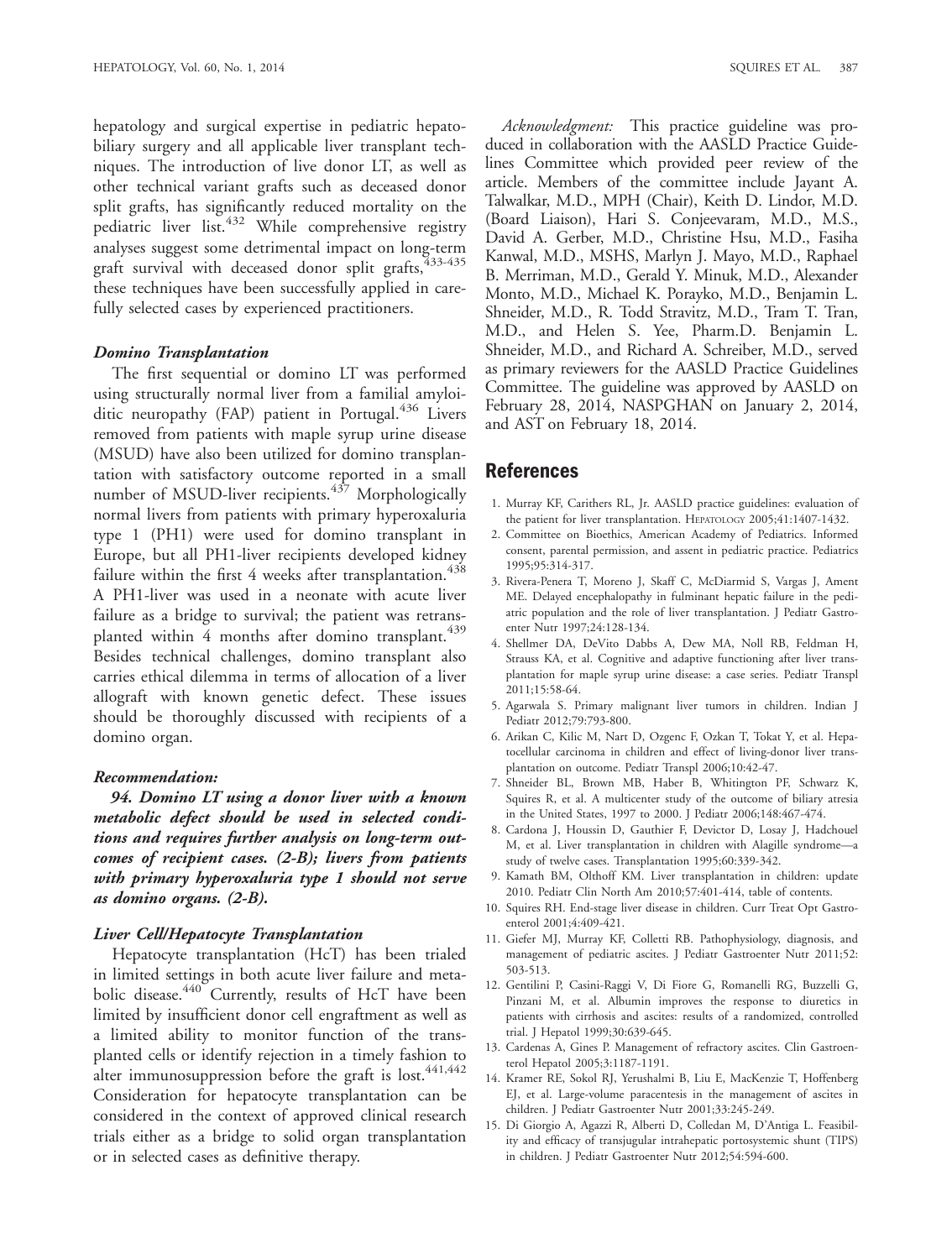- 16. Gana JC, Valentino PL, Morinville V, O'Connor C, Ling SC. Variation in care for children with esophageal varices: a study of physicians', patients', and families' approaches and attitudes. J Pediatr Gastroenter Nutr 2011;52:751-755.
- 17. D'Antiga L. Medical management of esophageal varices and portal hypertension in children. Semin Pediatr Surg 2012;21:211-218.
- 18. Shneider BL, Bosch J, de Franchis R, Emre SH, Groszmann RJ, Ling SC, et al. Portal hypertension in children: expert pediatric opinion on the report of the Baveno v Consensus Workshop on Methodology of Diagnosis and Therapy in Portal Hypertension. Pediatr Transpl 2012; 16:426-437.
- 19. Gautam M, Cheruvattath R, Balan V. Recurrence of autoimmune liver disease after liver transplantation: a systematic review. Liver Transpl 2006;12:1813-1824.
- 20. Siebold L, Dick AA, Thompson R, Maggiore G, Jacquemin E, Jaffe R, et al. Recurrent low gamma-glutamyl transpeptidase cholestasis following liver transplantation for bile salt export pump (BSEP) disease (posttransplant recurrent BSEP disease). Liver Transpl 2010;16:856-863.
- 21. Miloh T, Arnon R, Shneider B, Suchy F, Kerkar N. A retrospective single-center review of primary sclerosing cholangitis in children. Clin Gastroenterol Hepatol 2009;7:239-245.
- 22. Hanouneh IA, Macaron C, Lopez R, Zein NN, Lashner BA. Risk of colonic neoplasia after liver transplantation for primary sclerosing cholangitis. Inflamm Bowel Dis 2012;18:269-274.
- 23. Greer R, Lehnert M, Lewindon P, Cleghorn GJ, Shepherd RW. Body composition and components of energy expenditure in children with endstage liver disease. J Pediatr Gastroenter Nutr 2003;36:358-363.
- 24. Nightingale S, Ng VL. Optimizing nutritional management in children with chronic liver disease. Pediatr Clin North Am 2009;56:1161-1183.
- 25. Sultan MI, Leon CD, Biank VF. Role of nutrition in pediatric chronic liver disease. Nutr Clin Pract 2011;26:401-408.
- 26. Carter-Kent C, Radhakrishnan K, Feldstein AE. Increasing calories, decreasing morbidity and mortality: is improved nutrition the answer to better outcomes in patients with biliary atresia? HEPATOLOGY 2007; 46:1329-1331.
- 27. DeRusso PA, Ye W, Shepherd R, Haber BA, Shneider BL, Whitington PF, et al. Growth failure and outcomes in infants with biliary atresia: a report from the Biliary Atresia Research Consortium. HEPATOLOGY 2007;46:1632-1638.
- Sokol RJ, Stall C. Anthropometric evaluation of children with chronic liver disease. Am J Clin Nutr 1990;52:203-208.
- 29. Sathe MN, Patel AS. Update in pediatrics: focus on fat-soluble vitamins. Nutr Clin Pract 2010;25:340-346.
- 30. Shneider BL, Magee JC, Bezerra JA, Haber B, Karpen SJ, Raghunathan T, et al. Efficacy of fat-soluble vitamin supplementation in infants with biliary atresia. Pediatrics 2012;130:e607-164.
- 31. Pettei MJ, Daftary S, Levine JJ. Essential fatty acid deficiency associated with the use of a medium-chain-triglyceride infant formula in pediatric hepatobiliary disease. Am J Clin Nutr 1991;53:1217-1221.
- 32. Charlton CP, Buchanan E, Holden CE, Preece MA, Green A, Booth IW, et al. Intensive enteral feeding in advanced cirrhosis: reversal of malnutrition without precipitation of hepatic encephalopathy. Arch Dis Child 1992;67:603-607.
- 33. Holt RI, Miell JP, Jones JS, Mieli-Vergani G, Baker AJ. Nasogastric feeding enhances nutritional status in paediatric liver disease but does not alter circulating levels of IGF-I and IGF binding proteins. Clin Endocrinol (Oxf) 2000;52:217-224.
- 34. Sullivan JS, Sundaram SS, Pan Z, Sokol RJ. Parenteral nutrition supplementation in biliary atresia patients listed for liver transplantation. Liver Transpl 2012;18:120-128.
- 35. Perito ER, Glidden D, Roberts JP, Rosenthal P. Overweight and obesity in pediatric liver transplant recipients: prevalence and predictors before and after transplant, United Network for Organ Sharing Data, 1987- 2010. Pediatr Transpl 2012;16:41-49.
- 36. Dick AA, Perkins JD, Spitzer AL, Lao OB, Healey PJ, Reyes JD. Impact of obesity on children undergoing liver transplantation. Liver Transpl 2010;16:1296-1302.
- 37. Pagadala M, Dasarathy S, Eghtesad B, McCullough AJ. Posttransplant metabolic syndrome: an epidemic waiting to happen. Liver Transpl 2009;15:1662-1670.
- 38. Rothbaum Perito E, Lau A, Rhee S, Roberts JP, Rosenthal P. Posttransplant metabolic syndrome in children and adolescents after liver transplantation: a systematic review. Liver Transpl 2012;18:1009-1028.
- 39. Madan N, Arnon R. Evaluation of cardiac manifestations in pediatric liver transplant candidates. Pediatr Transpl 2012;16:318-328.
- 40. Desai MS, Zainuer S, Kennedy C, Kearney D, Goss J, Karpen SJ. Cardiac structural and functional alterations in infants and children with biliary atresia, listed for liver transplantation. Gastroenterology 2011; 141:1264-1272, 72 e1-4.
- 41. Alves L, Sant'Anna CC, March Mde F, Ferreira S, Marsillac M, Tura M, et al. Preoperative pulmonary assessment of children for liver transplantation. Pediatr Transpl 2008;12:536-540.
- 42. Dehghani SM, Aleyasin S, Honar N, Eshraghian A, Kashef S, Haghighat M, et al. Pulmonary evaluation in pediatric liver transplant candidates. Indian J Pediatr 2011;78:171-175.
- 43. Noli K, Solomon M, Golding F, Charron M, Ling SC. Prevalence of hepatopulmonary syndrome in children. Pediatrics 2008;121:e522-527.
- 44. Arguedas MR, Abrams GA, Krowka MJ, Fallon MB. Prospective evaluation of outcomes and predictors of mortality in patients with hepatopulmonary syndrome undergoing liver transplantation. HEPATOLOGY 2003;37:192-197.
- 45. El-Shabrawi MH, Omran S, Wageeh S, Isa M, Okasha S, Mohsen NA, et al. (99m)Technetium-macroaggregated albumin perfusion lung scan versus contrast enhanced echocardiography in the diagnosis of the hepatopulmonary syndrome in children with chronic liver disease. Eur J Gastroenterol Hepatol 2010;22:1006-1012.
- 46. Condino AA, Ivy DD, O'Connor JA, Narkewicz MR, Mengshol S, Whitworth JR, et al. Portopulmonary hypertension in pediatric patients. J Pediatr 2005;147:20-26.
- 47. Krowka MJ, Swanson KL, Frantz RP, McGoon MD, Wiesner RH. Portopulmonary hypertension: results from a 10-year screening algorithm. HEPATOLOGY 2006;44:1502-1510.
- 48. Hayllar KM, Williams SG, Wise AE, Pouria S, Lombard M, Hodson ME, et al. A prognostic model for the prediction of survival in cystic fibrosis. Thorax 1997;52:313-317.
- 49. Miller MR, Sokol RJ, Narkewicz MR, Sontag MK. Pulmonary function in individuals who underwent liver transplantation: from the US cystic fibrosis foundation registry. Liver Transpl 2012;18:585-593.
- 50. Stevens LA, Coresh J, Greene T, Levey AS. Assessing kidney function—measured and estimated glomerular filtration rate. N Engl J Med 2006;354:2473-2483.
- 51. Schwartz GJ, Munoz A, Schneider MF, Mak RH, Kaskel F, Warady BA, et al. New equations to estimate GFR in children with CKD. J Am Soc Nephrol 2009;20:629-637.
- 52. Samyn M, Cheeseman P, Bevis L, Taylor R, Samaroo B, Buxton-Thomas M, et al. Cystatin C, an easy and reliable marker for assessment of renal dysfunction in children with liver disease and after liver transplantation. Liver Transpl 2005;11:344-349.
- 53. Finney H, Newman DJ, Thakkar H, Fell JM, Price CP. Reference ranges for plasma cystatin C and creatinine measurements in premature infants, neonates, and older children. Arch Dis Child 2000; 82:71-5.
- 54. Akcan-Arikan A, Zappitelli M, Loftis LL, Washburn KK, Jefferson LS, Goldstein SL. Modified RIFLE criteria in critically ill children with acute kidney injury. Kidney Int 2007;71:1028-1035.
- 55. Chava SP, Singh B, Pal S, Dhawan A, Heaton ND. Indications for combined liver and kidney transplantation in children. Pediatr Transpl 2009;13:661-9.
- 56. Bartosh SM, Alonso EM, Whitington PF. Renal outcomes in pediatric liver transplantation. Clin Transplant 1997;11(5 Pt 1):354-360.
- 57. Campbell K, Ng V, Martin S, Magee J, Goebel J, Anand R, Martz K, Bucuvalas J, Group SRFW. Glomerular filtration rate following pediatric liver transplantation—the SPLIT experience. Am J Transpl 2010;10: 2673-2682.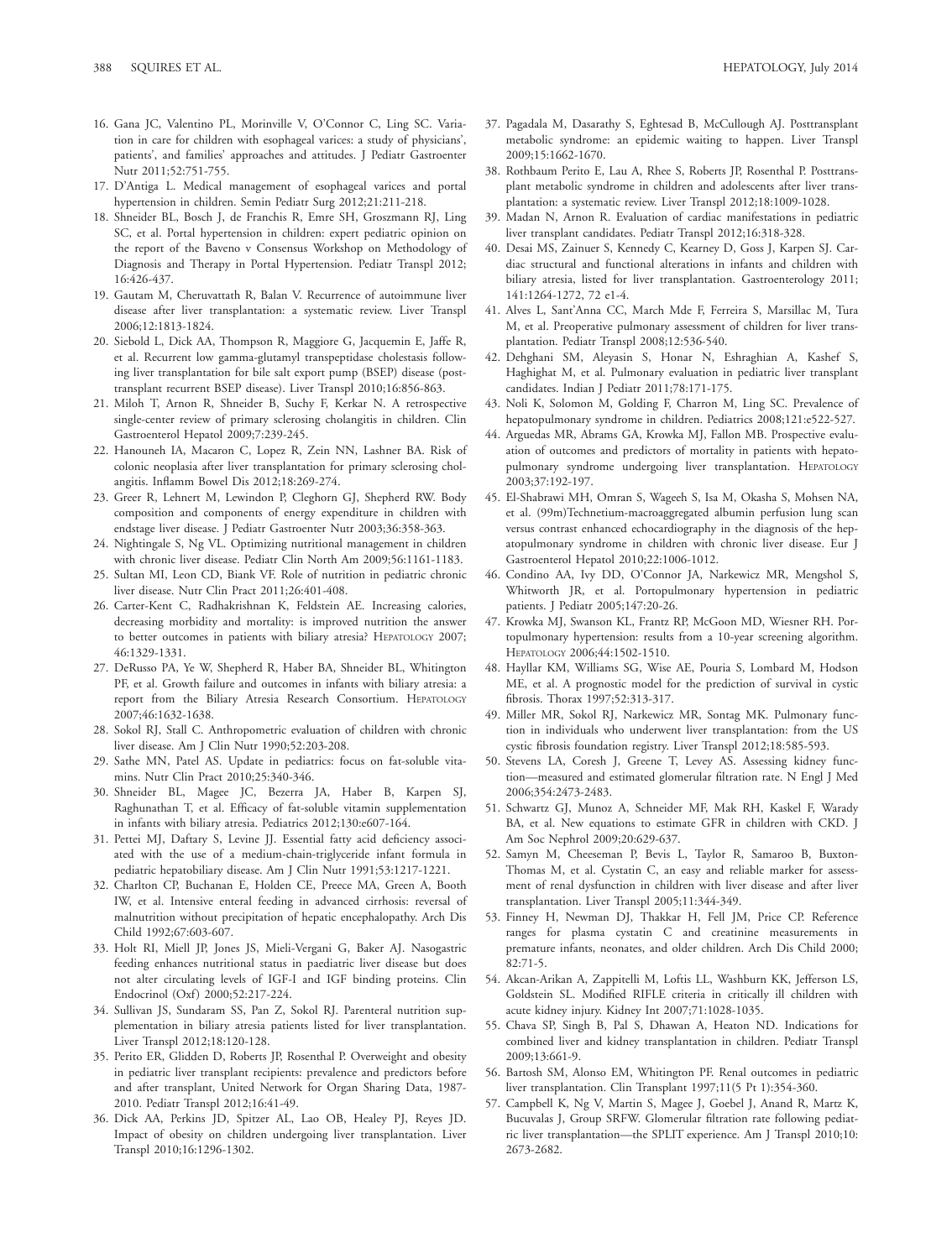- 58. Paradis K. Tyrosinemia: the Quebec experience. Clin Invest Med 1996; 19:311-316.
- 59. Berg UB, Ericzon BG, Nemeth A. Renal function before and long after liver transplantation in children. Transplantation 2001;72:631-637.
- 60. Davis ID, Burke B, Freese D, Sharp HL, Kim Y. The pathologic spectrum of the nephropathy associated with alpha 1-antitrypsin deficiency. Hum Pathol 1992;23:57-62.
- 61. Forget S, Patriquin HB, Dubois J, Lafortune M, Merouani A, Paradis K, et al. The kidney in children with tyrosinemia: sonographic, CT and biochemical findings. Pediatr Radiol 1999;29:104-108.
- 62. Kamath BM, Yin W, Miller H, Anand R, Rand EB, Alonso E, et al. Outcomes of liver transplantation for patients with alagille syndrome: The studies of pediatric liver transplantation experience. Liver Transpl 2012;18:940-948.
- 63. Hawwa AF, McKiernan PJ, Shields M, Millership JS, Collier PS, McElnay JC. Influence of ABCB1 polymorphisms and haplotypes on tacrolimus nephrotoxicity and dosage requirements in children with liver transplant. Br J Clin Pharmacol 2009;68:413-21.
- 64. Morisaki I, Abe K, Tong LS, Kato K, Sobue S. Dental findings of children with biliary atresia: report of seven cases. ASDC J Dent Child 1990;57:220-223.
- 65. Seow WK, Shepherd RW, Ong TH. Oral changes associated with endstage liver disease and liver transplantation: implications for dental management. ASDC J Dent Child 1991;58:474-480.
- 66. Guggenheimer J, Eghtesad B, Close JM, Shay C, Fung JJ. Dental health status of liver transplant candidates. Liver Transpl 2007;13:280- 286.
- 67. Shiboski CH, Kawada P, Golinveaux M, Tornabene A, Krishnan S, Mathias R, et al. Oral disease burden and utilization of dental care patterns among pediatric solid organ transplant recipients. J Public Health Dent 2009;69:48-55.
- 68. Yudkowitz FS, Chietero M. Anesthetic issues in pediatric liver transplantation. Pediatr Transpl 2005;9:666-72.
- 69. Uejima T. Anesthetic management of the pediatric patient undergoing solid organ transplantation. Anesthesiol Clin North Am 2004;22:809- 826.
- 70. Castaneda-Martinez PD, Alcaide-Ortega RI, Fuentes-Garcia VE, Hernandez-Plata JA, Nieto-Zermeno J, Reyes-Lopez A, et al. Anesthetic risk factors associated with early mortality in pediatric liver transplantation. Transpl Proc 2010;42:2383-2386.
- 71. Walia A, Mandell MS, Mercaldo N, Michaels D, Robertson A, Banerjee A, et al. Anesthesia for liver transplantation in US academic centers: institutional structure and perioperative care. Liver Transpl 2012;18:737-743.
- 72. Campbell AL, Herold BC. Immunization of pediatric solid-organ transplantation candidates: immunizations in transplant candidates. Pediatr Transpl 2005;9:652-661.
- 73. L'Huillier AG, Wildhaber BE, Belli DC, Diana A, Rodriguez M, Siegrist CA, et al. Successful serology-based intervention to increase protection against vaccine-preventable diseases in liver-transplanted children: a 19-yr review of the Swiss national reference center. Pediatr Transpl 2012;16:50-57.
- 74. Keeffe EB. Hepatitis A and B superimposed on chronic liver disease: vaccine-preventable diseases. Trans Am Clin Climatol Assoc 2006;117: 227-237; discussion 237-238.
- 75. Sternfeld T, Spori-Byrtus V, Riediger C, Langer R, Friess H, Schmid RM, et al. Acute measles infection triggering an episode of liver transplant rejection. Int J Infect Dis 2010;14:e528-530.
- 76. Wu JF, Ni YH, Chen HL, Hsu HY, Lai HS, Chang MH. Humoral immunogenicity to measles, rubella, and varicella-zoster vaccines in biliary atresia children. Vaccine 2009;27:2812-2815.
- 77. Kano H, Mizuta K, Sakakihara Y, Kato H, Miki Y, Shibuya N, et al. Efficacy and safety of immunization for pre- and post-liver transplant children. Transplantation 2002;74:543-550.
- 78. Leise MD, Talwalkar JA. Immunizations in chronic liver disease: what should be done and what is the evidence. Curr Gastroenterol Rep 2013;15:300.
- 79. Duchini A, Viernes ME, Nyberg LM, Hendry RM, Pockros PJ. Hepatic decompensation in patients with cirrhosis during infection with influenza A. Arch Intern Med 2000;160:113-115.
- 80. Song JY, Cheong HJ, Ha SH, Hwang IS, Kee SY, Jeong HW, et al. Clinical impact of influenza immunization in patients with liver cirrhosis. J Clin Virol 2007;39:159-163.
- 81. Danzinger-Isakov L, Kumar D, Practice ASTIDCo. Guidelines for vaccination of solid organ transplant candidates and recipients. Am J Transpl 2009;9(Suppl 4):S258-262.
- 82. Rubin LG, Levin MJ, Ljungman P, Davies EG, Avery R, Tomblyn M, et al. 2013 IDSA Clinical Practice Guideline for Vaccination of the Immunocompromised Host. Clin Infect Dis 2014;58:309-318.
- 83. Burroughs M, Moscona A. Immunization of pediatric solid organ transplant candidates and recipients. Clin Infect Dis 2000;30:857-869.
- 84. Nkowane BM, Wassilak SG, Orenstein WA, Bart KJ, Schonberger LB, Hinman AR, et al. Vaccine-associated paralytic poliomyelitis. United States: 1973 through 1984. JAMA 1987;257:1335-1340.
- 85. Allen U, Green M. Prevention and treatment of infectious complications after solid organ transplantation in children. Pediatr Clin North Am 2010;57:459-479, table of contents.
- 86. Narkewicz MR, Green M, Dunn S, Millis M, McDiarmid S, Mazariegos G, et al. Decreasing incidence of symptomatic Epstein-Barr virus disease and posttransplant lymphoproliferative disorder in pediatric liver transplant recipients: report of the studies of pediatric liver transplantation experience. Liver Transpl 2013;19:730-740.
- 87. Kotton CN, Kumar D, Caliendo AM, Asberg A, Chou S, Snydman DR, et al. International consensus guidelines on the management of cytomegalovirus in solid organ transplantation. Transplantation 2010; 89:779-795.
- 88. Simon NB, Smith D. Living with chronic pediatric liver disease: the parents' experience. Pediatr Nurs 1992;18:453-458, 489.
- 89. Cronin DC, Squires J, Squires R, Mazariegos G, Lantos JD. Parental refusal of a liver transplant for a child with biliary atresia. Pediatrics 2013;131:141-146.
- 90. Hord JD, Rehman W, Hannon P, Anderson-Shaw L, Schmidt ML. Do parents have the right to refuse standard treatment for their child with favorable-prognosis cancer? Ethical and legal concerns. J Clin Oncol 2006;24:5454-5456.
- 91. Kahana SY, Frazier TW, Drotar D. Preliminary quantitative investigation of predictors of treatment non-adherence in pediatric transplantation: a brief report. Pediatr Transpl 2008;12:656-660.
- 92. Lurie S, Shemesh E, Sheiner PA, Emre S, Tindle HL, Melchionna L, et al. Non-adherence in pediatric liver transplant recipients—an assessment of risk factors and natural history. Pediatr Transpl 2000;4:200- 206.
- 93. Shaw RJ, Palmer L, Blasey C, Sarwal M. A typology of non-adherence in pediatric renal transplant recipients. Pediatr Transpl 2003;7:489-493.
- 94. Fisher M, Storfer-Isser A, Shaw RJ, Bernard RS, Drury S, Ularntinon S, et al. Inter-rater reliability of the Pediatric Transplant Rating Instrument (P-TRI): challenges to reliably identifying adherence risk factors during pediatric pre-transplant evaluations. Pediatr Transpl 2011;15: 142-147.
- 95. Fung E, Shaw RJ. Pediatric Transplant Rating Instrument a scale for the pretransplant psychiatric evaluation of pediatric organ transplant recipients. Pediatr Transpl 2008;12:57-66.
- 96. Shaw RJ, Taussig HN. Pediatric psychiatric pretransplant evaluation. Clin Child Psychol Psychiatry 1999;4:352-365.
- 97. Alonso EM, Sorensen LG. Cognitive development following pediatric solid organ transplantation. Curr Opin Organ Transpl 2009;14:522- 525.
- 98. Kaller T, Schulz KH, Sander K, Boeck A, Rogiers X, Burdelski M. Cognitive abilities in children after liver transplantation. Transplantation 2005;79:1252-1256.
- 99. Sorensen LG, Neighbors K, Martz K, Zelko F, Bucuvalas JC, Alonso EM. Cognitive and academic outcomes after pediatric liver transplantation: Functional Outcomes Group (FOG) results. Am J Transpl 2011; 11:303-311.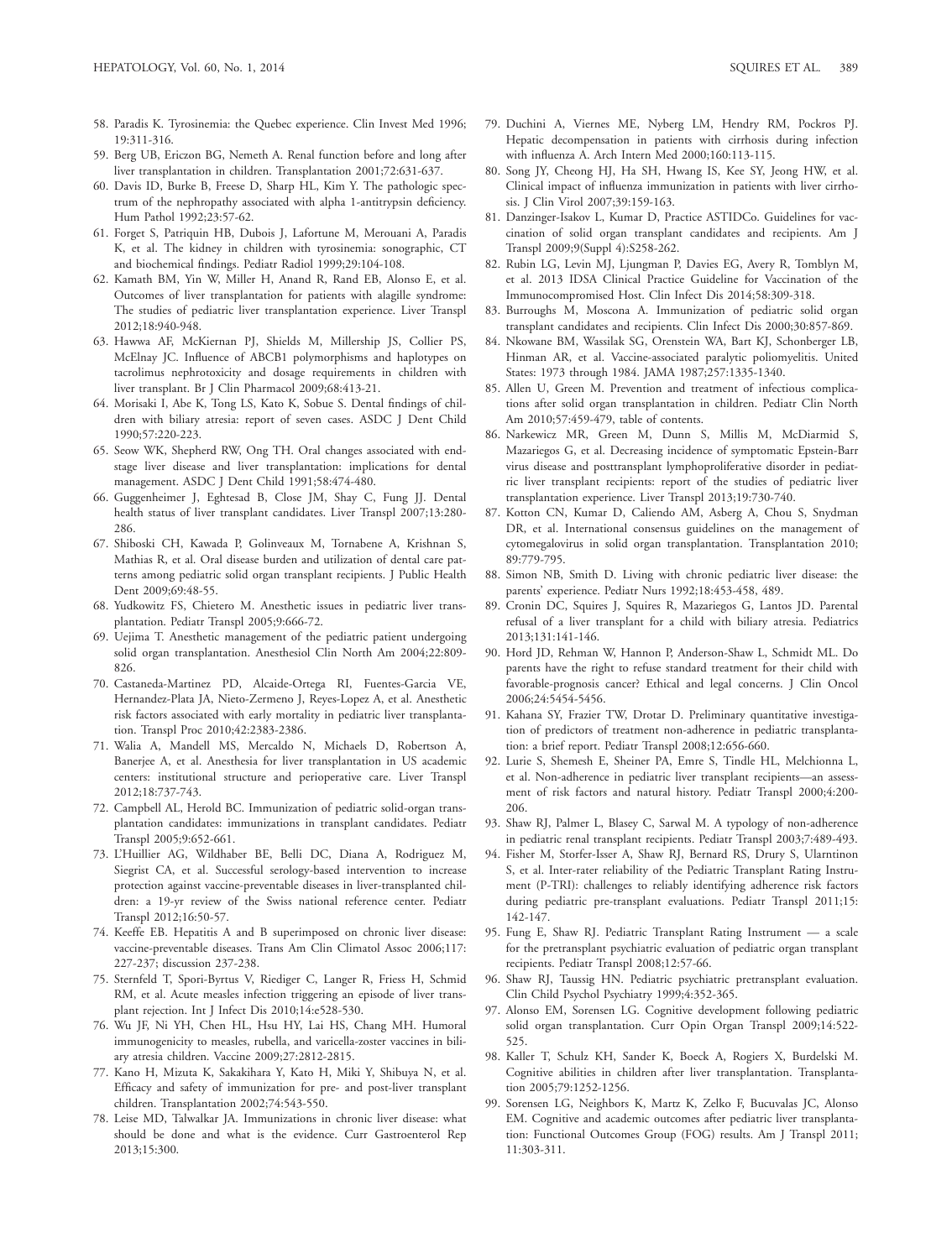- 100. Krull K, Fuchs C, Yurk H, Boone P, Alonso E. Neurocognitive outcome in pediatric liver transplant recipients. Pediatr Transpl 2003;7: 111-118.
- 101. Thevenin DM, Baker A, Kato T, Tzakis A, Fernandez M, Dowling M. Neurodevelopmental outcomes of infant multivisceral transplant recipients: a longitudinal study. Transpl Proc 2006;38:1694-1695.
- 102. Schulz KH, Wein C, Boeck A, Rogiers X, Burdelski M. Cognitive performance of children who have undergone liver transplantation. Transplantation 2003;75:1236-1240.
- 103. Wayman KI, Cox KL, Esquivel CO. Neurodevelopmental outcome of young children with extrahepatic biliary atresia 1 year after liver transplantation. J Pediatr 1997;131:894-898.
- 104. Caudle SE, Katzenstein JM, Karpen S, McLin V. Developmental assessment of infants with biliary atresia: differences between boys and girls. J Pediatr Gastroenter Nutr 2012;55:384-389.
- 105. Caudle SE, Katzenstein JM, Karpen SJ, McLin VA. Language and motor skills are impaired in infants with biliary atresia before transplantation. J Pediatr 2010;156:936-940, 40 e1.
- 106. Richards CT, Crawley LM, Magnus D. Use of neurodevelopmental delay in pediatric solid organ transplant listing decisions: inconsistencies in standards across major pediatric transplant centers. Pediatr Transpl 2009;13:843-850.
- 107. Ohta T, Motoyama O, Takahashi K, Hattori M, Shishido S, Wada N, et al. Kidney transplantation in pediatric recipients with mental retardation: clinical results of a multicenter experience in Japan. Am J Kidney Dis 2006;47:518-257.
- 108. Lacaille F, Sokal E. Living-related liver transplantation. J Pediatr Gastroenter Nutr 2001;33:431-438.
- 109. Emre S. Living-donor liver transplantation in children. Pediatr Transpl 2002;6:43-46.
- 110. Jean-Bernard O. Good Samaritan liver donor in Pediatr Transpl Pediatr Transpl 2009;13:155-159.
- 111. Wright L, Ross K, Abbey S, Levy G, Grant D. Living anonymous liver donation: case report and ethical justification. Am J Transpl 2007;7:1032-1035.
- 112. Goldman LS. Liver transplantation using living donors. Preliminary donor psychiatric outcomes. Psychosomatics 1993;34:235-240.
- 113. Mack CL, Ferrario M, Abecassis M, Whitington PF, Superina RA, Alonso EM. Living donor liver transplantation for children with liver failure and concurrent multiple organ system failure. Liver Transpl 2001;7:890-895.
- 114. Morioka D, Kasahara M, Takada Y, Corrales JP, Yoshizawa A, Sakamoto S, et al. Living donor liver transplantation for pediatric patients with inheritable metabolic disorders. Am J Transpl 2005;5: 2754-2763.
- 115. Ozcay F, Alehan F, Sevmis S, Karakayali H, Moray G, Torgay A, et al. Living related liver transplantation in Crigler-Najjar syndrome type 1. Transpl Proc 2009;41:2875-2877.
- 116. El-Karaksy H, Nomachi S, Esmat G, El-Serafy M, Kamel RR, El-Ansary A, et al. Equal outcome of living-related liver transplantation for Wilson's disease from heterozygote and nonheterozygote donors: a report of a brother and sister. Indian J Med Sci 2007;61: 286-288.
- 117. Ishida T, Hiroma T, Hashikura Y, Horiuchi M, Kobayashi K, Nakamura T. Early neonatal onset carbamoyl-phosphate synthase 1 deficiency treated with continuous hemodiafiltration and early livingrelated liver transplantation. Pediatr Int 2009;51:409-410.
- 118. Yorifuji T, Kawai M, Mamada M, Kurokawa K, Egawa H, Shigematsu Y, et al. Living-donor liver transplantation for propionic acidaemia. J Inherit Metabol Dis 2004;27:205-210.
- 119. Marble M, McGoey RR, Mannick E, Keats B, Ng SS, Deputy S, et al. Living related liver transplant in a patient with argininosuccinic aciduria and cirrhosis: metabolic follow-up. J Pediatr Gastroenter Nutr 2008;46:453-456.
- 120. Cutillo L, Najimi M, Smets F, Janssen M, Reding R, de Ville de Goyet J, et al. Safety of living-related liver transplantation for progressive familial intrahepatic cholestasis. Pediatr Transpl 2006;10:570-574.
- 121. Tannuri AC, Gibelli NE, Ricardi LR, Santos MM, Maksoud-Filho JG, Pinho-Apezzato ML, et al. Living related donor liver transplantation in children. Transpl Proc 2011;43:161-164.
- 122. Kasahara M, Kiuchi T, Inomata Y, Uryuhara K, Sakamoto S, Ito T, et al. Living-related liver transplantation for Alagille syndrome. Transplantation 2003;75:2147-2150.
- 123. Hartley JL, Davenport M, Kelly DA. Biliary atresia. Lancet 2009;374: 1704-1713.
- 124. Petersen C, Harder D, Abola Z, Alberti D, Becker T, Chardot C, et al. European biliary atresia registries: summary of a symposium. Eur J Pediatr Surgery 2008;18:111-116.
- 125. Davenport M, Puricelli V, Farrant P, Hadzic N, Mieli-Vergani G, Portmann B, et al. The outcome of the older ( $>$  or  $=100$  days) infant with biliary atresia. J Pediatr Surg 2004;39:575-581.
- 126. Sokol RJ, Shepherd RW, Superina R, Bezerra JA, Robuck P, Hoofnagle JH. Screening and outcomes in biliary atresia: summary of a National Institutes of Health workshop. HEPATOLOGY 2007;46:566- 581.
- 127. Davenport M, Tizzard SA, Underhill J, Mieli-Vergani G, Portmann B, Hadzic N. The biliary atresia splenic malformation syndrome: a 28-year single-center retrospective study. J Pediatr 2006;149:393-400.
- 128. Shneider BL, Brown MB, Haber B, Whitington PF, Schwarz K, Squires R, et al. A multicenter study of the outcome of biliary atresia in the United States, 1997 to 2000. J Pediatr 2006;148:467-474.
- 129. Davenport M, Caponcelli E, Livesey E, Hadzic N, Howard E. Surgical outcome in biliary atresia: etiology affects the influence of age at surgery. Ann Surg 2008;247:694-698.
- 130. Lee H, Lewis J, Schoen BT, Brand T, Ricketts RR. Kasai portoenterostomy: differences related to race. J Pediatr Surg 2001;36:1196- 1198.
- 131. Schoen BT, Lee H, Sullivan K, Ricketts RR. The Kasai portoenterostomy: when is it too late? J Pediatr Surg 2001;36:97-99.
- 132. de Vries W, Homan-Van der Veen J, Hulscher JB, Hoekstra-Weebers JE, Houwen RH, Verkade HJ, Netherlands Study Group of Biliary Atresia R. Twenty-year transplant-free survival rate among patients with biliary atresia. Clin Gastroenterol Hepatol 2011;9:1086- 1091.
- 133. Jimenez-Rivera C, Jolin-Dahel KS, Fortinsky KJ, Gozdyra P, Benchimol EI. International incidence and outcomes of biliary atresia. J Pediatr Gastroenter Nutr 2013;56:344-354.
- 134. Davenport M, Ure BM, Petersen C, Kobayashi H. Surgery for biliary atresia—is there a European consensus? Eur J Pediatr Surg 2007;17: 180-183.
- 135. Kotb MA. Review of historical cohort: ursodeoxycholic acid in extrahepatic biliary atresia. J Pediatr Surg 2008;43:1321-1327.
- 136. Sarkhy A, Schreiber RA, Milner RA, Barker CC. Does adjuvant steroid therapy post-Kasai portoenterostomy improve outcome of biliary atresia? Systematic review and meta-analysis. Can J Gastroenterol 2011;25:440-444.
- 137. Bu LN, Chen HL, Chang CJ, Ni YH, Hsu HY, Lai HS, Hsu WM, Chang MH. Prophylactic oral antibiotics in prevention of recurrent cholangitis after the Kasai portoenterostomy. J Pediatr Surg 2003;38: 590-593.
- 138. Luo Y, Zheng S. Current concept about postoperative cholangitis in biliary atresia. World J Pediatr 2008;4:14-19.
- 139. Bezerra JA, Spino C, Magee JC, Shneider BL, Rosenthal P, Wang KS, et al. High-dose corticosteroid therapy following portoenterostomy in infants with biliary atresia does not improve outcome: the mulitcenter, randomized, double-blind, placebo-controlled START Trial. HEPATOLOGY 2013;58:263A.
- 140. Utterson EC, Shepherd RW, Sokol RJ, Bucuvalas J, Magee JC, McDiarmid SV, et al. Biliary atresia: clinical profiles, risk factors, and outcomes of 755 patients listed for liver transplantation. J Pediatr 2005;147:180-185.
- 141. Barshes NR, Chang IF, Karpen SJ, Carter BA, Goss JA. Impact of pretransplant growth retardation in pediatric liver transplantation. J Pediatr Gastroenter Nutr 2006;43:89-94.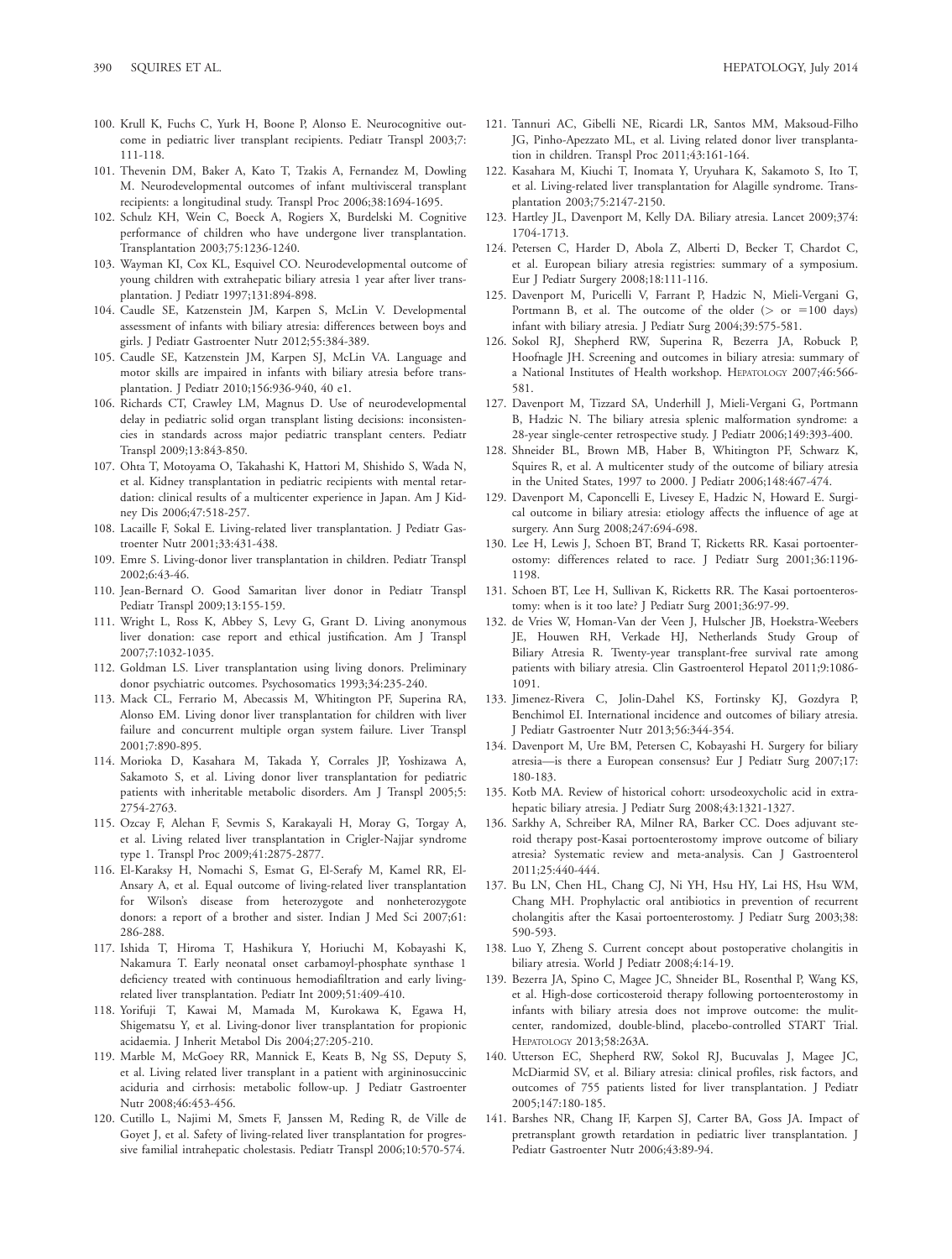- 142. Brunati A, Feruzi Z, Sokal E, Smets F, Fervaille C, Gosseye S, et al. Early occurrence of hepatocellular carcinoma in biliary atresia treated by liver transplantation. Pediatr Transpl 2007;11:117-119.
- 143. Kim JM, Lee SK, Kwon CH, Joh JW, Choe YH, Park CK. Hepatocellular carcinoma in an infant with biliary atresia younger than 1 year. J Pediatr Surg 2012;47:819-821.
- 144. Romano F, Stroppa P, Bravi M, Casotti V, Lucianetti A, Guizzetti M, et al. Favorable outcome of primary liver transplantation in children with cirrhosis and hepatocellular carcinoma. Pediatr Transpl 2011;15: 573-579.
- 145. Inoue Y, Kato Y, Tamura T, Kobayashi H, Ichikawa S, Lane GJ, et al. Prognostic implications of bile lakes after surgery for biliary atresia. J Pediatr Surg 2008;43:2165-2168.
- 146. Barshes NR, Lee TC, Balkrishnan R, Karpen SJ, Carter BA, Goss JA. Orthotopic liver transplantation for biliary atresia: the U.S. experience. Liver Transpl 2005;11:1193-1200.
- 147. Alagille D, Estrada A, Hadchouel M, Gautier M, Odievre M, Dommergues JP. Syndromic paucity of interlobular bile ducts (Alagille syndrome or arteriohepatic dysplasia): review of 80 cases. J Pediatr 1987;110:195-200.
- 148. Li L, Krantz ID, Deng Y, Genin A, Banta AB, Collins CC, et al. Alagille syndrome is caused by mutations in human Jagged1, which encodes a ligand for Notch1. Nat Genet 1997;16:243-251.
- 149. Oda T, Elkahloun AG, Pike BL, Okajima K, Krantz ID, Genin A, et al. Mutations in the human Jagged1 gene are responsible for Alagille syndrome. Nat Genet 1997;16:235-242.
- 150. Watson GH, Miller V. Arteriohepatic dysplasia: familial pulmonary arterial stenosis with neonatal liver disease. Arch Dis Child 1973;48: 459-466.
- 151. Kamath BM, Schwarz KB, Hadzic N. Alagille syndrome and liver transplantation. J Pediatr Gastroenter Nutr 2010;50:11-15.
- 152. Emerick KM, Rand EB, Goldmuntz E, Krantz ID, Spinner NB, Piccoli DA. Features of Alagille syndrome in 92 patients: frequency and relation to prognosis. HEPATOLOGY 1999;29:822-829.
- 153. Hoffenberg EJ, Narkewicz MR, Sondheimer JM, Smith DJ, Silverman A, Sokol RJ. Outcome of syndromic paucity of interlobular bile ducts (Alagille syndrome) with onset of cholestasis in infancy. J Pediatr 1995;127:220-224.
- 154. Quiros-Tejeira RE, Ament ME, Heyman MB, Martin MG, Rosenthal P, Hall TR, et al. Variable morbidity in alagille syndrome: a review of 43 cases. J Pediatr Gastroenter Nutr 1999;29:431-437.
- 155. Lykavieris P, Hadchouel M, Chardot C, Bernard O. Outcome of liver disease in children with Alagille syndrome: a study of 163 patients. Gut 2001;49:431-435.
- 156. Englert C, Grabhorn E, Burdelski M, Ganschow R. Liver transplantation in children with Alagille syndrome: indications and outcome. Pediatr Transpl 2006;10:154-158.
- 157. Ovaert C, Germeau C, Barrea C, Moniotte S, Van Obbergh L, Sokal E, et al. Elevated right ventricular pressures are not a contraindication to liver transplantation in Alagille syndrome. Transplantation 2001; 72:345-347.
- 158. Sheflin-Findling S, Arnon R, Lee S, Chu J, Henderling F, Kerkar N, et al. Partial internal biliary diversion for Alagille syndrome: case report and review of the literature. J Pediatr Surg 2012;47:1453-1456.
- 159. Yang H, Porte RJ, Verkade HJ, De Langen ZJ, Hulscher JB. Partial external biliary diversion in children with progressive familial intrahepatic cholestasis and Alagille disease. J Pediatr Gastroenter Nutr 2009; 49:216-221.
- 160. Modi BP, Suh MY, Jonas MM, Lillehei C, Kim HB. Ileal exclusion for refractory symptomatic cholestasis in Alagille syndrome. J Pediatr Surg 2007;42:800-805.
- 161. Kamath BM, Loomes KM, Piccoli DA. Medical management of Alagille syndrome. J Pediatr Gastroenter Nutr 2010;50:580-586.
- 162. Kamath BM, Spinner NB, Emerick KM, Chudley AE, Booth C, Piccoli DA, et al. Vascular anomalies in Alagille syndrome: a significant cause of morbidity and mortality. Circulation 2004;109:1354- 1358.
- 163. Razavi RS, Baker A, Qureshi SA, Rosenthal E, Marsh MJ, Leech SC, et al. Hemodynamic response to continuous infusion of dobutamine in Alagille's syndrome. Transplantation 2001;72:823-828.
- 164. Arnon R, Annunziato R, Miloh T, Suchy F, Sakworawich A, Sogawa H, et al. Orthotopic liver transplantation for children with Alagille syndrome. Pediatr Transpl 2010;14:622-628.
- 165. Hori T, Egawa H, Takada Y, Oike F, Kasahara M, Ogura Y, et al. Harambat J, Ranchin B, Dubourg L, Liutkus A, Hadj-Haissa A, Rivet C, Boillot O, Lachaux A, Cochat P. Renal function in pediatric liver transplantation: a long-term follow-up study. Transplantation 2008; 86:1028-1034.
- 166. Roberts EA, Schilsky ML, American Association for Study of Liver D. Diagnosis and treatment of Wilson disease: an update. HEPATOLOGY 2008;47:2089-2111.
- 167. Verma N, Pai G, Hari P, Lodha R. Plasma exchange for hemolytic crisis and acute liver failure in Wilson disease. Indian J Pediatr 2013 [Epub ahead of print].
- 168. Squires RH Jr, Shneider BL, Bucuvalas J, Alonso E, Sokol RJ, Narkewicz MR, et al. Acute liver failure in children: the first 348 patients in the pediatric acute liver failure study group. J Pediatr 2006;148:652-658.
- 169. Squires RH, Dhawan A, Alonso E, Narkewicz MR, Shneider BL, Rodriguez-Baez N, et al. Intravenous N-acetylcysteine in pediatric patients with non-acetaminophen acute liver failure: a placebocontrolled clinical trial. HEPATOLOGY 2013;57:1542-1549.
- 170. Lee WS, McKiernan P, Kelly DA. Etiology, outcome and prognostic indicators of childhood fulminant hepatic failure in the United kingdom. J Pediatr Gastroenter Nutr 2005;40:575-581.
- 171. Navaneethan U, Lancaster E, Venkatesh PG, Wang J, Neff GW. Herpes simplex virus hepatitis — it's high time we consider empiric treatment. J Gastrointest Liver Dis 2011;20:93-96.
- 172. Rand EB, Karpen SJ, Kelly S, Mack CL, Malatack JJ, Sokol RJ, et al. Treatment of neonatal hemochromatosis with exchange transfusion and intravenous immunoglobulin. J Pediatr 2009;155:566-571.
- 173. Gregorio GV, Portmann B, Reid F, Donaldson PT, Doherty DG, McCartney M, et al. Autoimmune hepatitis in childhood: a 20-year experience. HEPATOLOGY 1997;25:541-547.
- 174. Lee WM, Squires RH Jr, Nyberg SL, Doo E, Hoofnagle JH. Acute liver failure: summary of a workshop. HEPATOLOGY 2008;47:1401- 1415.
- 175. Durand F, Bernuau J, Giostra E, Mentha G, Shouval D, Degott C, et al. Wilson's disease with severe hepatic insufficiency: beneficial effects of early administration of D-penicillamine. Gut. 2001;48:849- 852.
- 176. Narkewicz MR, Dell Olio D, Karpen SJ, Murray KF, Schwarz K, Yazigi N, et al. Pattern of diagnostic evaluation for the causes of pediatric acute liver failure: an opportunity for quality improvement. J Pediatr 2009;155:801-806 e1.
- 177. Lu BR, Zhang S, Narkewicz MR, Belle SH, Squires RH, Sokol RJ. Evaluation of the liver injury unit scoring system to predict survival in a multinational study of pediatric acute liver failure. J Pediatr 2013;162:1010-1016.
- 178. Sundaram V, Shneider BL, Dhawan A, Ng VL, Im K, Belle S, Squires RH. King's College Hospital Criteria for non-acetaminophen induced acute liver failure in an international cohort of children. J Pediatr 2013;162:319-323 e1.
- 179. Mindikoglu AL, King D, Magder LS, Ozolek JA, Mazariegos GV, Shneider BL. Valproic acid-associated acute liver failure in children: case report and analysis of liver transplantation outcomes in the United States. J Pediatr 2011;158:802-807.
- 180. Ryu JM, Kim KM, Oh SH, Koh KN, Im HJ, Park CJ, Chi HS, Seo JJ. Differential clinical characteristics of acute liver failure caused by hemophagocytic lymphohistiocytosis in children. Pediatr Int 2013;55: 748-752.
- 181. Hery G, Franchi-Abella S, Habes D, Brugieres L, Martelli H, Fabre M, et al. Initial liver transplantation for unresectable hepatoblastoma after chemotherapy. Pediatr Blood Canc 2011;57:1270-1275.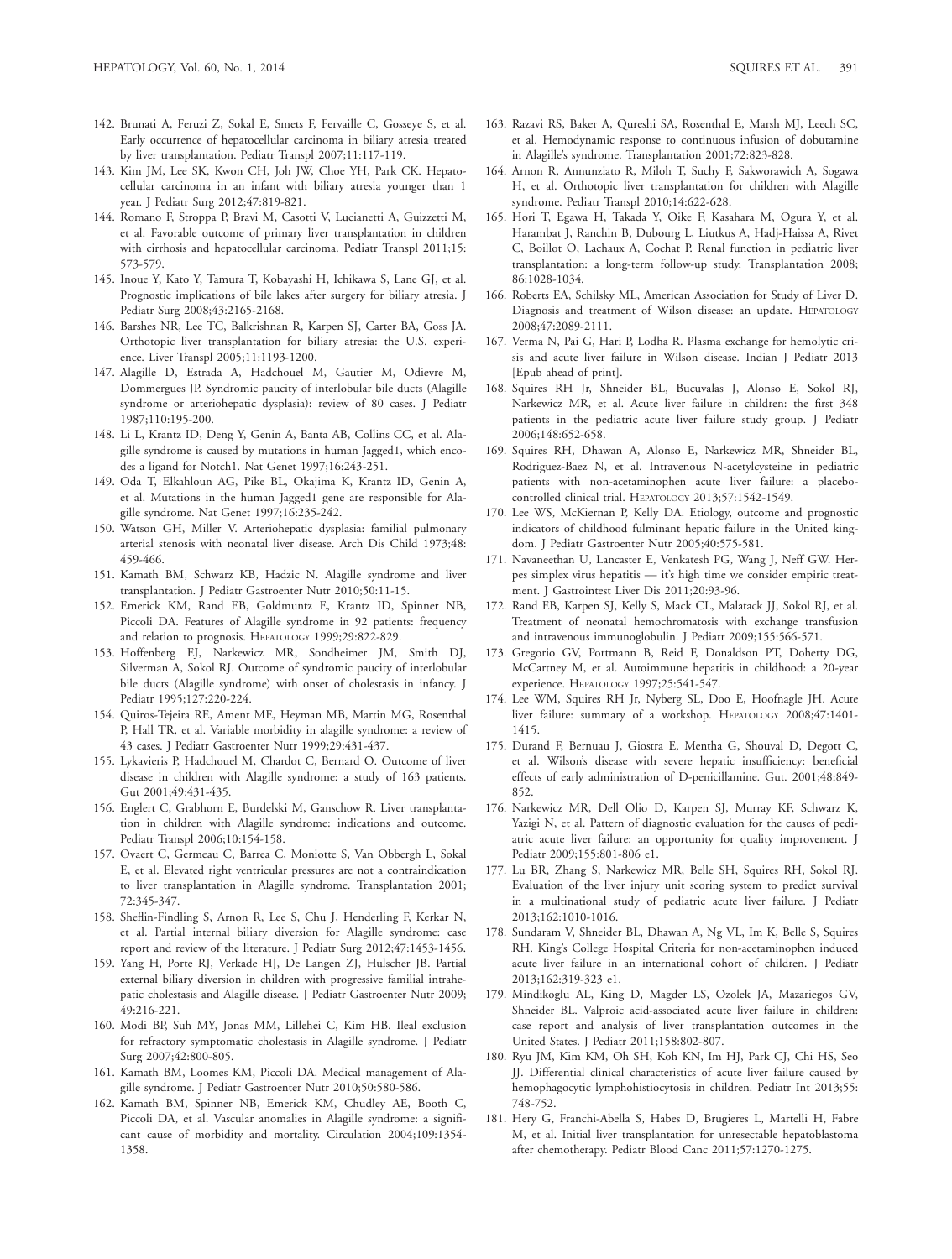- 182. Malogolowkin MH, Katzenstein HM, Krailo M, Meyers RL. Treatment of hepatoblastoma: the North American cooperative group experience. Front Biosci (Elite Ed) 2012;4:1717-1723.
- 183. Otte JB, Pritchard J, Aronson DC, Brown J, Czauderna P, Maibach R, et al. Liver transplantation for hepatoblastoma: results from the International Society of Pediatric Oncology (SIOP) study SIOPEL-1 and review of the world experience. Pediatr Blood Cancer 2004;42:74-83.
- 184. Aronson DC, Schnater JM, Staalman CR, Weverling GJ, Plaschkes J, Perilongo G, et al. Predictive value of the pretreatment extent of disease system in hepatoblastoma: results from the International Society of Pediatric Oncology Liver Tumor Study Group SIOPEL-1 study. J Clin Oncol 2005;23:1245-1252.
- 185. Gupta AA, Gerstle JT, Ng V, Wong A, Fecteau A, Malogolowkin MH, et al. Critical review of controversial issues in the management of advanced pediatric liver tumors. Pediatr Blood Cancer 2011;56: 1013-1018.
- 186. Lautz TB, Ben-Ami T, Tantemsapya N, Gosiengfiao Y, Superina RA. Successful nontransplant resection of POST-TEXT III and IV hepatoblastoma. Cancer 2011;117:1976-1983.
- 187. Austin MT, Leys CM, Feurer ID, Lovvorn HN 3rd, O'Neill JA Jr, Pinson CW, et al. Liver transplantation for childhood hepatic malignancy: a review of the United Network for Organ Sharing (UNOS) database. J Pediatr Surg 2006;41:182-186.
- 188. Ismail H, Broniszczak D, Kalicinski P, Dembowska-Baginska B, Perek D, Teisseyre J, et al. Changing treatment and outcome of children with hepatoblastoma: analysis of a single center experience over the last 20 years. J Pediatr Surg 2012;47:1331-1339.
- 189. Kosola S, Lauronen J, Sairanen H, Heikinheimo M, Jalanko H, Pakarinen M. High survival rates after liver transplantation for hepatoblastoma and hepatocellular carcinoma. Pediatr Transpl 2010;14: 646-650.
- 190. Meyers RL, Tiao GM, Dunn SP, Langham MR Jr. Liver transplantation in the management of unresectable hepatoblastoma in children. Front Biosci (Elite Ed) 2012;4:1293-1302.
- 191. Wen WH, Chang MH, Hsu HY, Ni YH, Chen HL. The development of hepatocellular carcinoma among prospectively followed children with chronic hepatitis B virus infection. J Pediatr 2004;144:397-399.
- 192. Ismail H, Broniszczak D, Kalicinski P, Markiewicz-Kijewska M, Teisseyre J, Stefanowicz M, et al. Liver transplantation in children with hepatocellular carcinoma. Do Milan criteria apply to pediatric patients? Pediatr Transpl 2009;13:682-692.
- 193. Yu SB, Kim HY, Eo H, Won JK, Jung SE, Park KW, et al. Clinical characteristics and prognosis of pediatric hepatocellular carcinoma. World J Surg 2006;30:43-50.
- 194. Malek MM, Shah SR, Atri P, Paredes JL, DiCicco LA, Sindhi R, et al. Review of outcomes of primary liver cancers in children: our institutional experience with resection and transplantation. Surgery. 2010;148:778-782; discussion 82-84.
- 195. Spangenberg HC, Thimme R, Blum HE. Serum markers of hepatocellular carcinoma. Semin Liver Dis 2006;26:385-390.
- 196. Mazzaferro V, Bhoori S, Sposito C, Bongini M, Langer M, Miceli R, et al. Milan criteria in liver transplantation for hepatocellular carcinoma: an evidence-based analysis of 15 years of experience. Liver Transpl 2011;17(Suppl 2):S44-57.
- 197. Beaunoyer M, Vanatta JM, Ogihara M, Strichartz D, Dahl G, Berquist WE, et al. Outcomes of transplantation in children with primary hepatic malignancy. Pediatr Transpl 2007;11:655-660.
- 198. Christison-Lagay ER, Burrows PE, Alomari A, Dubois J, Kozakewich HP, Lane TS, et al. Hepatic hemangiomas: subtype classification and development of a clinical practice algorithm and registry. J Pediatr Surg 2007;42:62-67; discussion 7-8.
- 199. Kulungowski AM, Alomari AI, Chawla A, Christison-Lagay ER, Fishman SJ. Lessons from a liver hemangioma registry: subtype classification. J Pediatr Surg 2012;47:165-170.
- 200. Huang SA, Tu HM, Harney JW, Venihaki M, Butte AJ, Kozakewich HP, et al. Severe hypothyroidism caused by type 3 iodothyronine deiodinase in infantile hemangiomas. N Engl J Med 2000;343:185-189.
- 201. Kuroda T, Kumagai M, Nosaka S, Nakazawa A, Takimoto T, Hoshino K, et al. Critical infantile hepatic hemangioma: results of a nationwide survey by the Japanese Infantile Hepatic Hemangioma Study Group. J Pediatr Surg 2011;46:2239-2243.
- 202. Taki M, Ohi C, Yamashita A, Kobayashi M, Kobayashi N, Yoda T, et al. Successful treatment with vincristine of an infant with intractable Kasabach-Merritt syndrome. Pediatr Int 2006;48:82-84.
- 203. Hu B, Lachman R, Phillips J, Peng SK, Sieger L. Kasabach-Merritt syndrome associated kaposiform hemangio-endothelioma successfully treated with cyclophosphamide, vincristine, and actinomycin D. J Pediatr Hematol Oncol 1998;20:567-569.
- 204. Debray D, Kelly D, Houwen R, Strandvik B, Colombo C. Best practice guidance for the diagnosis and management of cystic fibrosisassociated liver disease. J Cystic Fibrosis 2011;10(Suppl 2):S29-36.
- 205. Colombo C, Battezzati PM, Crosignani A, Morabito A, Costantini D, Padoan R, et al. Liver disease in cystic fibrosis: A prospective study on incidence, risk factors, and outcome. HEPATOLOGY 2002;36:1374-1382.
- 206. Sokol RJ, Durie PR. Recommendations for management of liver and biliary tract disease in cystic fibrosis. Cystic Fibrosis Foundation Hepatobiliary Disease Consensus Group. J Pediatr Gastroenter Nutr 1999; 28(Suppl 1):S1-13.
- 207. Colombo C, Crosignani A, Assaisso M, Battezzati PM, Podda M, Giunta A, et al. Ursodeoxycholic acid therapy in cystic fibrosisassociated liver disease: a dose-response study. HEPATOLOGY 1992;16: 924-930.
- 208. Colombo C, Battezzati PM, Podda M, Bettinardi N, Giunta A. Ursodeoxycholic acid for liver disease associated with cystic fibrosis: a double-blind multicenter trial. The Italian Group for the Study of Ursodeoxycholic Acid in Cystic Fibrosis. HEPATOLOGY 1996;23:1484- 1490.
- 209. Bhardwaj S, Canlas K, Kahi C, Temkit M, Molleston J, Ober M, et al. Hepatobiliary abnormalities and disease in cystic fibrosis: epidemiology and outcomes through adulthood. J Clin Gastroenterol 2009;43:858-864.
- 210. Gooding I, Dondos V, Gyi KM, Hodson M, Westaby D. Variceal hemorrhage and cystic fibrosis: outcomes and implications for liver transplantation. Liver Transpl 2005;11:1522-1526.
- 211. Molmenti EP, Squires RH, Nagata D, Roden JS, Molmenti H, Fasola CG, et al. Liver transplantation for cholestasis associated with cystic fibrosis in the pediatric population. Pediatr Transpl 2003;7:93-97.
- 212. Horslen S, Sweet S, Gish RG, Shepherd R. Model for endstage liver disease (MELD) exception for cystic fibrosis. Liver Transpl 2006; 12(12 Suppl 3):S98-99.
- 213. Gridelli B. Liver: Benefit of liver transplantation in patients with cystic fibrosis. Nat Rev Gastroenterol Hepatol 2011;8:187-188.
- 214. Mendizabal M, Reddy KR, Cassuto J, Olthoff KM, Faust TW, Makar GA, et al. Liver transplantation in patients with cystic fibrosis: analysis of United Network for Organ Sharing data. Liver Transpl 2011;17: 243-250.
- 215. Arnon R, Annunziato RA, Miloh T, Padilla M, Sogawa H, Batemarco L, et al. Liver and combined lung and liver transplantation for cystic fibrosis: analysis of the UNOS database. Pediatr Transpl 2011;15:254- 624.
- 216. Fridell JA, Bond GJ, Mazariegos GV, Orenstein DM, Jain A, Sindhi R, et al. Liver transplantation in children with cystic fibrosis: a longterm longitudinal review of a single center's experience. J Pediatr Surg 2003;38:1152-1156.
- 217. Colombo C, Costantini D, Rocchi A, Romano G, Rossi G, Bianchi ML, et al. Effects of liver transplantation on the nutritional status of patients with cystic fibrosis. Transpl Int 2005;18:246-255.
- 218. Dowman JK, Watson D, Loganathan S, Gunson BK, Hodson J, Mirza DF, et al. Long-term impact of liver transplantation on respiratory function and nutritional status in children and adults with cystic fibrosis. Am J Transpl 2012;12:954-964.
- 219. Kuo HT, Lau C, Sampaio MS, Bunnapradist S. Pretransplant risk factors for new-onset diabetes mellitus after transplant in pediatric liver transplant recipients. Liver Transpl 2010;16:1249-1256.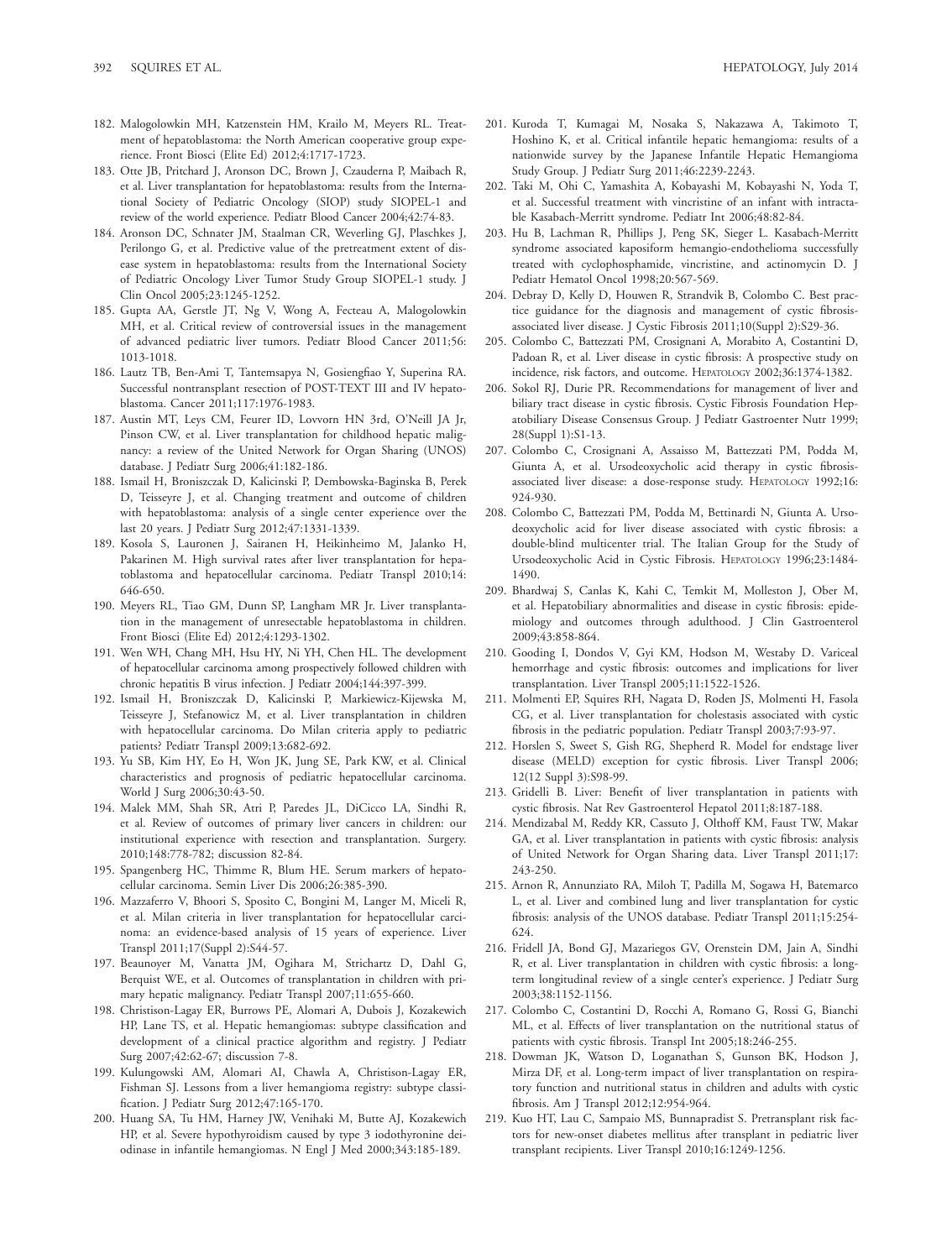- 220. Lefaucheur C, Nochy D, Amrein C, Chevalier P, Guillemain R, Cherif M, et al. Renal histopathological lesions after lung transplantation in patients with cystic fibrosis. Am J Transpl 2008;8:1901-1910.
- 221. Nash EF, Volling C, Gutierrez CA, Tullis E, Coonar A, McRae K, et al. Outcomes of patients with cystic fibrosis undergoing lung transplantation with and without cystic fibrosis-associated liver cirrhosis. Clin Transpl 2012;26:34-41.
- 222. Nash KL, Collier JD, French J, McKeon D, Gimson AE, Jamieson NV, et al. Cystic fibrosis liver disease: to transplant or not to transplant? Am J Transpl 2008;8:162-169.
- 223. Haberle J, Boddaert N, Burlina A, Chakrapani A, Dixon M, Huemer M, et al. Suggested guidelines for the diagnosis and management of urea cycle disorders. Orphanet J Rare Dis 2012;7:32.
- 224. Brusilow SW, Maestri NE. Urea cycle disorders: diagnosis, pathophysiology, and therapy. Advances in pediatrics. 1996;43:127-170.
- 225. Wilcken B. Problems in the management of urea cycle disorders. Mol Genet Metab 2004;81(Suppl 1):S86-91.
- 226. McBride KL, Miller G, Carter S, Karpen S, Goss J, Lee B. Developmental outcomes with early orthotopic liver transplantation for infants with neonatal-onset urea cycle defects and a female patient with lateonset ornithine transcarbamylase deficiency. Pediatrics 2004;114:e523- 526.
- 227. Bourdeaux C, Darwish A, Jamart J, Tri TT, Janssen M, Lerut J, et al. Living-related versus deceased donor pediatric liver transplantation: a multivariate analysis of technical and immunological complications in 235 recipients. Am J Transplant 2007;7:440-447.
- 228. Morioka D, Kasahara M, Takada Y, Shirouzu Y, Taira K, Sakamoto S, et al. Current role of liver transplantation for the treatment of urea cycle disorders: a review of the worldwide English literature and 13 cases at Kyoto University. Liver Transpl 2005;11:1332-1342.
- 229. Campeau PM, Pivalizza PJ, Miller G, McBride K, Karpen S, Goss J, et al. Early orthotopic liver transplantation in urea cycle defects: follow up of a developmental outcome study. Mol Genet Metab 2010; 100(Suppl 1):S84-87.
- 230. Leonard JV, McKiernan PJ. The role of liver transplantation in urea cycle disorders. Mol Genet Metab 2004;81(Suppl 1):S74-78.
- 231. Morioka D, Takada Y, Kasahara M, Ito T, Uryuhara K, Ogawa K, et al. Living donor liver transplantation for noncirrhotic inheritable metabolic liver diseases: impact of the use of heterozygous donors. Transplantation 2005;80:623-628.
- 232. Wakiya T, Sanada Y, Urahashi T, Ihara Y, Yamada N, Okada N, et al. Living donor liver transplantation from an asymptomatic mother who was a carrier for ornithine transcarbamylase deficiency. Pediatr Transpl 2012;16:E196-200.
- 233. Jansen PL. Diagnosis and management of Crigler-Najjar syndrome. Eur J Pediatr 1999;158(Suppl 20:S89-94.
- 234. O'Reilly C, Dixon R. Crigler-Najjar syndrome: treatment at home with phototherapy. Scott Med J. 1988;33:335-336.
- 235. Strauss KA, Robinson DL, Vreman HJ, Puffenberger EG, Hart G, Morton DH. Management of hyperbilirubinemia and prevention of kernicterus in 20 patients with Crigler-Najjar disease. Eur J Pediatr 2006;165:306-319.
- 236. Mowat AP. Liver disorders in children: the indications for liver replacement in parenchymal and metabolic diseases. Transplant Proc 1987;19:3236-3241.
- 237. van der Veere CN, Sinaasappel M, McDonagh AF, Rosenthal P, Labrune P, Odievre M, et al. Current therapy for Crigler-Najjar syndrome type 1: report of a world registry. HEPATOLOGY 1996;24:311-315.
- 238. Mieli-Vergani G, Vergani D. Autoimmune hepatitis in children: what is different from adult AIH? Semin Liver Dis 2009;29:297-306.
- 239. Gregorio GV, Portmann B, Karani J, Harrison P, Donaldson PT, Vergani D, et al. Autoimmune hepatitis/sclerosing cholangitis overlap syndrome in childhood: a 16-year prospective study. HEPATOLOGY 2001;33:544-553.
- 240. Mieli-Vergani G, Heller S, Jara P, Vergani D, Chang MH, Fujisawa T, et al. Autoimmune hepatitis. J Pediatr Gastroenter Nutr 2009;49: 158-164.
- 241. Martin SR, Alvarez F, Anand R, Song C, Yin W. Outcomes in children who underwent transplantation for autoimmune hepatitis. Liver Transpl 2011;17:393-401.
- 242. Schramm C, Bubenheim M, Adam R, Karam V, Buckels J, O'Grady JG, et al. Primary liver transplantation for autoimmune hepatitis: a comparative analysis of the European Liver Transplant Registry. Liver Transpl 2010;16:461-469.
- 243. Heffron TG, Smallwood GA, Oakley B, Pillen T, Welch D, Connor K, et al. Adult and pediatric liver transplantation for autoimmune hepatitis. Transpl Proc 2003;35:1435-1436.
- 244. Czaja AJ. Autoimmune hepatitis after liver transplantation and other lessons of self-intolerance. Liver Transpl 2002;8:505-513.
- 245. Molmenti EP, Netto GJ, Murray NG, Smith DM, Molmenti H, Crippin JS, et al. Incidence and recurrence of autoimmune/alloimmune hepatitis in liver transplant recipients. Liver Transpl 2002;8: 519-526.
- 246. Mieli-Vergani G, Vergani D. Autoimmune paediatric liver disease. World J Gastroenterol 2008;14:3360-3367.
- 247. Liberal R, Grant CR, Mieli-Vergani G, Vergani D. Autoimmune hepatitis: a comprehensive review. J Autoimmun 2013;41:126-139.
- 248. Boberg KM, Chapman RW, Hirschfield GM, Lohse AW, Manns MP, Schrumpf E, International Autoimmune Hepatitis G. Overlap syndromes: the International Autoimmune Hepatitis Group (IAIHG) position statement on a controversial issue. J Hepatol 2011;54:374-385.
- 249. LaRusso NF, Shneider BL, Black D, Gores GJ, James SP, Doo E, et al. Primary sclerosing cholangitis: summary of a workshop. HEPATO-LOGY 2006;44:746-764.
- 250. Manns MP. Immunoglobulin G4-associated cholangitis: dominating immunoglobulin G4-positive clones within the B-cell receptor repertoire indicate light at the end of a long tunnel. HEPATOLOGY 2013;57: 2110-2113.
- 251. Umemura T, Zen Y, Hamano H, Kawa S, Nakanuma Y, Kiyosawa K. Immunoglobin G4-hepatopathy: association of immunoglobin G4 bearing plasma cells in liver with autoimmune pancreatitis. HEPATO-LOGY 2007;46:463-471.
- 252. Ibrahim SH, Zhang L, Freese DK. A 3-year-old with immunoglobulin G4-associated cholangitis. J Pediatr Gastroenterol Nutr 2011;53:109- 111.
- 253. Miloh T, Anand R, Yin W, Vos M, Kerkar N, Alonso E. Pediatric liver transplantation for primary sclerosing cholangitis. Liver Transpl 2011;17:925-933.
- 254. Bjornsson E, Angulo P. Cholangiocarcinoma in young individuals with and without primary sclerosing cholangitis. Am J Gastroenterol 2007;102:1677-1682.
- 255. McDiarmid SV, Anand R. Studies of Pediatric Liver Transplantation (SPLIT): a summary of the 2003 Annual Report. Clin Transpl 2003: 119-130.
- 256. Chapman R, Fevery J, Kalloo A, Nagorney DM, Boberg KM, Shneider B, et al. Diagnosis and management of primary sclerosing cholangitis. HEPATOLOGY 2010;51:660-678.
- 257. Bambha K, Kim WR, Talwalkar J, Torgerson H, Benson JT, Therneau TM, et al. Incidence, clinical spectrum, and outcomes of primary sclerosing cholangitis in a United States community. Gastroenterology. 2003;125:1364-1369.
- 258. Chai PF, Lee WS, Brown RM, McPartland JL, Foster K, McKiernan PJ, et al. Childhood autoimmune liver disease: indications and outcome of liver transplantation. J Pediatr Gastroenter Nutr 2010;50: 295-302.
- 259. Kubitz R, Bode J, Erhardt A, Graf D, Kircheis G, Muller-Stover I, et al. Cholestatic liver diseases from child to adult: the diversity of MDR3 disease. Z Gastroenterol 2011;49:728-736.
- 260. Alissa FT, Jaffe R, Shneider BL. Update on progressive familial intrahepatic cholestasis. J Pediatr Gastroenter Nutr 2008;46:241-252.
- 261. Liu C, Aronow BJ, Jegga AG, Wang N, Miethke A, Mourya R, et al. Novel resequencing chip customized to diagnose mutations in patients with inherited syndromes of intrahepatic cholestasis. Gastroenterology 2007;132:119-126.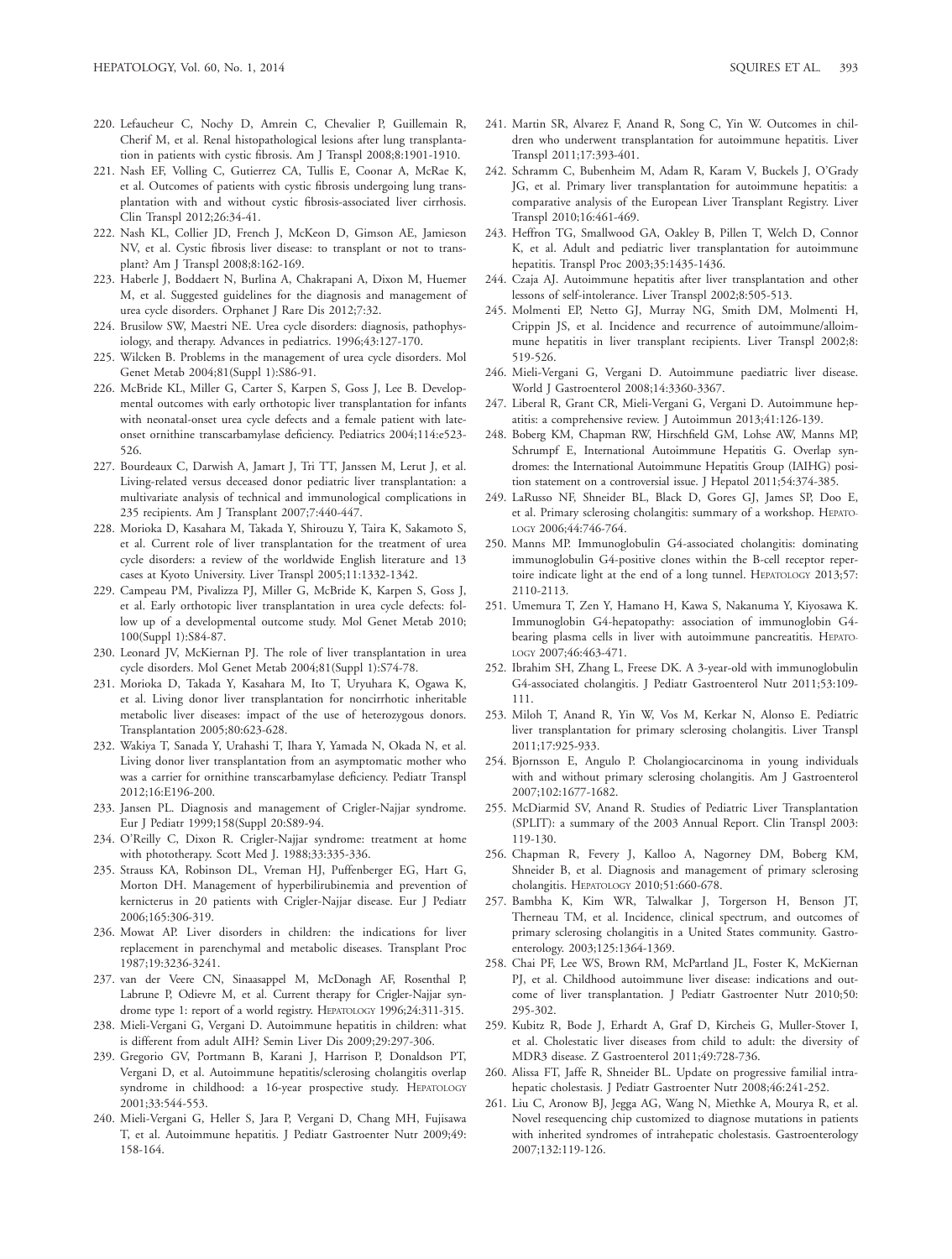- 262. Verhulst PM, van der Velden LM, Oorschot V, van Faassen EE, Klumperman J, Houwen RH, et al. A flippase-independent function of ATP8B1, the protein affected in familial intrahepatic cholestasis type 1, is required for apical protein expression and microvillus formation in polarized epithelial cells. HEPATOLOGY 2010;51:2049-2060.
- 263. Davit-Spraul A, Fabre M, Branchereau S, Baussan C, Gonzales E, Stieger B, et al. ATP8B1 and ABCB11 analysis in 62 children with normal gamma-glutamyl transferase progressive familial intrahepatic cholestasis (PFIC): phenotypic differences between PFIC1 and PFIC2 and natural history. HEPATOLOGY 2010;51:1645-1655.
- 264. Schukfeh N, Metzelder ML, Petersen C, Reismann M, Pfister ED, Ure BM, et al. Normalization of serum bile acids after partial external biliary diversion indicates an excellent long-term outcome in children with progressive familial intrahepatic cholestasis. J Pediatr Surg 2012; 47:501-505.
- 265. Colombo C, Vajro P, Degiorgio D, Coviello DA, Costantino L, Tornillo L, et al. Clinical features and genotype-phenotype correlations in children with progressive familial intrahepatic cholestasis type 3 related to ABCB4 mutations. J Pediatr Gastroenter Nutr 2011;52: 73-83.
- 266. Hori T, Egawa H, Takada Y, Ueda M, Oike F, Ogura Y, et al. Liver disease in alpha-1 antitrypsin deficiency: current understanding and future therapy. COPD 2013;10(Suppl 1):35-43.
- 267. Sveger T. Liver disease in alpha1-antitrypsin deficiency detected by screening of 200,000 infants. N Engl J Med 1976;294:1316-1321.
- 268. Sveger T, Eriksson S. The liver in adolescents with alpha 1-antitrypsin deficiency. HEPATOLOGY 1995;22:514-517.
- 269. Ibarguen E, Gross CR, Savik SK, Sharp HL. Liver disease in alpha-1 antitrypsin deficiency: prognostic indicators. J Pediatr 1990;117:864- 870.
- 270. Volpert D, Molleston JP, Perlmutter DH. Alpha1-antitrypsin deficiency-associated liver disease progresses slowly in some children. J Pediatr Gastroenter Nutr 2000;31:258-263.
- 271. Hadzic N, Quaglia A, Mieli-Vergani G. Hepatocellular carcinoma in a 12-year-old child with PiZZ alpha1-antitrypsin deficiency. HEPATO-LOGY 2006;43:194.
- 272. Hidvegi T, Ewing M, Hale P, Dippold C, Beckett C, Kemp C, et al. An autophagy-enhancing drug promotes degradation of mutant alpha1-antitrypsin Z and reduces hepatic fibrosis. Science 2010;329: 229-232.
- 273. Jankowska I, Socha P. Progressive familial intrahepatic cholestasis and inborn errors of bile acid synthesis. Clin Res Hepatol Gastroenterol 2012;36:271-274.
- 274. Bove KE, Heubi JE, Balistreri WF, Setchell KD. Bile acid synthetic defects and liver disease: a comprehensive review. Pediatr Dev Pathol 2004;7:315-334.
- 275. Clayton PT. Disorders of bile acid synthesis. J Inherit Metabol Dis 2011;34:593-604.
- 276. Setchell KD, Heubi JE. Defects in bile acid biosynthesis—diagnosis and treatment. J Pediatr Gastroenterol Nutr 2006;43(Suppl 1):S17- 22.
- 277. Sundaram SS, Bove KE, Lovell MA, Sokol RJ. Mechanisms of disease: Inborn errors of bile acid synthesis. Nat Clin Pract Gastroenterol Hepatol 2008;5:456-468.
- 278. Haas D, Gan-Schreier H, Langhans CD, Rohrer T, Engelmann G, Heverin M, et al. Differential diagnosis in patients with suspected bile acid synthesis defects. World J Gastroenterol 2012;18:1067-1076.
- 279. Gonzales E, Gerhardt MF, Fabre M, Setchell KD, Davit-Spraul A, Vincent I, et al. Oral cholic acid for hereditary defects of primary bile acid synthesis: a safe and effective long-term therapy. Gastroenterology 2009;137:1310-1320 e1-3.
- 280. Mizuochi T, Kimura A, Ueki I, Takahashi T, Hashimoto T, Takao A, et al. Molecular genetic and bile acid profiles in two Japanese patients with 3beta-hydroxy-DELTA5-C27-steroid dehydrogenase/isomerase deficiency. Pediatr Res 2010;68:258-263.
- 281. Subramaniam P, Clayton PT, Portmann BC, Mieli-Vergani G, Hadzic N. Variable clinical spectrum of the most common inborn error of

bile acid metabolism—3beta-hydroxy-Delta 5-C27-steroid dehydrogenase deficiency. J Pediatr Gastroenter Nutr 2010;50:61-66.

- 282. Croffie JM, Gupta SK, Chong SK, Fitzgerald JF. Tyrosinemia type 1 should be suspected in infants with severe coagulopathy even in the absence of other signs of liver failure. Pediatrics 1999;103:675-678.
- 283. Arnon R, Annunziato R, Miloh T, Wasserstein M, Sogawa H, Wilson M, et al. Liver transplantation for hereditary tyrosinemia type I: analysis of the UNOS database. Pediatr Transpl 2011;15:400-405.
- 284. Koelink CJ, van Hasselt P, van der Ploeg A, van den Heuvel-Eibrink MM, Wijburg FA, Bijleveld CM, et al. Tyrosinemia type I treated by NTBC: how does AFP predict liver cancer? Mol Genet Metab 2006; 89:310-315.
- 285. de Laet C, Dionisi-Vici C, Leonard JV, McKiernan P, Mitchell G, Monti L, et al. Recommendations for the management of tyrosinaemia type 1. Orphanet J Rare Dis 2013;8:8.
- 286. Shin YS. Glycogen storage disease: clinical, biochemical, and molecular heterogeneity. Semin Pediatr Neurol 2006;13:115-120.
- 287. Maheshwari A, Rankin R, Segev DL, Thuluvath PJ. Outcomes of liver transplantation for glycogen storage disease: a matched-control study and a review of literature. Clin Transplant 2012;26:432-436.
- 288. Froissart R, Piraud M, Boudjemline AM, Vianey-Saban C, Petit F, Hubert-Buron A, et al. Glucose-6-phosphatase deficiency. Orphanet J Rare Dis 2011;6:27.
- 289. Lerut JP, Ciccarelli O, Sempoux C, Danse E, deFlandre J, Horsmans Y, et al. Glycogenosis storage type I diseases and evolutive adenomatosis: an indication for liver transplantation. Transpl Int 2003;16:879- 884.
- 290. Kishnani PS, Austin SL, Arn P, Bali DS, Boney A, Case LE, et al. Glycogen storage disease type III diagnosis and management guidelines. Genet Med 2010;12:446-463.
- 291. Karwowski C, Galambos C, Finegold D, Shneider BL. Markedly elevated serum transaminases in glycogen storage disease type III. J Pediatr Gastroenter Nutr 2011;52:621-623.
- 292. Matern D, Starzl TE, Arnaout W, Barnard J, Bynon JS, Dhawan A, et al. Liver transplantation for glycogen storage disease types I, III, and IV. Eur J Pediatr 1999;158(Suppl 2):S43-48.
- 293. Willot S, Marchand V, Rasquin A, Alvarez F, Martin SR. Systemic progression of type IV glycogen storage disease after liver transplantation. J Pediatr Gastroenter Nutr 2010;51:661-664.
- 294. Ban HR, Kim KM, Jang JY, Kim GH, You HW, Kim K, et al. Living donor liver transplantation in a Korean child with glycogen storage disease type IV and a GBE1 mutation. Gut Liver 2009;3:60-63.
- 295. Selby R, Starzl TE, Yunis E, Todo S, Tzakis AG, Brown BI, et al. Liver transplantation for type I and type IV glycogen storage disease. Eur J Pediatr 1993;152(Suppl 1):S71-76.
- 296. Davis MK, Weinstein DA. Liver transplantation in children with glycogen storage disease: controversies and evaluation of the risk/benefit of this procedure. Pediatr Transpl 2008;12:137-145.
- 297. Rinaldo P, Matern D, Bennett MJ. Fatty acid oxidation disorders. Annu Rev Physiol 2002;64:477-502.
- 298. Herrema H, Derks TG, van Dijk TH, Bloks VW, Gerding A, Havinga R, et al. Disturbed hepatic carbohydrate management during high metabolic demand in medium-chain acyl-CoA dehydrogenase (MCAD)-deficient mice. HEPATOLOGY 2008;47:1894-1904.
- 299. Baruteau J, Levade T, Redonnet-Vernhet I, Mesli S, Bloom MC, Broue P. Hypoketotic hypoglycemia with myolysis and hypoparathyroidism: an unusual association in medium chain acyl-CoA desydrogenase deficiency (MCADD). J Pediatr Endocrinol Metabol 2009;22: 1175-1177.
- 300. Bonnet D, Martin D, Pascale De L, Villain E, Jouvet P, Rabier D, et al. Arrhythmias and conduction defects as presenting symptoms of fatty acid oxidation disorders in children. Circulation 1999;100:2248- 2253.
- 301. van Adel BA, Tarnopolsky MA. Metabolic myopathies: update 2009. J Clin Neuromusc Dis 2009;10:97-121.
- 302. Shneider BL, Rinaldo P, Emre S, Bucuvalas J, Squires R, Narkewicz M, et al. Abnormal concentrations of esterified carnitine in bile: a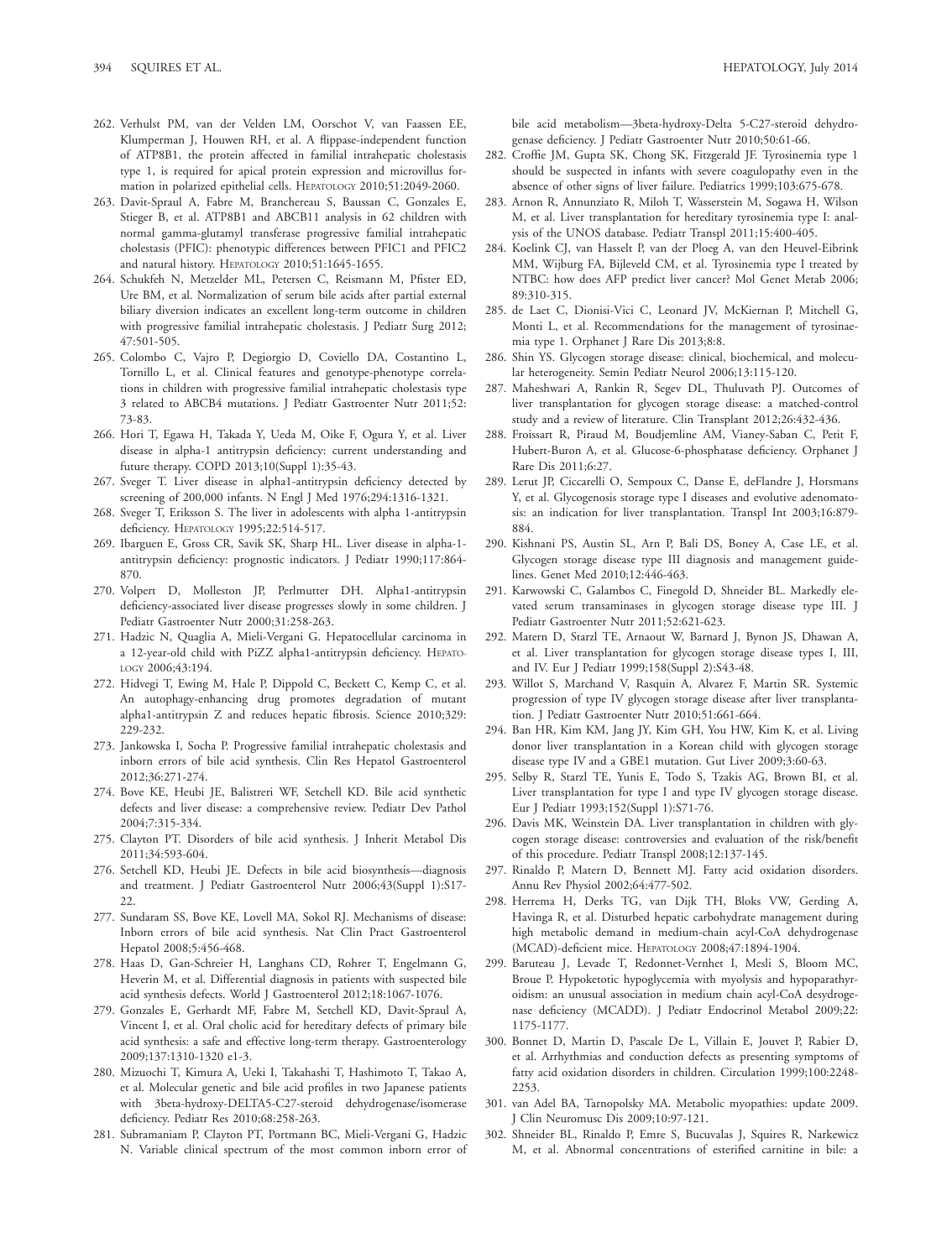feature of pediatric acute liver failure with poor prognosis. HEPATO-LOGY 2005;41:717-721.

- 303. Rinaldo P. Fatty acid transport and mitochondrial oxidation disorders. Semin Liver Dis 2001;21:489-500.
- 304. Ibdah JA, Bennett MJ, Rinaldo P, Zhao Y, Gibson B, Sims HF, et al. A fetal fatty-acid oxidation disorder as a cause of liver disease in pregnant women. N Engl J Med 1999;340:1723-1731.
- 305. Tyni T, Palotie A, Viinikka L, Valanne L, Salo MK, von Dobeln U, et al. Long-chain 3-hydroxyacyl-coenzyme A dehydrogenase deficiency with the G1528C mutation: clinical presentation of thirteen patients. J Pediatr 1997;130:67-76.
- 306. Sze YK, Dhawan A, Taylor RM, Bansal S, Mieli-Vergani G, Rela M, et al. Pediatric liver transplantation for metabolic liver disease: experience at King's College Hospital. Transplantation 2009;87:87-93.
- 307. Watts RW. The clinical spectrum of the primary hyperoxalurias and their treatment. J Nephrol 1998;11(Suppl 1):4-7.
- 308. Bobrowski AE, Langman CB. The primary hyperoxalurias. Semin Nephrol 2008;28:152-162.
- 309. Cochat P, Hulton SA, Acquaviva C, Danpure CJ, Daudon M, De Marchi M, et al. Primary hyperoxaluria Type 1: indications for screening and guidance for diagnosis and treatment. Nephrol Dial Transpl 2012;27:1729-1736.
- 310. Cochat P, Liutkus A, Fargue S, Basmaison O, Ranchin B, Rolland MO. Primary hyperoxaluria type 1: still challenging! Pediatr Nephrol 2006;21:1075-1081.
- 311. Mor E, Nesher E, Ben-Ari Z, Weissman I, Shaharabani E, Eizner S, et al. Sequential liver and kidney transplantation from a single living donor in two young adults with primary hyperoxaluria type 1. Liver Transpl 2013;19:646-648.
- 312. Kemper MJ. The role of preemptive liver transplantation in primary hyperoxaluria type 1. Urol Res 2005;33:376-379.
- 313. Seashore MR. The organic acidemias: an overview. In: Pagon RA, Bird TD, Dolan CR, Stephens K, Adam MP, editors. GeneReviews. Seattle, WA. 2009.
- 314. Strauss KA, Mazariegos GV, Sindhi R, Squires R, Finegold DN, Vockley G, et al. Elective liver transplantation for the treatment of classical maple syrup urine disease. Am J Transpl 2006;6:557-564.
- 315. Chen PW, Hwu WL, Ho MC, Lee NC, Chien YH, Ni YH, et al. Stabilization of blood methylmalonic acid level in methylmalonic acidemia after liver transplantation. Pediatr Transpl 2010;14:337-341.
- 316. Strauss KA, Wardley B, Robinson D, Hendrickson C, Rider NL, Puffenberger EG, et al. Classical maple syrup urine disease and brain development: principles of management and formula design. Mol Genet Metab 2010;99:333-345.
- 317. Mazariegos GV, Morton DH, Sindhi R, Soltys K, Nayyar N, Bond G, et al. Liver transplantation for classical maple syrup urine disease: long-term follow-up in 37 patients and comparative United Network for Organ Sharing experience. J Pediatr 2012;160:116-121 e1.
- 318. Khanna A, Hart M, Nyhan WL, Hassanein T, Panyard-Davis J, Barshop BA. Domino liver transplantation in maple syrup urine disease. Liver Transpl 2006;12:876-882.
- 319. Schuff-Werner P, Fenger S, Kohlschein P. Role of lipid apheresis in changing times. Clin Res Cardiol Suppl 2012;7(Suppl 1):7-14.
- 320. Maiorana A, Nobili V, Calandra S, Francalanci P, Bernabei S, El Hachem M, et al. Preemptive liver transplantation in a child with familial hypercholesterolemia. Pediatr Transpl 2011;15:E25-29.
- 321. Lee WS, Sokol RJ. Mitochondrial hepatopathies: advances in genetics and pathogenesis. HEPATOLOGY 2007;45:1555-1565.
- 322. Lee WS, Sokol RJ. Liver disease in mitochondrial disorders. Semin Liver Dis 2007;27:259-273.
- 323. Darwish AA, McKiernan P, Chardot C. Paediatric liver transplantation for metabolic disorders. Part 2: Metabolic disorders with liver lesions. Clin Res Hepatol Gastroenterol 2011;35:271-280.
- 324. Munnich A, Rustin P. Clinical spectrum and diagnosis of mitochondrial disorders. Am J Med Genet 2001;106:4-17.
- 325. Ferrari G, Lamantea E, Donati A, Filosto M, Briem E, Carrara F, et al. Infantile hepatocerebral syndromes associated with mutations in

the mitochondrial DNA polymerase-gammaA. Brain 2005;128(Pt 4): 723-731.

- 326. Milone M, Massie R. Polymerase gamma 1 mutations: clinical correlations. Neurologist 2010;16:84-91.
- 327. Tsao CY, Mendell JR, Luquette M, Dixon B, Morrow G 3rd. Mitochondrial DNA depletion in children. J Child Neurol 2000;15:822- 824.
- 328. Rake JP, van Spronsen FJ, Visser G, Ruitenbeek W, Schweizer JJ, Bijleveld CM, et al. End-stage liver disease as the only consequence of a mitochondrial respiratory chain deficiency: no contra-indication for liver transplantation. Eur J Pediatr 2000;159:523-526.
- 329. Thomson M, McKiernan P, Buckels J, Mayer D, Kelly D. Generalised mitochondrial cytopathy is an absolute contraindication to orthotopic liver transplant in childhood. J Pediatr Gastroenter Nutr 1998;26: 478-481.
- 330. Tzoulis C, Engelsen BA, Telstad W, Aasly J, Zeviani M, Winterthun S, et al. The spectrum of clinical disease caused by the A467T and W748S POLG mutations: a study of 26 cases. Brain 2006;129(Pt 7): 1685-1692.
- 331. Dhawan A, Mieli-Vergani G. Liver transplantation for mitochondrial respiratory chain disorders: to be or not to be? Transplantation 2001; 71:596-598.
- 332. Dubern B, Broue P, Dubuisson C, Cormier-Daire V, Habes D, Chardot C, et al. Orthotopic liver transplantation for mitochondrial respiratory chain disorders: a study of 5 children. Transplantation 2001;71:633-637.
- 333. Sokal EM, Sokol R, Cormier V, Lacaille F, McKiernan P, Van Spronsen FJ, et al. Liver transplantation in mitochondrial respiratory chain disorders. Eur J Pediatr 1999;158(Suppl 2):S81-84.
- 334. Delarue A, Paut O, Guys JM, Montfort MF, Lethel V, Roquelaure B, et al. Inappropriate liver transplantation in a child with Alpers-Huttenlocher syndrome misdiagnosed as valproate-induced acute liver failure. Pediatr Transpl 2000;4:67-71.
- 335. deBruyn JC, Chan AK, Bhargava R, Idikio H, Huynh HQ. Liver failure in mitochondrial DNA depletion syndrome: the importance of serial neuroimaging in liver transplantation evaluation. J Pediatr Gastroenter Nutr 2007;45:252-256.
- 336. Dimmock DP, Dunn JK, Feigenbaum A, Rupar A, Horvath R, Freisinger P, et al. Abnormal neurological features predict poor survival and should preclude liver transplantation in patients with deoxyguanosine kinase deficiency. Liver Transpl 2008;14:1480-1485.
- 337. Hanchard NA, Shchelochkov OA, Roy A, Wiszniewska J, Wang J, Popek EJ, et al. Deoxyguanosine kinase deficiency presenting as neonatal hemochromatosis. Mol Genet Metab 2011;103:262-267.
- 338. Srinath A, Shneider BL. Congenital hepatic fibrosis and autosomal recessive polycystic kidney disease. J Pediatr Gastroenter Nutr 2012; 54:580-7.
- 339. Gunay-Aygun M, Font-Montgomery E, Lukose L, Tuchman Gerstein M, Piwnica-Worms K, Choyke P, et al. Characteristics of congenital hepatic fibrosis in a large cohort of patients with autosomal recessive polycystic kidney disease. Gastroenterology 2013;144:112-121 e2.
- 340. Chapal M, Debout A, Dufay A, Salomon R, Roussey G, Burtey S, et al. Kidney and liver transplantation in patients with autosomal recessive polycystic kidney disease: a multicentric study. Nephrol Dial Transpl 2012;27:2083-2088.
- 341. Ko JS, Yi NJ, Suh KS, Seo JK. Pediatric liver transplantation for fibropolycystic liver disease. Pediatr Transpl 2012;16:195-200.
- 342. Mazariegos GV, Soltys K, Bond G, Girnita A, Machaidze Z, Jaffe R, et al. Pediatric intestinal retransplantation: techniques, management, and outcomes. Transplantation 2008;86:1777-1782.
- 343. Botha JF, Grant WJ, Torres C, Iverson AK, Sudan DL, Shaw BW Jr, et al. Isolated liver transplantation in infants with endstage liver disease due to short bowel syndrome. Liver Transpl 2006;12:1062-1066.
- 344. Taha AM, Sharif K, Johnson T, Clarke S, Murphy MS, Gupte GL. Long-term outcomes of isolated liver transplantation for short bowel syndrome and intestinal failure-associated liver disease. J Pediatr Gastroenter Nutr 2012;54:547-551.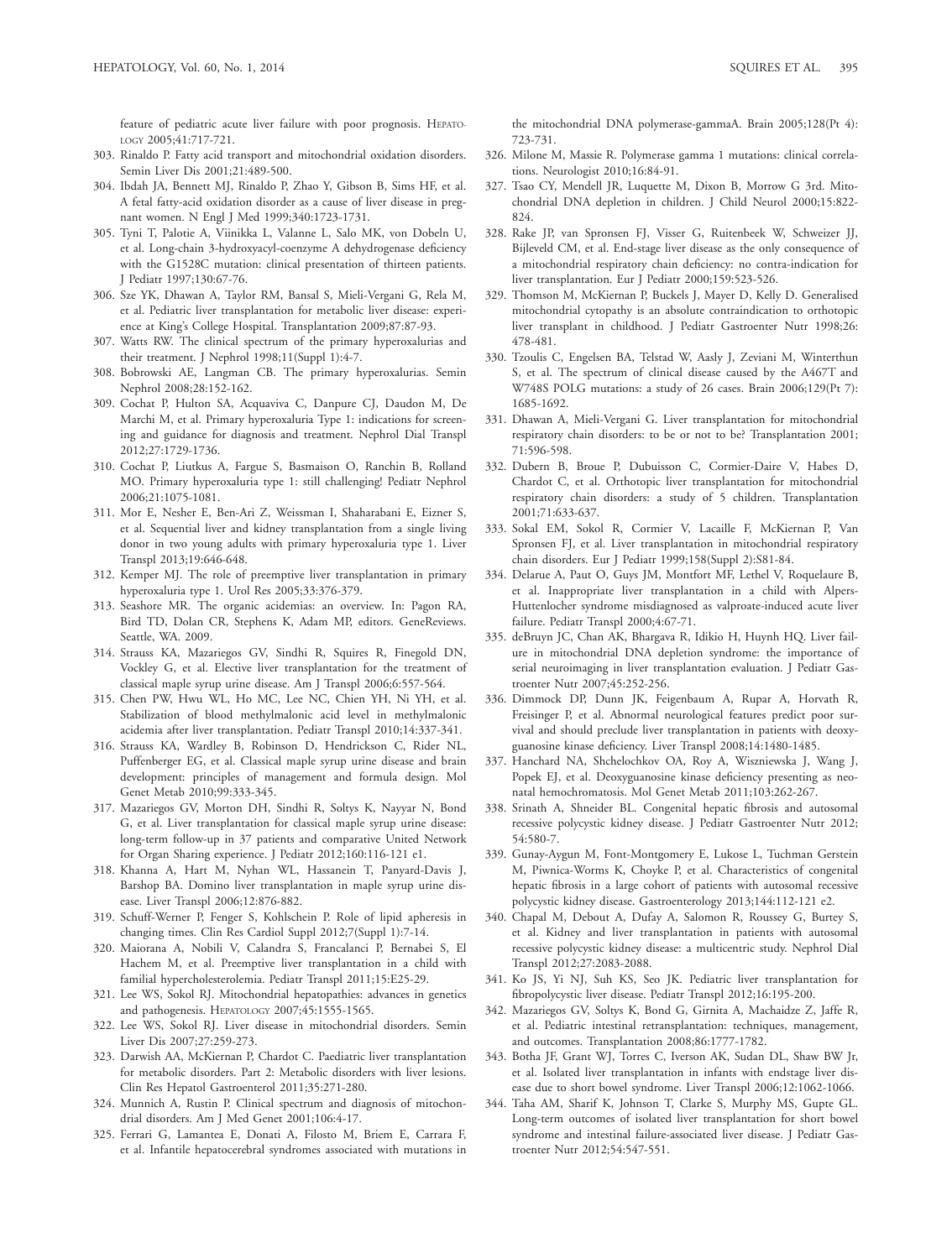- 345. Cavicchi M, Beau P, Crenn P, Degott C, Messing B. Prevalence of liver disease and contributing factors in patients receiving home parenteral nutrition for permanent intestinal failure. Ann Intern Med 2000;132:525-532.
- 346. Cober MP, Teitelbaum DH. Prevention of parenteral nutritionassociated liver disease: lipid minimization. Curr Opin Organ Transpl 2010;15:330-333.
- 347. Rudolph JA, Squires R. Current concepts in the medical management of pediatric intestinal failure. Curr Opin Organ Transpl 2010;15:324- 329.
- 348. Fallon EM, Le HD, Puder M. Prevention of parenteral nutritionassociated liver disease: role of omega-3 fish oil. Curr Opin Organ Transpl 2010;15:334-340.
- 349. Soden JS, Lovell MA, Brown K, Partrick DA, Sokol RJ. Failure of resolution of portal fibrosis during omega-3 fatty acid lipid emulsion therapy in two patients with irreversible intestinal failure. J Pediatr 2010;156:327-331.
- 350. Pacifico L, Nobili V, Anania C, Verdecchia P, Chiesa C. Pediatric nonalcoholic fatty liver disease, metabolic syndrome and cardiovascular risk. World J Gastroenterol 2011;17:3082-3091.
- 351. Lapecorella M, Mariani G. Factor VII deficiency: defining the clinical picture and optimizing therapeutic options. Haemophilia 2008;14: 1170-1175.
- 352. Mariani G, Bernardi F. Factor VII Deficiency. Semin Thromb Hemost 2009;35:400-406.
- 353. Levi D, Pefkarou A, Fort JA, DeFaria W, Tzakis AG. Liver transplantation for factor VII deficiency. Transplantation 2001;72:1836-1837.
- 354. Muiesan P, Jassem W, Girlanda R, Steinberg R, Vilca-Melendez H, Mieli-Vergani G, et al. Segmental liver transplantation from non-heart beating donors—an early experience with implications for the future. Am J Transpl 2006;6(5 Pt 1):1012-1016.
- 355. Horita K, Matsunami H, Shimizu Y, Shimizu A, Kurimoto M, Suzuki K, et al. Treatment of a patient with hemophilia A and hepatitis C virus-related cirrhosis by living-related liver transplantation from an obligate carrier donor. Transplantation 2002;73:1909-1912.
- 356. Chalmers E, Cooper P, Forman K, Grimley C, Khair K, Minford A, et al. Purpura fulminans: recognition, diagnosis and management. Arch Dis Child 2011;96:1066-1071.
- 357. de Kort EH, Vrancken SL, van Heijst AF, Binkhorst M, Cuppen MP, Brons PP. Long-term subcutaneous protein C replacement in neonatal severe protein C deficiency. Pediatrics 2011;127:e1338-1342.
- 358. Pescatore SL. Clinical management of protein C deficiency. Exp Opin Pharmacother 2001;2:431-439.
- 359. Florman SS, Fishbein TM, Schiano T, Letizia A, Fennelly E, DeSancho M. Multivisceral transplantation for portal hypertension and diffuse mesenteric thrombosis caused by protein C deficiency. Transplantation 2002;74:406-407.
- 360. Darwish Murad S, Plessier A, Hernandez-Guerra M, Fabris F, Eapen CE, Bahr MJ, et al. Etiology, management, and outcome of the Budd-Chiari syndrome. Ann Intern Med 2009;151:167-175.
- 361. DeLeve LD, Valla DC, Garcia-Tsao G, American Association for the Study Liver D. Vascular disorders of the liver. HEPATOLOGY 2009;49: 1729-1764.
- 362. Darwish Murad S, Valla DC, de Groen PC, Zeitoun G, Hopmans JA, Haagsma EB, et al. Determinants of survival and the effect of portosystemic shunting in patients with Budd-Chiari syndrome. HEPA-TOLOGY 2004;39:500-508.
- 363. Garcia-Pagan JC, Heydtmann M, Raffa S, Plessier A, Murad S, Fabris F, et al. TIPS for Budd-Chiari syndrome: long-term results and prognostics factors in 124 patients. Gastroenterology 2008;135:808-815.
- 364. Carnevale FC, Santos AC, Tannuri U, Cerri GG. Hepatic veins and inferior vena cava thrombosis in a child treated by transjugular intrahepatic portosystemic shunt. Cardiovasc Intervent Radiol 2010;33: 627-630.
- 365. Singer AL, Locke JE, Stewart ZA, Lonze BE, Hamilton JP, Scudiere JR, et al. Successful liver transplantation for Budd-Chiari syndrome in a patient with paroxysmal nocturnal hemoglobinuria treated with the

anti-complement antibody eculizumab. Liver Transpl 2009;15:540- 543.

- 366. Chinnakotla S, Klintmalm GB, Kim P, Tomiyama K, Klintmalm E, Davis GL, et al. Long-term follow-up of liver transplantation for Budd-Chiari syndrome with antithrombotic therapy based on the etiology. Transplantation 2011;92:341-345.
- 367. Darwish Murad S, Kamath PS. Liver transplantation for Budd-Chiari syndrome: when is it really necessary? Liver Transpl 2008;14:133-135.
- 368. Mackiewicz A, Kotulski M, Zieniewicz K, Krawczyk M. Results of liver transplantation in the treatment of Budd-Chiari syndrome. Ann Transpl 2012;17:5-10.
- 369. Cauchi JA, Oliff S, Baumann U, Mirza D, Kelly DA, Hewitson J, et al. The Budd-Chiari syndrome in children: the spectrum of management. J Pediatr Surg 2006;41:1919-1923.
- 370. Schouten JN, Garcia-Pagan JC, Valla DC, Janssen HL. Idiopathic noncirrhotic portal hypertension. HEPATOLOGY 2011;54:1071-1081.
- 371. de Ville de Goyet J, D'Ambrosio G, Grimaldi C. Surgical management of portal hypertension in children. Semin Pediatr Surg 2012;21: 219-232.
- 372. Kaymakoglu S, Kahraman T, Kudat H, Demir K, Cakaloglu Y, Adalet I, et al. Hepatopulmonary syndrome in noncirrhotic portal hypertensive patients. Dig Dis Sci 2003;48:556-560.
- 373. De BK, Sen S, Sanyal R. Hepatopulmonary syndrome in noncirrhotic portal hypertension. Ann Intern Med 2000;132:924.
- 374. Sarin SK, Gupta N, Jha SK, Agrawal A, Mishra SR, Sharma BC, et al. Equal efficacy of endoscopic variceal ligation and propranolol in preventing variceal bleeding in patients with noncirrhotic portal hypertension. Gastroenterology 2010;139:1238-1245.
- 375. Geramizadeh B, Malek-Hosseini SA, Salahi H, Bahador A, Nikeghbalian S. Liver failure and the need for transplantation in three patients with hepatoportal sclerosis. Transpl Proc 2008;40:3526-3528.
- 376. Krasinskas AM, Eghtesad B, Kamath PS, Demetris AJ, Abraham SC. Liver transplantation for severe intrahepatic noncirrhotic portal hypertension. Liver Transpl 2005;11:627-634; discussion 10-11.
- 377. Maganty K, Ghanta R, Bejarano P, Weppler D, Tekin A, Moon J, et al. Liver transplantation for hepatopulmonary syndrome due to noncirrhotic portal hypertension. Transpl Proc 2011;43:2814-2816.
- 378. Tateo M, Sebagh M, Bralet MP, Teicher E, Azoulay D, Mallet V, et al. A new indication for liver transplantation: nodular regenerative hyperplasia in human immunodeficiency virus-infected patients. Liver Transpl 2008;14:1194-1198.
- 379. Gupta NA, Abramowsky C, Pillen T, Redd D, Fasola C, Heffron T, et al. Pediatric hepatopulmonary syndrome is seen with polysplenia/ interrupted inferior vena cava and without cirrhosis. Liver Transpl 2007;13:680-686.
- 380. Baichi MM, Arifuddin RM, Mantry PS, Bozorgzadeh A, Ryan C. Liver transplantation in sickle cell anemia: a case of acute sickle cell intrahepatic cholestasis and a case of sclerosing cholangitis. Transplantation 2005;80:1630-1632.
- 381. Hurtova M, Bachir D, Lee K, Calderaro J, Decaens T, Kluger MD, et al. Transplantation for liver failure in patients with sickle cell disease: challenging but feasible. Liver Transpl 2011;17:381-392.
- 382. Mekeel KL, Langham MR Jr, Gonzalez-Peralta R, Fujita S, Hemming AW. Liver transplantation in children with sickle-cell disease. Liver Transpl 2007;13:505-508.
- 383. Krowka MJ. Hepatopulmonary syndromes. Gut 2000;46:1-4.
- 384. Al-Hussaini A, Taylor RM, Samyn M, Bansal S, Heaton N, Rela M, et al. Long-term outcome and management of hepatopulmonary syndrome in children. Pediatr Transpl 2010;14:276-282.
- 385. Willis AD, Miloh TA, Arnon R, Iyer KR, Suchy FJ, Kerkar N. Hepatopulmonary syndrome in children — is conventional liver transplantation always needed? Clin Transplant 2011;25:849-855.
- 386. Kochar R, Tanikella R, Fallon MB. Serial pulse oximetry in hepatopulmonary syndrome. Dig Dis Sci 2011;56:1862-1868.
- 387. Roberts DN, Arguedas MR, Fallon MB. Cost-effectiveness of screening for hepatopulmonary syndrome in liver transplant candidates. Liver Transpl 2007;13:206-214.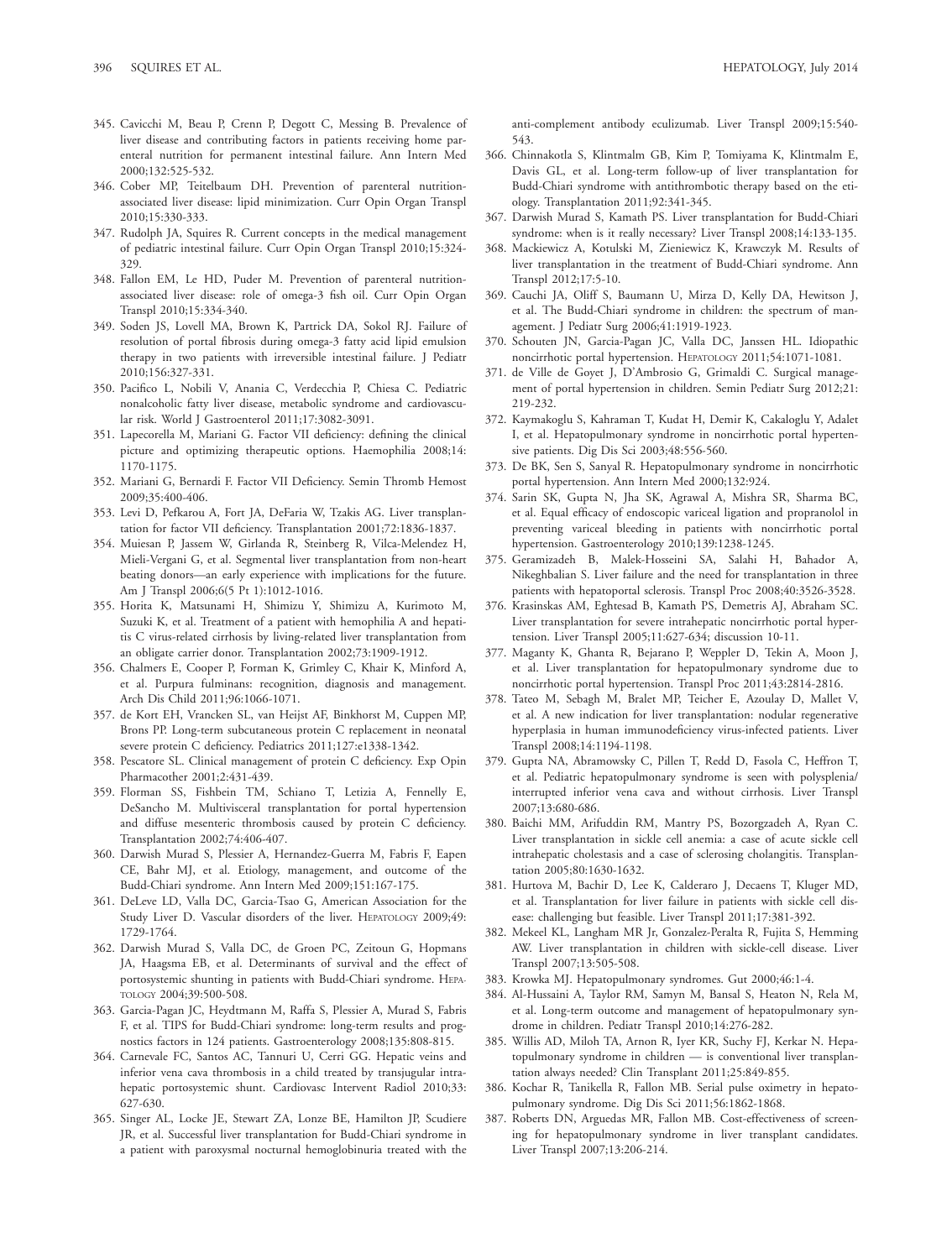- 388. Schenk P, Schoniger-Hekele M, Fuhrmann V, Madl C, Silberhumer G, Muller C. Prognostic significance of the hepatopulmonary syndrome in patients with cirrhosis. Gastroenterology 2003;125:1042- 1052.
- 389. Fallon MB, Krowka MJ, Brown RS, Trotter JF, Zacks S, Roberts KE, et al. Impact of hepatopulmonary syndrome on quality of life and survival in liver transplant candidates. Gastroenterology 2008;135: 1168-1175.
- 390. Swanson KL, Wiesner RH, Krowka MJ. Natural history of hepatopulmonary syndrome: impact of liver transplantation. HEPATOLOGY 2005; 41:1122-1129.
- 391. Alonso J, Sierre S, Lipsich J, Questa H, Faella H, Moguillansky S. Endovascular treatment of congenital portal vein fistulas with the Amplatzer occlusion device. J Vasc Interv Radiol 2004;15:989-993.
- 392. Alvarez AE, Ribeiro AF, Hessel G, Baracat J, Ribeiro JD. Abernethy malformation: one of the etiologies of hepatopulmonary syndrome. Pediatr Pulmonol 2002;34:391-394.
- 393. Grimaldi C, Monti L, Falappa P, d'Ambrosio G, Manca A, de Ville de Goyet J. Congenital intrahepatic portohepatic shunt managed by interventional radiologic occlusion: a case report and literature review. J Pediatr Surg 2012;47:e27-31.
- 394. Morikawa N, Honna T, Kuroda T, Kitano Y, Fuchimoto Y, Kawashima N, et al. Resolution of hepatopulmonary syndrome after ligation of a portosystemic shunt in a pediatric patient with an Abernethy malformation. J Pediatr Surg 2008;43:e35-38.
- 395. Iqbal CW, Krowka MJ, Pham TH, Freese DK, El Youssef M, Ishitani MB. Liver transplantation for pulmonary vascular complications of pediatric endstage liver disease. J Pediatr Surg 2008;43:1813-1820.
- 396. Whitworth JR, Ivy DD, Gralla J, Narkewicz MR, Sokol RJ. Pulmonary vascular complications in asymptomatic children with portal hypertension. J Pediatr Gastroenter Nutr 2009;49:607-612.
- 397. Rodriguez-Roisin R, Krowka MJ, Herve P, Fallon MB. Pulmonaryhepatic vascular disorders (PHD). Eur Respir J 2004;24:861-880.
- 398. Laving A, Khanna A, Rubin L, Ing F, Dohil R, Lavine JE. Successful liver transplantation in a child with severe portopulmonary hypertension treated with epoprostenol. J Pediatr Gastroenter Nutr 2005;41: 466-468.
- 399. Safdar Z, Bartolome S, Sussman N. Portopulmonary hypertension: an update. Liver Transpl 2012;18:881-891.
- 400. Fox AN, Brown RS Jr. Is the patient a candidate for liver transplantation? Clin Liver Dis 2012;16:435-448.
- 401. Ahmed A, Keeffe EB. Current indications and contraindications for liver transplantation. Clin Liver Dis 2007;11:227-247.
- 402. Watt KD, Pedersen RA, Kremers WK, Heimbach JK, Sanchez W, Gores GJ. Long-term probability of and mortality from de novo malignancy after liver transplantation. Gastroenterology 2009;137: 2010-2017.
- 403. Chan G, Kocha W, Reid R, Taqi A, Wall W, Quan D. Liver transplantation for symptomatic liver metastases of neuroendocrine tumours. Curr Oncol 2012;19:217-221.
- 404. Kerkar N, Emre S. Issues unique to pediatric liver transplantation. Clin Liver Dis 2007;11:323-335.
- 405. McGoogan KE, Haafiz AB, Gonzalez Peralta RP. Herpes simplex virus hepatitis in infants: clinical outcomes and correlates of disease severity. J Pediatr 2011;159:608-611.
- 406. Verma A, Dhawan A, Zuckerman M, Hadzic N, Baker AJ, Mieli-Vergani G. Neonatal herpes simplex virus infection presenting as acute liver failure: prevalent role of herpes simplex virus type I. J Pediatr Gastroenter Nutr 2006;42:282-286.
- 407. Patterson MC, Hendriksz CJ, Walterfang M, Sedel F, Vanier MT, Wijburg F. Recommendations for the diagnosis and management of Niemann-Pick disease type C: an update. Mol Genet Metab 2012; 106:330-344.
- 408. Vanier MT. Niemann-Pick disease type C. Orphanet J Rare Dis 2010;5:16.
- 409. Vanier MT, Wenger DA, Comly ME, Rousson R, Brady RO, Pentchev PG. Niemann-Pick disease group C: clinical variability and

diagnosis based on defective cholesterol esterification. A collaborative study on 70 patients. Clin Genet 1988;33:331-348.

- 410. Yerushalmi B, Sokol RJ, Narkewicz MR, Smith D, Ashmead JW, Wenger DA. Niemann-pick disease type C in neonatal cholestasis at a North American Center. J Pediatr Gastroenter Nutr 2002;35:44-50.
- 411. Kelly DA, Portmann B, Mowat AP, Sherlock S, Lake BD. Niemann-Pick disease type C: diagnosis and outcome in children, with particular reference to liver disease. J Pediatr 1993;123:242-247.
- 412. Gartner JC Jr, Bergman I, Malatack JJ, Zitelli BJ, Jaffe R, Watkins JB, et al. Progression of neurovisceral storage disease with supranuclear ophthalmoplegia following orthotopic liver transplantation. Pediatrics 1986;77:104-106.
- 413. Henter JI. Biology and treatment of familial hemophagocytic lymphohistiocytosis: importance of perforin in lymphocyte-mediated cytotoxicity and triggering of apoptosis. Med Pediatr Oncol 2002;38:305-309.
- 414. Henter JI, Arico M, Elinder G, Imashuku S, Janka G. Familial hemophagocytic lymphohistiocytosis. Primary hemophagocytic lymphohistiocytosis. Hematol Oncol Clin N Am 1998;12:417-433.
- 415. Nitta A, Suzumura H, Watabe Y, Okuya M, Nakajima D, Kurosawa H, et al. Fetal hemophagocytic lymphohistiocytosis in a premature infant. J Pediatr 2007;151:98.
- 416. Parizhskaya M, Reyes J, Jaffe R. Hemophagocytic syndrome presenting as acute hepatic failure in two infants: clinical overlap with neonatal hemochromatosis. Pediatr Dev Pathol 1999;2:360-366.
- 417. Shanmugam NP, Bansal S, Greenough A, Verma A, Dhawan A. Neonatal liver failure: aetiologies and management—state of the art. Eur J Pediatr 2011;170:573-581.
- 418. Malinchoc M, Kamath PS, Gordon FD, Peine CJ, Rank J, ter Borg PC. A model to predict poor survival in patients undergoing transjugular intrahepatic portosystemic shunts. HEPATOLOGY 2000;31:864-871.
- 419. McDiarmid SV, Anand R, Lindblad AS. Development of a pediatric endstage liver disease score to predict poor outcome in children awaiting liver transplantation. Transplantation 2002;74:173-181.
- 420. Reyes J. A critical analysis to a critical analysis: breaking the circle of organ allocation in the United States. Liver Transpl 2005;11:737-738.
- 421. Shneider BL, Neimark E, Frankenberg T, Arnott L, Suchy FJ, Emre S. Critical analysis of the pediatric endstage liver disease scoring system: a single center experience. Liver Transpl 2005;11:788-795.
- 422. Salvalaggio PR, Neighbors K, Kelly S, Emerick KM, Iyer K, Superina RA, et al. Regional variation and use of exception letters for cadaveric liver allocation in children with chronic liver disease. Am J Transpl 2005;5:1868-1874.
- 423. Rodriguez-Luna H, Vargas HE, Moss A, Reddy KS, Freeman RB, Mulligan D. Regional variations in peer reviewed liver allocation under the MELD system. Am J Transpl 2005;5:2244-2247.
- 424. .UK Transplant, Donor Organ Sharing Scheme Operating Principles, Liver Transplant Units in the UK and Republic of Ireland. In: Transplant NBa, editor. Available at: [http://www.organdonation.nhs.uk/ukt/](http://www.organdonation.nhs.uk/ukt/about_transplants/organ_allocation/liver/liver_organ_sharing_principles/2012) [about\\_transplants/organ\\_allocation/liver/liver\\_organ\\_sharing\\_princi](http://www.organdonation.nhs.uk/ukt/about_transplants/organ_allocation/liver/liver_organ_sharing_principles/2012)[ples/2012.](http://www.organdonation.nhs.uk/ukt/about_transplants/organ_allocation/liver/liver_organ_sharing_principles/2012)
- 425. Desschans B, Van Gelder F, Van Hees D, de Rocy J, Monbaliu D, Aerts R, et al. Evolution in allocation rules for renal, hepatic, pancreatic and intestinal grafts. Acta Chir Belg 2008;108:31-34.
- 426. Neto JS, Carone E, Pugliese RP, Fonseca EA, Porta G, Miura I, et al. Modified pediatric endstage liver disease scoring system and pediatric liver transplantation in Brazil. Liver Transpl 2010;16:426-430.
- 427. Choi Y, Lee KW, Hong G, Kim H, Park MS, Suh S, et al. Status and Current Problems in the Allocation System for Pediatric Liver Transplantation in Korea. J Korean Soc Transplant 2012;26:196-201.
- 428. Organ Allocation Protocols: Liver Protocol. Available at: [http://www.](http://www.tsanz.com.au/organallocationprotocols/liverprotocol.asp) [tsanz.com.au/organallocationprotocols/liverprotocol.asp:](http://www.tsanz.com.au/organallocationprotocols/liverprotocol.asp) The Transplnatation Society of Australia and New Zealand, 2012.
- 429. Aita K. New organ transplant policies in Japan, including the familyoriented priority donation clause. Transplantation 2011;91:489-491.
- 430. Thuluvath PJ, Guidinger MK, Fung JJ, Johnson LB, Rayhill SC, Pelletier SJ. Liver transplantation in the United States, 1999-2008. Am J Transpl 2010;10(4 Pt 2):1003-1019.